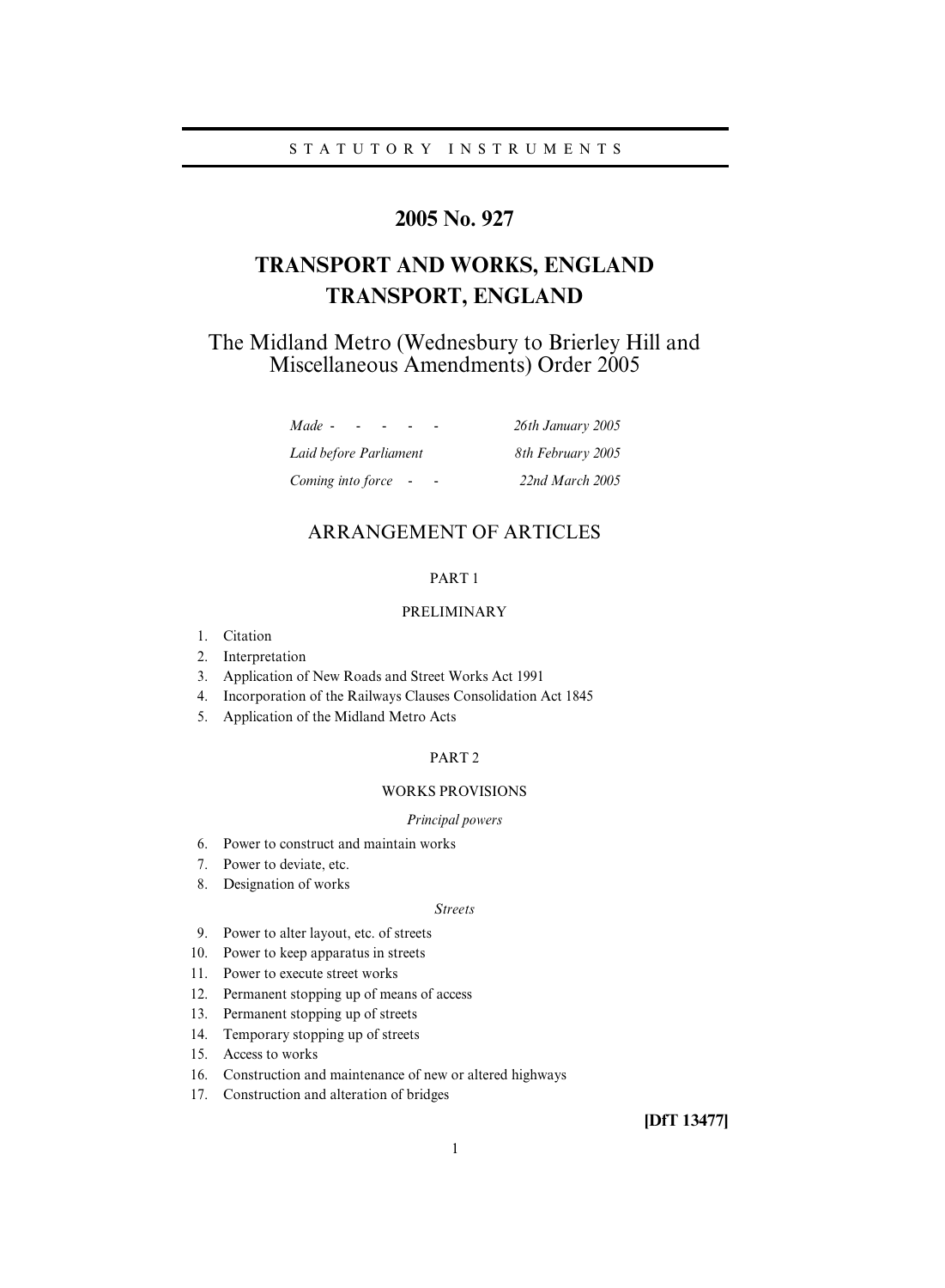- 18. Restoration of streets if street tramway discontinued
- 19. Agreements with street authorities
- 20. Level crossings
- 21. Closure of level crossings

## *Supplemental powers*

- 22. Discharge of water
- 23. Attachment of equipment to buildings for purposes of tramway
- 24. Safeguarding works to buildings
- 25. Power to construct temporary tramways
- 26. Power to survey and investigate land
- 27. Mode of construction and operation of tramway
- 28. Temporary interference with waterways

# PART 3

## ACQUISITION AND POSSESSION OF LAND

## *Powers of acquisition*

- 29. Power to acquire land
- 30. Application of Part I of Compulsory Purchase Act 1965
- 31. Application of Compulsory Purchase (Vesting Declarations) Act 1981
- 32. Power to acquire rights
- 33. Rights under or over streets

## *Temporary possession of land*

- 34. Temporary use of land for construction of works
- 35. Temporary use of land for maintenance of works
- 36. Temporary use of land for carrying out of accommodation and mitigation works

## *Compensation*

37. Disregard of certain interests and improvements

## *Supplementary*

- 38. Acquisition of part of certain properties
- 39. Extinction or suspension of rights of way
- 40. Time limit for exercise of powers of acquisition

## PART 4

## OPERATION OF TRAMWAY SYSTEM

- 41. Power to operate and use tramway system
- 42. Maintenance of approved works etc.
- 43. Power to charge fares
- 44. Traffic signs
- 45. Tree preservation orders
- 46. Obstruction of construction of authorised works
- 47. Traffic regulation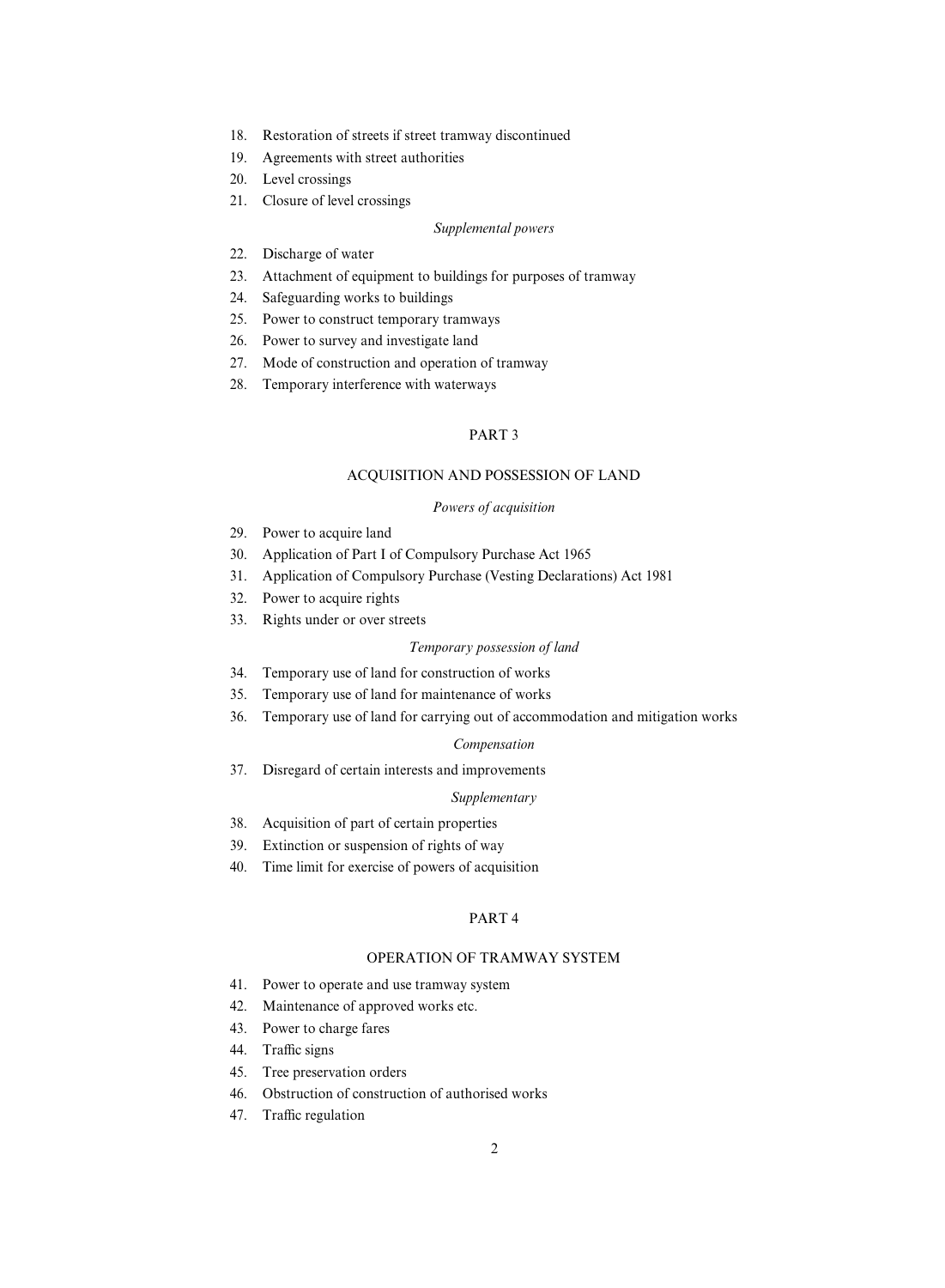## PART 5

## MISCELLANEOUS AND GENERAL

- 48. Planning permission: supplementary matters
- 49. Statutory undertakers, etc.
- 50. Minerals
- 51. Saving for highway authorities
- 52. Certification of plans, etc.
- 53. Service of notices
- 54. No double recovery
- 55. Disclosure of confidential information
- 56. Withholding of consent
- 57. Arbitration
- 58. Protective provisions
- 59. Midland Metro Line 1: miscellaneous amendments

## **SCHEDULES**

- Schedule 1— Scheduled works
- Schedule 2— Acquisition of land, etc. outside limits of deviation
	- Part 1 Acquisition of land
- Part 2 Acquisition of rights only
- Schedule 3— Streets subject to alteration of layout

Schedule 4— Streets to be stopped up

- Part 1 Streets for which a substitute is to be provided
- Part 2 Streets for which no substitute is to be provided
- Schedule 5— Streets to be temporarily stopped up
- Schedule 6— Level crossings on tramroads
- Schedule 7— Modification of compensation and compulsory purchase enactments for creation of new rights
- Schedule 8— Land of which temporary possession may be taken
- Schedule  $9-$  Traffic regulation
	- Part 1 Prohibition or restriction of waiting and loading/unloading
	- Part 2 Direction of traffic
- Part 3 Prohibition of access
- Schedule 10— Provisions relating to statutory undertakers, etc.

Schedule 11— Protective provisions

- Part 1 For protection of British Waterways Board
- Part 2 For protection of Environment Agency
- Part 3 For protection of Network Rail Infrastructure Limited

Whereas an application has been made to the Secretary of State, in accordance with the Transport and Works (Applications and Objections Procedure) (England and Wales) Rules 2000(**a**) made under sections 6, 6A, 7 and 10 of the Transport and Works Act 1992(**b**) ("the 1992 Act"), for an Order under sections 1 and 5 of the 1992 Act;

And whereas the Secretary of State caused an inquiry to be held for the purposes of the application pursuant to section 11 of the 1992 Act;

And whereas the Secretary of State, having considered the objections made and not withdrawn and the report of the person who held the inquiry, has determined to make an Order giving effect to the proposals comprised in the application with modifications which in his opinion do not make any substantial change in the proposals;

<sup>(</sup>a) S.I. 2000/2190.

<sup>(</sup>**b**) 1992 c. 42, amended by S.I. 1995/1541 and 1998/2226.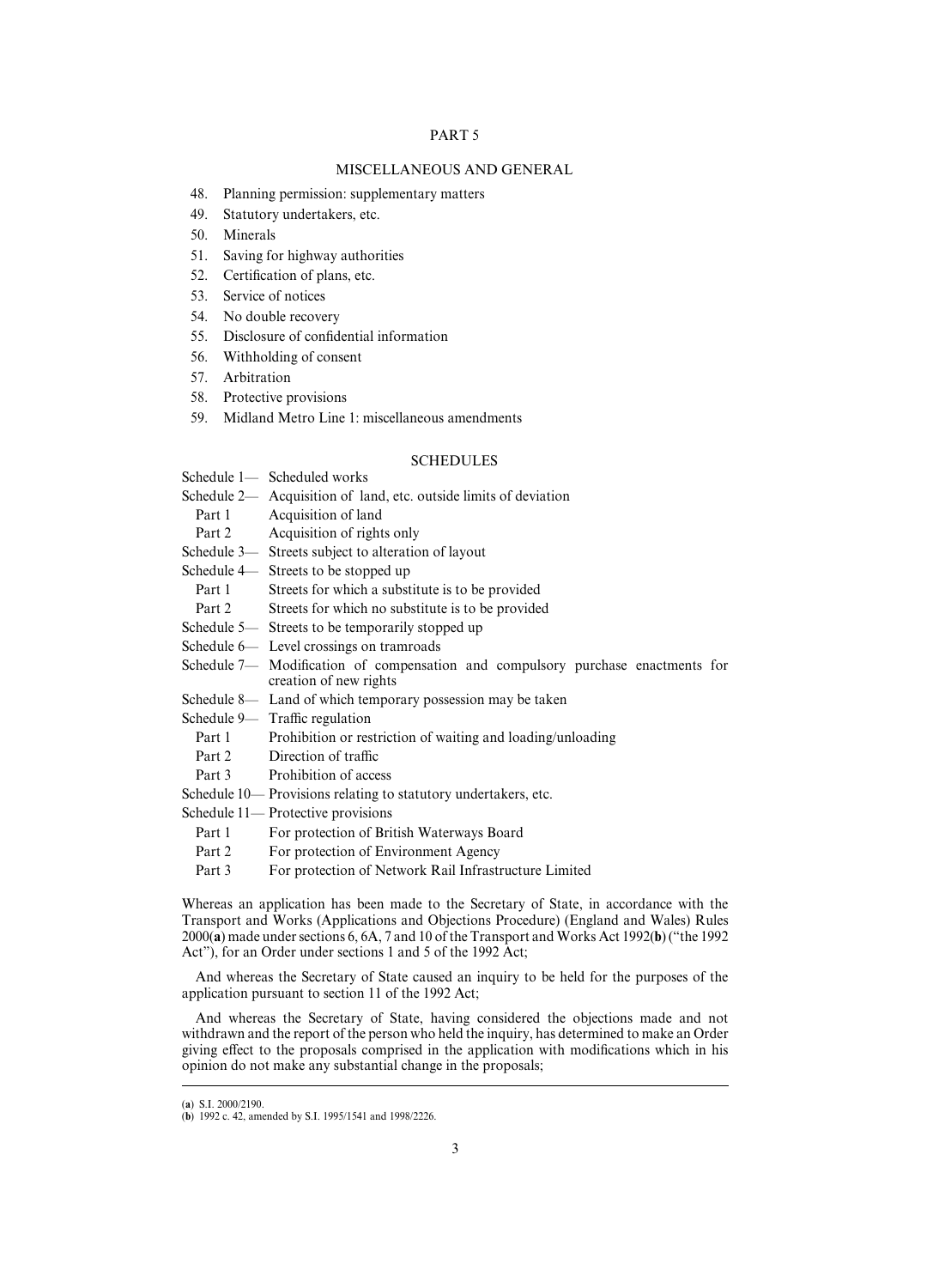And whereas the Secretary of State is satisfied that the provision of alternative rights of way for each of the streets mentioned in Part 2 of Schedule 4 to this Order is not required;

And whereas notice of the Secretary of State's determination was published in the London Gazette on 23rd December 2004;

And whereas the Order will not come into force until it has been laid before Parliament and has been brought into operation in accordance with the provisions of the Statutory Orders (Special Procedure) Acts 1945 and 1965(**a**).

Now, therefore, the Secretary of State, in exercise of the powers conferred on him by sections 1 and 5 of, and paragraphs 1 to 13 and 15 to 17 of Schedule 1 to, the 1992 Act and of all other powers enabling him in that behalf, hereby makes the following Order:

# PART 1

## PRELIMINARY

## **Citation**

**1.** This Order may be cited as the Midland Metro (Wednesbury to Brierley Hill and Miscellaneous Amendments) Order 2005.

## **Interpretation**

- **2.**—(1) In this Order—
	- "the 1961 Act" means the Land Compensation Act 1961(**b**);
	- "the 1965 Act" means the Compulsory Purchase Act 1965(**c**);
	- "the 1984 Act" means the Road Traffic Regulation Act 1984(d);
	- "the 1989 Act" means the Midland Metro Act 1989(**e**);
	- "the 1990 Act" means the Town and Country Planning Act 1990(**f**);
	- "the 1991 Act" means the New Roads and Street Works Act 1991(**g**);
	- "the 1993 Act" means the Railways Act 1993(**h**);

"the Applications Rules" means the Transport and Works (Applications and Objections Procedure) (England and Wales) Rules 2000;

"authorised street tramway" means any street tramway authorised by this Order;

"authorised tramroad" means any tramroad authorised by this Order;

"authorised tramway" means the tramway (consisting of the authorised street tramways and the authorised tramroads) authorised by this Order;

"the authorised works" means the scheduled works and any other works authorised by this Order;

"the book of reference" means the book of reference certified by the Secretary of State as the book of reference for the purposes of this Order;

"bridge" includes a viaduct;

"carriageway" has the same meaning as in the Highways Act 1980(**i**);

"the deposited sections" means the sections certified by the Secretary of State as the deposited sections for the purposes of this Order;

"Dudley" means the metropolitan borough of Dudley;

"the Executive" means West Midlands Passenger Transport Executive;

"highway" and "highway authority" have the same meaning as in the Highways Act 1980;

<sup>(</sup>a)  $1945$  c.  $18$  ( $9$  &  $10$  Geo 6), of which section 3 was amended by section 12 of the Transport and Works Act 1992, and 1965 c. 43.

<sup>(</sup>**b**) 1961 c. 33.

<sup>(</sup>c) 1965 c. 56. (d) 1984 c. 27.

<sup>(</sup>e) 1989 c. xv.

 $(f)$  1990 c. 8.

<sup>(</sup>g) 1991 c. 22.

<sup>(</sup>**h**) 1993 c. 43.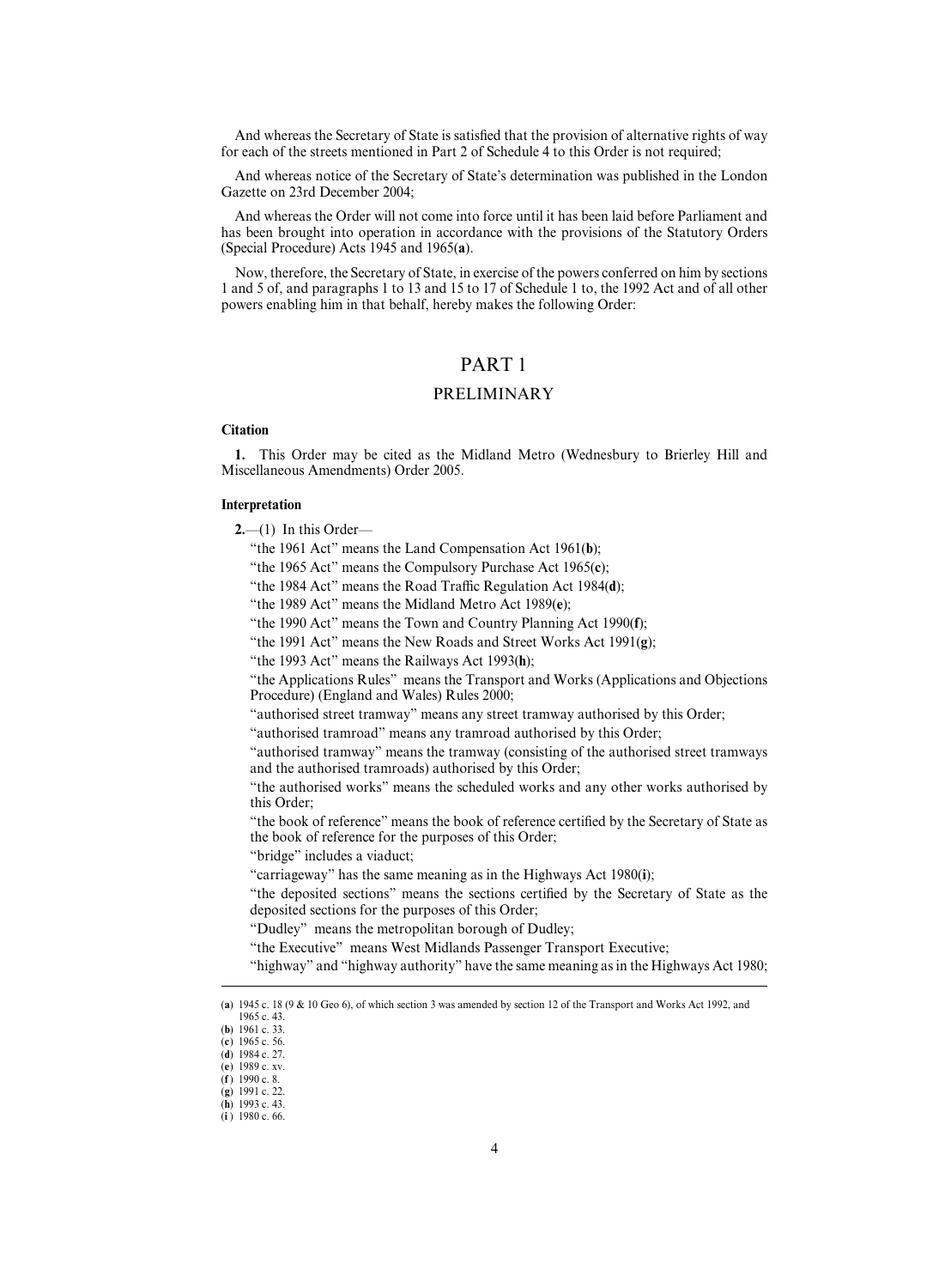"the land plans" means the plans certified by the Secretary of State as the land plans for the purposes of this Order;

"the limits of deviation" means the limits of deviation for the scheduled works shown on the works plans;

"maintain" includes inspect, repair, adjust, alter, remove, reconstruct and replace and "maintenance" shall be construed accordingly;

"the Order limits" means any of—

(a) the limits of deviation, or

(b) the limits of land to be acquired or used shown on the land plans;

"owner" in relation to land, means a person, other than a mortgagee not in possession, who is for the time being entitled to dispose of the fee simple of land (whether in possession or reversion) and includes a person holding, or entitled to the rents and profits of, the land under a lease or tenancy having an unexpired term exceeding 3 years;

"Sandwell" means the metropolitan borough of Sandwell;

"the scheduled works" means the works specified in Schedule 1 to this Order or any part of them;

"street" includes part of a street;

"street authority" in relation to a street, has the same meaning as in Part III of the 1991 Act;

"street tramway" means any part of a tramway which is laid along a street—

- (a) whether or not the section of the street in which its rails are laid may be used by other traffic; or
- (b) whether the uppermost surface of the rails is level with, lower than, or raised above, the surrounding surfaces of the street;

"tramcar" means any vehicle (whether or not used for the carriage of passengers) carried on flanged wheels along the rails of a tramway;

"tramroad" means any part of a tramway which is not a street tramway;

"tramway" means a system of transport used wholly or mainly for the carriage of passengers and employing parallel rails which provide support and guidance for vehicles carried on flanged wheels;

"the tribunal" means the Lands Tribunal; and

"the works plans" means the plans certified by the Secretary of State as the works plans for the purposes of this Order.

(2) References in this Order to rights over land include references to rights to do, or to place and maintain, anything in, on or under land or in the air-space over its surface, and references to the subsoil of any land include references to any cellar, basement, vault, arch or other construction forming part of any such land.

(3) All directions, distances, areas, lengths and points stated in any description of works, powers or lands shall be construed as if the words "or thereabouts" were inserted after each such direction, distance, area, length, and point, and distances between any of the points on the authorised tramway shall be taken to be measured along the centre line of the authorised tramway.

(4) Any reference in this Order to a work identified by the number of the work (or by the number and letter) shall be construed as a reference to the work of that number (or number and letter) authorised by this Order.

(5) References in this Order to points identified by letters (or letters and numbers) shall be construed as references to the points so marked on the works plans.

## **Application of New Roads and Street Works Act 1991**

**3.**—(1) Works executed under this Order in relation to a highway which consists of or includes a carriageway shall be treated for the purposes of Part III of the 1991 Act (street works) as major highway works if—

(a) they are of a description mentioned in any of paragraphs  $(a)$ ,  $(c)$  to  $(e)$ ,  $(g)$  and  $(h)$  of section 86(3) of that Act (which defines what highway authority works are major highway works); or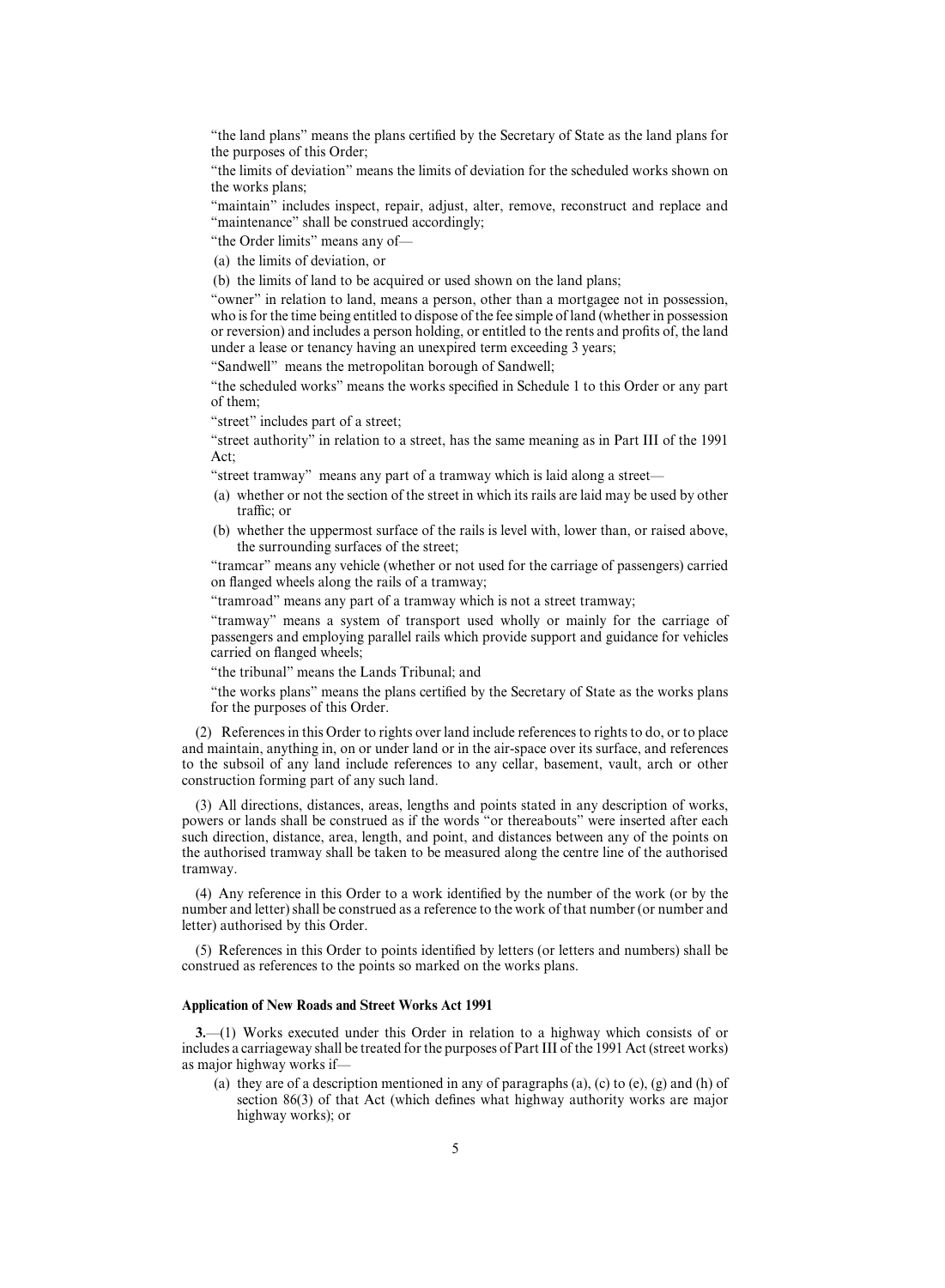(b) they are works which, had they been executed by the highway authority, might have been carried out in exercise of the powers conferred by section 64 of the Highways Act 1980(**a**) (dual carriageways and roundabouts) or section 184 of that Act (vehicle crossings).

(2) In Part III of the 1991 Act, references, in relation to major highway works, to the highway authority concerned shall, in relation to works which are major highway works by virtue of sub-paragraph (1), be construed as references to the Executive.

(3) The provisions of the 1991 Act mentioned in paragraph (4), and any regulations made, or code of practice issued or approved under, those provisions shall apply (with the necessary modifications) in relation to the stopping up, alteration or diversion of a street by the Executive under the powers conferred by article 14 of this Order where no street works are executed in that street as they would apply if the stopping up, alteration or diversion were occasioned by street works executed in that street by the Executive.

(4) The provisions of the 1991 Act referred to in paragraph (3) are—

section 54 (advance notice of certain works);

section 55 (notice of starting date of works);

section 59 (general duty of street authority to co-ordinate works);

section 60 (general duty of undertakers to co-operate);

section 69 (works likely to affect other apparatus in the street);

section 76 (liability for cost of temporary traffic regulation);

section 77 (liability for cost of alternative route); and

all such other provisions as apply for the purposes of the provisions mentioned above.

(5) Sections 54 and 55 of the 1991 Act as applied by paragraph (3) shall have effect as if references in section 57 to that Act to emergency works were a reference to a stopping up, alteration or diversion (as the case may be) required in a case of emergency.

## **Incorporation of the Railways Clauses Consolidation Act 1845**

**4.**—(1) The following provisions of the Railways Clauses Consolidation Act 1845(**b**) shall be incorporated in this Order—

sections 68 and 69 (accommodation works by company);

section 71 (additional accommodation works by owners);

sections 72 and 73 (supplementary provisions relating to accommodation works);

section 75 (omission to fasten gates);

sections 87 and 88 (contracts with other companies);

section 97 (default in payment of tolls);

sections 103 and 104 (refusal to quit carriage at destination);

section 105 (carriage of dangerous goods on railway);

section 144 (defacing of boards);

section 145 (recovery of penalties);

section 154 (transient offenders).

(2) In those provisions as incorporated in this Order—

"the company" means the Executive;

"goods" includes any thing conveyed on the authorised tramway;

"lease" includes an agreement for a lease;

"prescribed", in relation to any such provision, means prescribed by this Order for the purposes of that provision;

"the railway" means the authorised tramroads and (subject to paragraph (6)) the authorised street tramways, together with any authorised works ancillary thereto;

"the special Act" means this Order;

"toll" includes any rate or charge or other payment payable under this Order or any other enactment for any passenger or goods conveyed on any authorised tramway to be constructed under this Order.

<sup>(</sup>a) 1980 c. 66.

 $(b)$  1845 c. 20.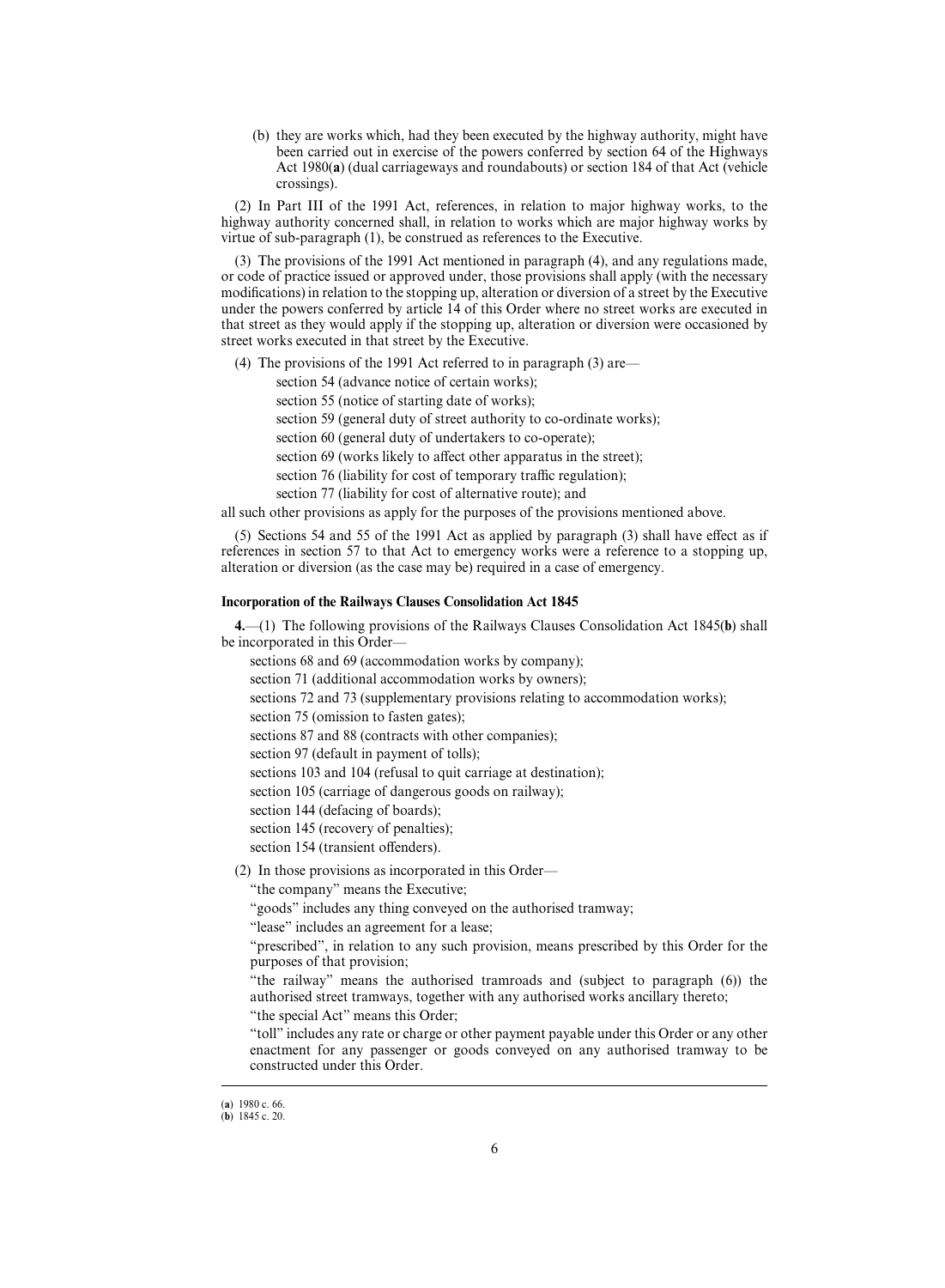(3) In section 69 of the said Act of 1845, as incorporated in this Order, for the words "determined by two justices" to the end there shall be substituted the words "referred to arbitration".

(4) In section 71 of the said Act of 1845, as incorporated in this Order, the words ", or directed by such justices to be made by the company," shall be omitted, and for the words "authorised by two justices" there shall be substituted the words "determined by arbitration".

 $(5)$  Any difference arising under section 72 of the said Act of 1845, as incorporated in this Order, shall be referred to arbitration.

(6) Sections 68, 69, 71 to 73 and 75 of the said Act of 1845, as incorporated in this Order, shall only apply to the railways comprised in the authorised tramroads and any authorised works ancillary to those tramroads.

## **Application of the Midland Metro Acts**

**5.**—(1) The authorised tramway shall be treated as part of the Metro (as defined in the Midland Metro Acts) for the purposes of the following sections of the following Acts—

- (a) sections 3(3), 16, 17, 25, 46 to 52 and 54 of the 1989 Act; and
- (b) section 18 of the (No. 2) 1992 Act,

but it shall not be so treated for the purposes of the following—

- (i) sections 5(4) and (5), 15, 24, 44 and 45 of the 1989 Act; and
- (ii) section 24 of the 1992 Act.

(2) The authorised tramway shall be treated as part of the Metro (as defined in the Midland Metro Acts) for the purposes of sections 4 to 7 of the Midland Metro (Penalty Fares) Act 1991(**a**) and of any order made from time to time under sections 3(2) or 5(2) of that Act (whether made before or after this Order comes into force), and expressions defined in section 2 of that Act shall have effect accordingly.

(3) In the application of the Midland Metro Acts to this Order—

- (a) references to the railways board in sections 16 and 17 of the 1989 Act shall be treated as references to a person holding a licence under section 8 of the 1993 Act or a person exempt, by virtue of section 7 of the 1993 Act, from the requirement to be authorised by such a licence;
- (b) the reference to section 56 of the Transport Act 1962(**b**) in section 17(1) of the 1989 Act shall be treated as a reference to Schedule 5 to the 1993 Act, and section 17(2) of the 1989 Act shall be construed in accordance with section 49(6) of the 1993 Act;
- (c) references to the railway in sections 46(1) and 48 of the 1989 Act shall be treated as including the authorised tramway;
- (d) the reference in section 47 of the 1989 Act to any tramway shall be treated as reference to the authorised street tramways;
- (e) the reference in section 48 of the 1989 Act to any railway of the Metro which is not designated as a tramway shall be treated as a reference to any authorised tramroad;
- (f) references to railway premises in sections 49 and 52 of the 1989 Act shall be treated as including any premises of the Executive used in connection with the operation or maintenance of the authorised tramway.

(4) Section 8(4) of the 1989 Act shall have effect for the purposes of the authorised street tramways as it has effect for the purposes of the tramways authorised by that Act.

(5) In this article—

"the Midland Metro Acts" means the 1989 Act(**c**), the Midland Metro (Penalty Fares) Act 1991, the 1992 Act and the Midland Metro (No. 2) Act 1992(**d**);

"the 1992 Act" means the Midland Metro Act 1992(**e**); and

"the (No. 2) 1992 Act" means the Midland Metro (No. 2) Act 1992.

<sup>(</sup>a) 1991 c. ii.

 $(h)$  1962 c. 46 (c) 1989 c. xv.

<sup>(</sup>d) 1992 c. viii.

<sup>(</sup>e) 1992 c. vii.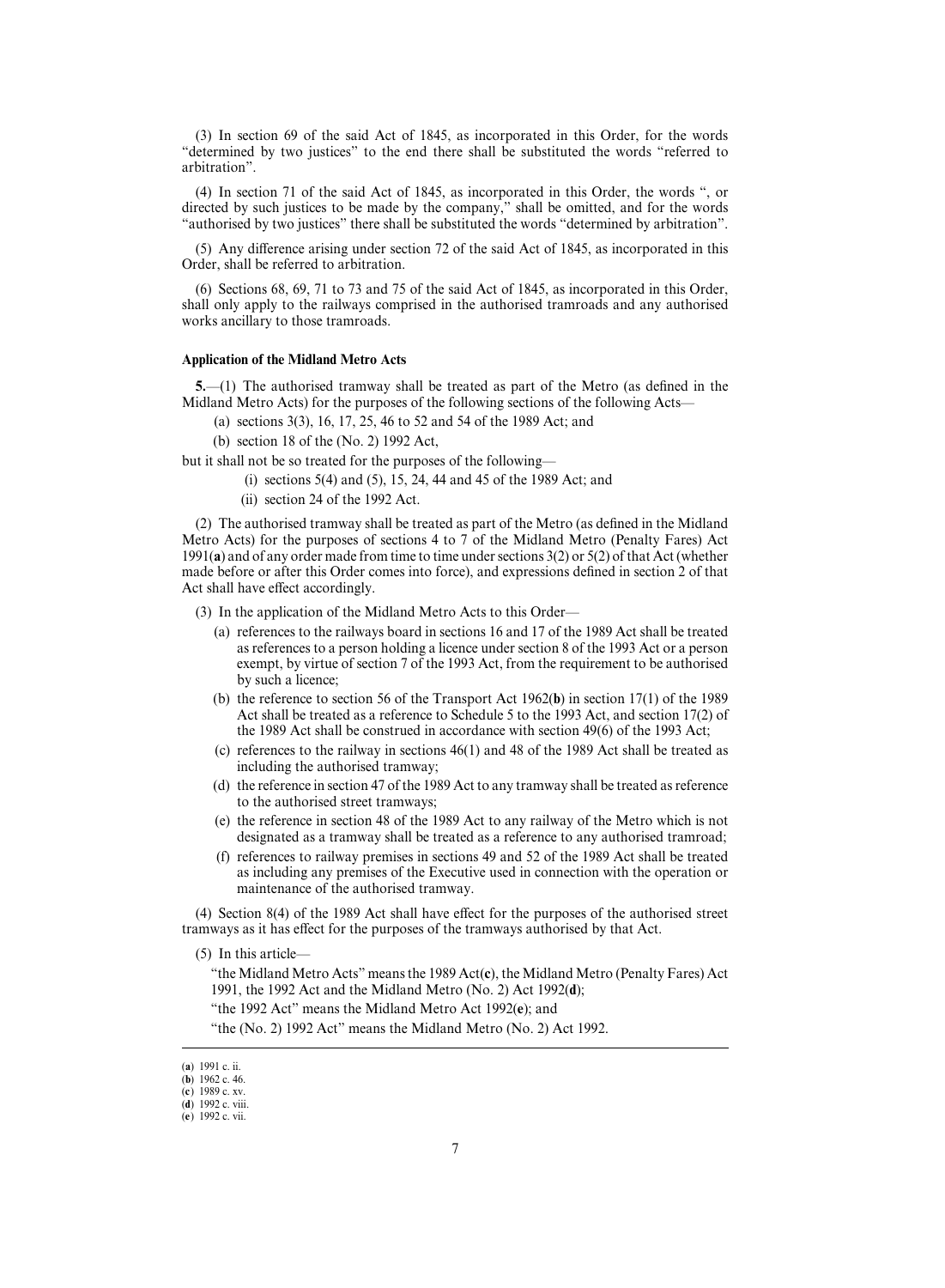# PART 2

## WORKS PROVISIONS

*Principal powers*

#### **Power to construct and maintain works**

**6.**—(1) The Executive may construct and maintain the scheduled works.

(2) Subject to article 7, the scheduled works shall be constructed in the lines or situations shown on the works plans and in accordance with the levels shown on the deposited sections.

(3) Subject to paragraph (6), the Executive may carry out and maintain such of the following works as may be necessary or expedient for the purposes of, in connection with or in consequence of, the construction of the scheduled works namely—

- (a) stations, platforms, junctions, stopping places and parking areas (including park and ride sites);
- (b) works required for, or in connection with, the control of any vehicular and pedestrian traffic on the authorised tramway;
- (c) works for the strengthening, alteration or demolition of any building or structure;
- (d) works to alter the course of, or otherwise interfere with, non-navigable rivers, streams or watercourses;
- (e) works to alter the position of any apparatus or street furniture, including mains, sewers, drains, cables and lights;
- (f) without prejudice to the generality of sub-paragraph (e), works to alter the position of any railway track or other railway infrastructure;
- $(g)$  landscaping, environmental and other works to mitigate any adverse effects of the construction, maintenance or operation of the authorised works; and
- (h) works for the benefit or protection of premises affected by the authorised works.

(4) Subject to paragraph (6), the Executive may carry out such other works (of whatever nature) as may be necessary or expedient for the purposes of, in connection with, or in consequence of, the construction of the scheduled works.

(5) Where the Executive lays down conduits for the accommodation of cables or other apparatus for the purposes of the authorised works or associated traffic control, it may provide in, or in connection with, such conduits, accommodation for the apparatus of any other person, and manholes and other facilities for access to such accommodation, and may permit the use of such conduits and facilities on such terms and conditions as may be agreed between it and such other person.

- (6) Paragraphs (3) and (4) shall only authorise the carrying out or maintenance of works—
	- (a) within the limits of deviation; or
	- (b) on land specified in columns (1) and (2) of Part 1 or 2 of Schedule 2 to this Order for the purpose specified in relation to that land in column (3) of that Part 1 or 2.

(7) The Executive may remove any works constructed by it pursuant to this Order which have been constructed as temporary works or which it no longer requires.

(8) The relocation of any existing railway track or other railway infrastructure under paragraph  $(3)(f)$  shall not affect the application to that track or infrastructure of any enactment (including the Town and Country Planning (General Permitted Development) Order 1995(**a**)) authorising or regulating its maintenance or operation.

## **Power to deviate, etc.**

- **7.**—(1) In constructing or maintaining any scheduled work, the Executive may—
	- (a) deviate laterally from the lines or situations shown on the works plans within the limits of deviation for that work shown on those plans; and
	- (b) subject to articles 9(3)(b) and 9(3)(c), deviate vertically from the levels shown on the deposited sections—

<sup>(</sup> S.I. 1995/418, amended by S.I. 1996/252, 1996/528, 1996/593, 1998/462, 1999/293, 1999/1661, 1999/1783, 2001/1149 and **a**) 2003/956.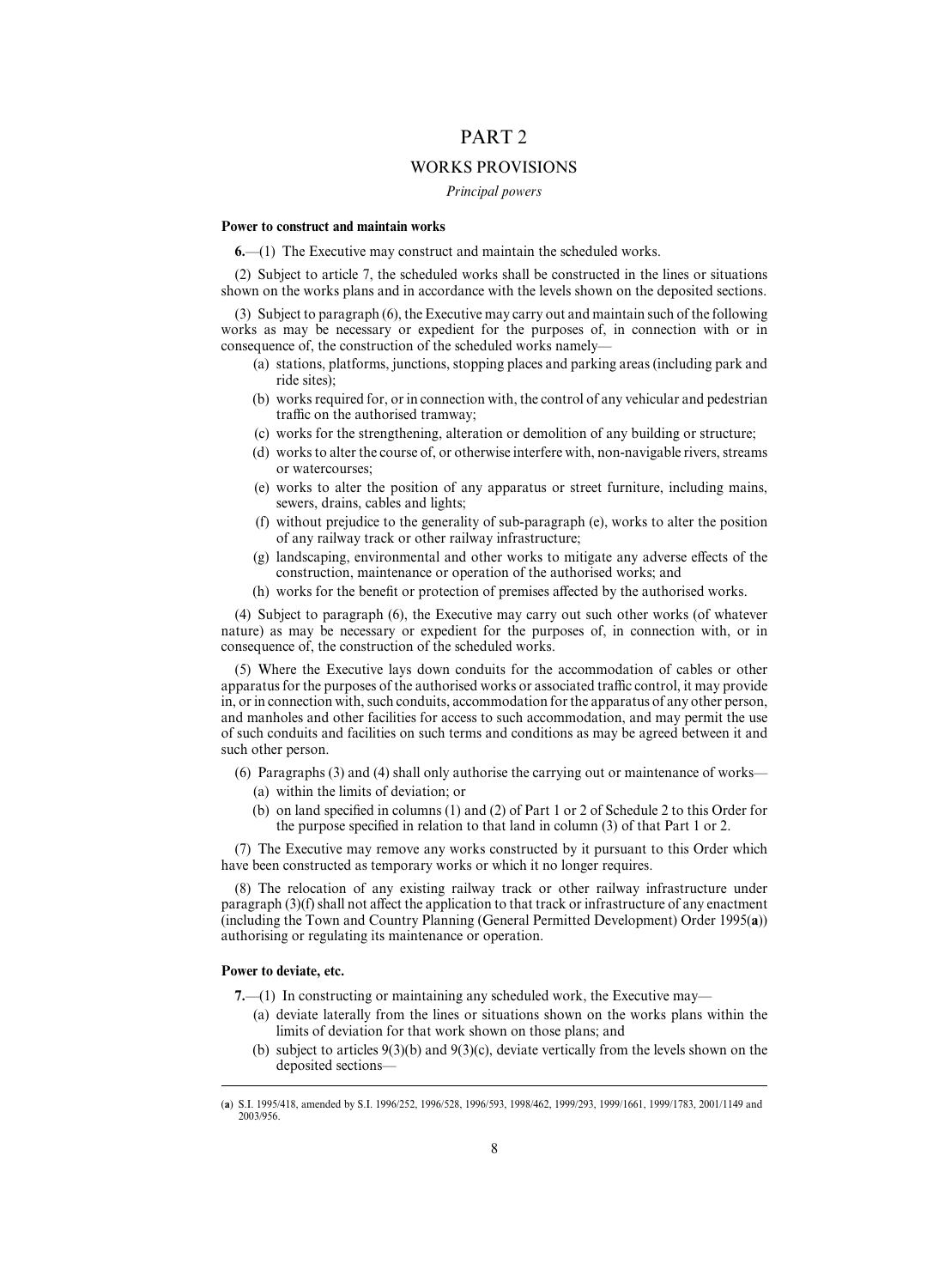- (i) to any extent not exceeding 3 metres upwards; and
- (ii) to any extent downwards as may be necessary or expedient.

(2) The Executive may in constructing or maintaining any of the authorised street tramways lay down—

- (a) double lines of rails in lieu of single lines;
- (b) single lines of rails in lieu of double lines;
- (c) interlacing lines of rails in lieu of double or single lines; or
- (d) double or single lines of rails in lieu of interlacing lines.

(3) The power in paragraph (2) shall not be exercised in the case of any authorised street tramway without the consent of the street authority, but such consent shall not be unreasonably withheld.

(4) The Executive may in constructing and maintaining any of the authorised tramroads provide within the limits of deviation for those tramroads such number of lines of rails and sidings as may be necessary or expedient.

(5) If the highway authority constructs a new road between Little Cottage Street and Cottage Street in Dudley, the Executive may with the consent of the highway authority (such consent not to be unreasonably withheld) construct or reconstruct Work No. 14 so as to extend it westwards within its limit of deviation into Little Cottage Street, and stop up Little Cottage Street between points WA and WB for the purpose.

(6) In the event of the Executive stopping up Little Cottage Street as mentioned in paragraph (5), paragraphs (5) to (7) of article  $13$  shall apply as if the stopping up were effected under that article.

## **Designation of works**

**8.**—(1) Notwithstanding anything in the description of scheduled works contained in Schedule 1 to this Order—

- (a) the whole or any part of an authorised street tramway may be constructed within the limits of deviation for that work off-street as a tramroad, and so far as it is so constructed shall be treated for the purposes of this Order as if it were so designated; and
- (b) the whole or any part of any authorised tramroad may be constructed within the limits of deviation for that work along a street as a street tramway, and so far as it is so constructed shall be treated for the purposes of this Order as if it were so designated.

(2) Where, by means of the creation or extinction of rights of way, any part of the authorised tramway which has been constructed as a tramroad becomes a street tramway or any part which was constructed as a street tramway becomes a tramroad, it shall be treated for the purposes of this Order as if it were so designated.

## *Streets*

#### **Power to alter layout, etc. of streets**

**9.**—(1) The Executive may alter the layout of, and carry out other ancillary works in, any street specified in columns  $(1)$  and  $(2)$  of Schedule 3 to this Order in the manner specified in relation to that street in column (3) of that Schedule.

(2) Without prejudice to the powers conferred by article 6 or paragraph (1) but subject to paragraph (3)(a), the Executive may for the purpose of constructing, maintaining or using any authorised street tramway alter the layout of any street in Sandwell or Dudley along which the tramway is or is to be laid, and the layout of any street adjacent to such a street; and, without prejudice to the generality of the foregoing, the Executive may—

- (a) increase the width of the carriageway of the street by reducing the width of any kerb, footpath, footway, cycle track or verge within the street;
- (b) alter the level or increase the width of any kerb, footpath, footway, cycle track or verge;
- (c) construct, alter or remove traffic islands and central reserves;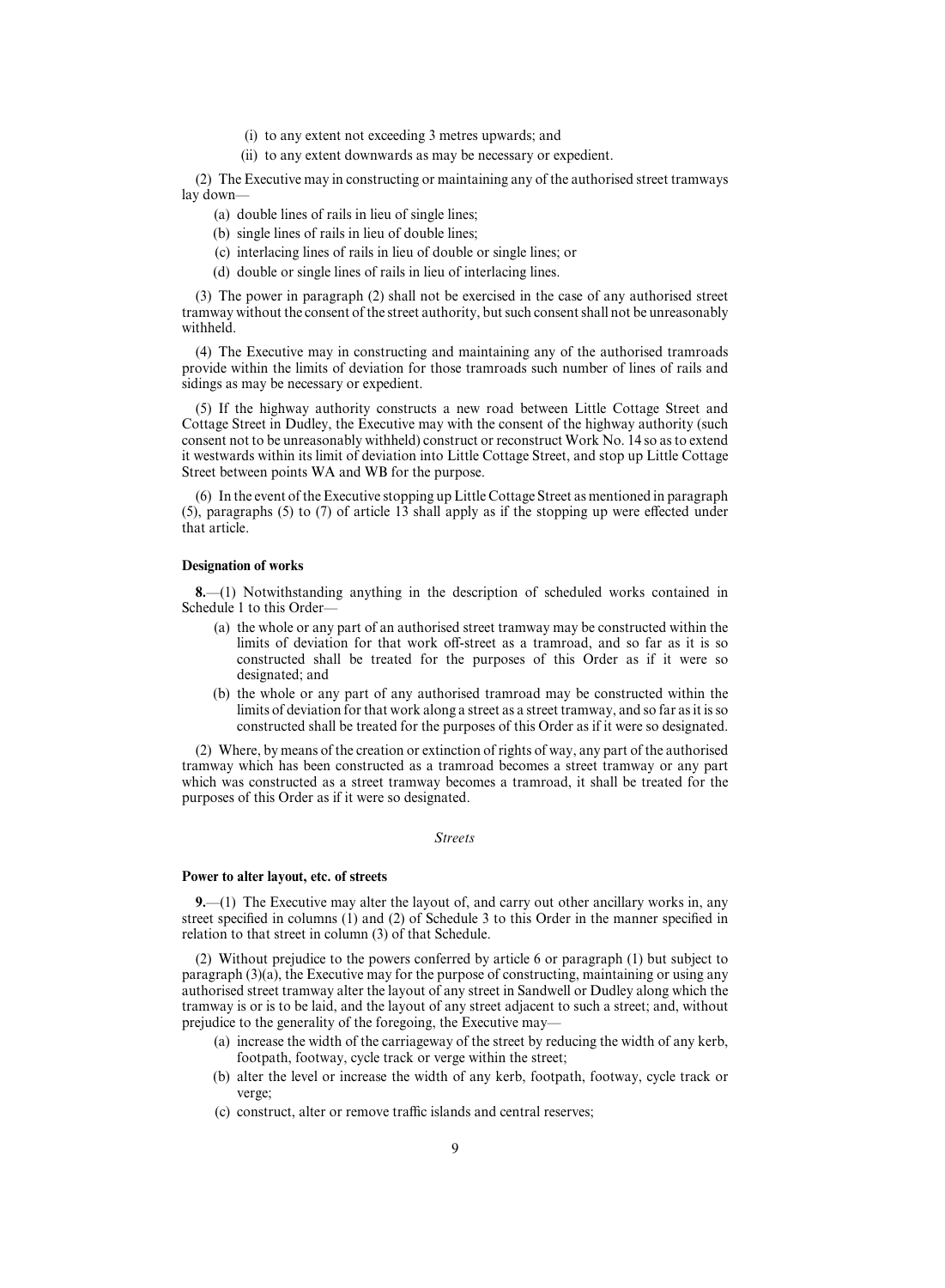- (d) reduce the width of the carriageway of the street by forming a reserved area in the street as a stopping place for tramcars or by carrying out other works for that purpose;
- (e) carry out works to the street for the purpose of deterring or preventing vehicles other than tramcars from passing along the tramway;
- (f) make and maintain crossovers, sidings or passing places; and
- (g) carry out works for the provision or alteration of parking places.
- (3) The following shall require the consent of the street authority—
	- (a) the exercise of the powers conferred by paragraph (2);
	- (b) the exercise of the power to deviate conferred by article  $7(1)(b)$  with respect to the construction or maintenance of a scheduled work comprising a street tramway, where it would require the alteration of the level of the carriageway of the street carrying the tramway;
	- (c) the exercise of the power to deviate conferred by article  $7(1)(b)$  with respect to the construction or maintenance of a scheduled work comprising the alteration of the level or alignment of a highway; or
	- (d) the exercise of the power conferred by article 10 with respect to the placing in the street of supports for overhead line equipment for any authorised street tramway.
- (4) Consent under paragraph (3) shall not be unreasonably withheld.

#### **Power to keep apparatus in streets**

**10.**—(1) The Executive may, subject to article 9(3)(d), for the purposes of or in connection with the construction, maintenance and use of any authorised street tramway, place and maintain in any street in which the tramway is, or is to be, laid and in any street having a junction with such a street any work, equipment or apparatus including but without prejudice to the generality of the foregoing, foundations, platforms, road islands, substations, electric lines and any electrical or other apparatus.

- (2) In this article—
	- (a) "apparatus" has the same meaning as in Part III of the 1991 Act;
	- (b) "electric line" has the meaning given by section 64(1) of the Electricity Act 1989(**a**); and
	- (c) the reference to any work, equipment or apparatus in a street includes a reference to any work, equipment or apparatus under, over, along or upon the street.

## **Power to execute street works**

**11.** The Executive may, for the purpose of exercising the powers conferred by article 10 and the other provisions of this Order, enter upon any street in which any authorised street tramway is or is to be laid and any street having a junction with such a street, and may execute any works required for or incidental to the exercise of those powers including, without prejudice to the generality of the foregoing, breaking up or opening the street, or any sewer, drain or tunnel under it, or tunnelling or boring under the street.

## **Permanent stopping up of means of access**

**12.**—(1) The Executive may stop up and discontinue the following—

- (a) the private means of access at Tipton Road at point LA in Dudley, and
- (b) the private means of access at Cottage Street at points XB and XC in Dudley;

and it may carry out any incidental operations within the Order limits for those purposes.

(2) Any person who suffers loss by a stopping up authorised by paragraph (1) shall be entitled to compensation to be determined, in case of dispute, under Part I of the 1961 Act.

<sup>(</sup>a) 1989 c. 29.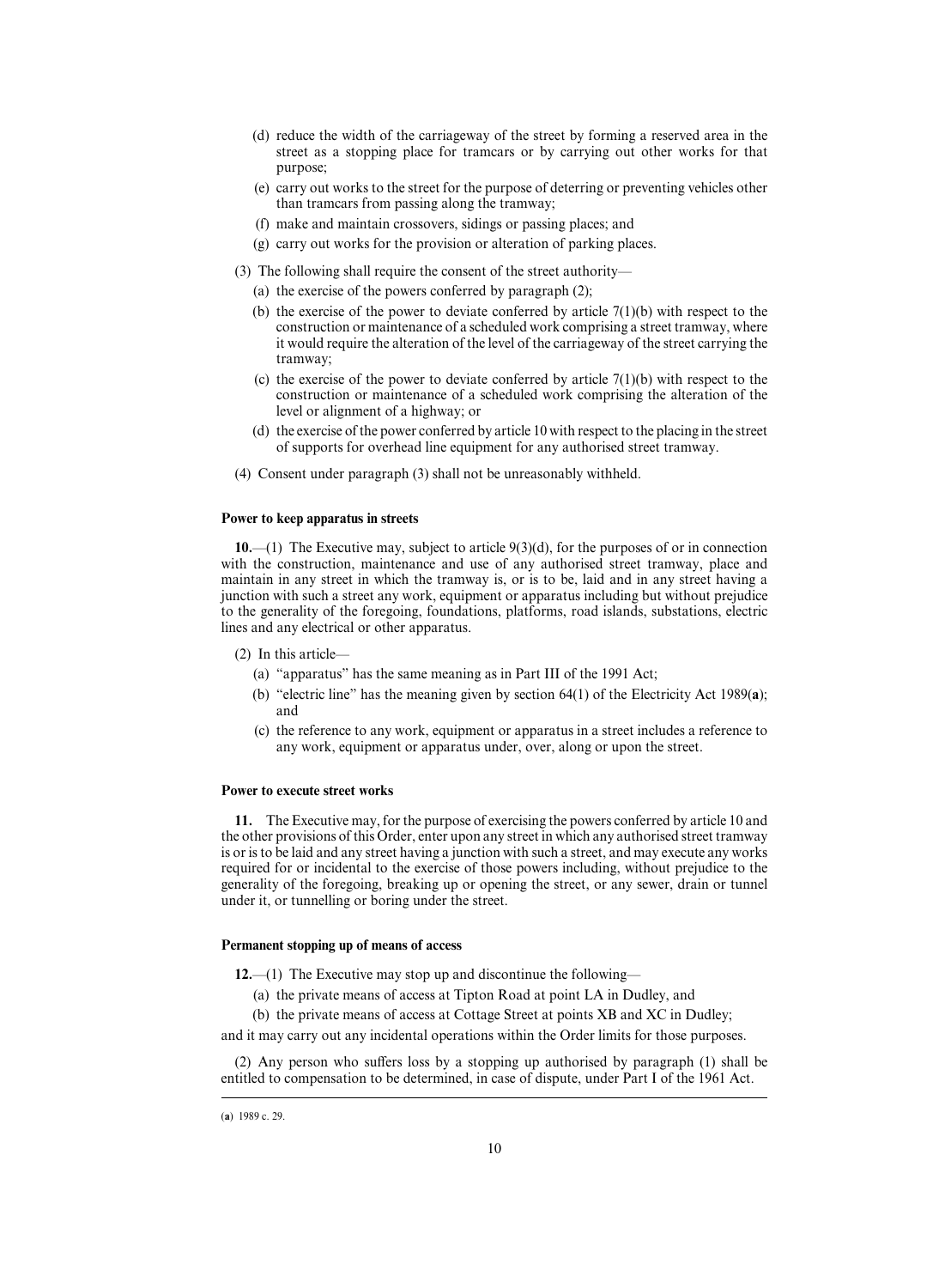## **Permanent stopping up of streets**

**13.**—(1) Subject to the provisions of this article, the Executive may, in connection with the construction of the authorised works, stop up each of the streets mentioned in columns (1) and (2) of Parts 1 and 2 of Schedule 4 to this Order to the extent specified, by reference to the letters shown on the works plans, in column (3) of Parts 1 and 2 of that Schedule.

(2) No street specified in columns (1) to (3) of Part 1 of Schedule 4 (being a street to be stopped up for which a substitute is to be provided) shall be wholly or partly stopped up under this article until the date of practical completion of the new street to be substituted for it (as specified in relation to it in column (4) of that Part of that Schedule) and the new street is open for use.

(3) The date of practical completion of a new street for the purposes of paragraph (2) shall be determined by the street authority or in the event of dispute shall be determined by arbitration.

(4) No part of a street specified in columns (1) to (3) of Part 2 of Schedule 4 to this Order (being a street to be stopped up for which no substitute is to be provided) shall be stopped up under this article unless all the land which abuts it falls within one or more of the following categories, namely—

- (a) land to which there is no right of access directly from the street or part to be stopped up;
- (b) land to which there is reasonably convenient access otherwise than directly from the street or part to be stopped up;
- (c) land the owners and occupiers of which have agreed to the stopping up of the street or part; and
- (d) land which is in the possession of the Executive.

(5) Where a street has been permanently stopped up under this article—

- (a) all rights of way over or along the street so stopped up shall be extinguished; and
- (b) the Executive may, without making any payment, appropriate and use for the purposes of its tramway undertaking so much of the site of the street as is bounded on both sides by land owned by the Executive.

 $(6)$  Any person who suffers loss by the extinguishment of any private right of way under this article shall be entitled to compensation to be determined, in case of dispute, under Part I of the Land Compensation Act 1961(**a**).

(7) This article is subject to paragraph 2 of Schedule 10 to this Order.

## **Temporary stopping up of streets**

**14.**—(1) The Executive may, during and for the purposes of the execution of the authorised works, temporarily stop up, alter or divert any street in Sandwell or Dudley and may for any reasonable time—

- (a) divert the traffic from the street; and
- (b) subject to paragraph (2), prevent all persons from passing along the street.

(2) The Executive shall provide reasonable access for pedestrians going to or from premises abutting on a street affected by the exercise of the powers conferred by this article if there would otherwise be no such access.

(3) Without prejudice to the generality of paragraph (1), the Executive may exercise the powers of this article in relation to the streets specified in columns (1) and (2) of Schedule 5 to this Order to the extent specified, by reference to the letters shown on the works plans, in columns (3) and (4) of that Schedule.

(4) The Executive shall not exercise the powers of this article—

- (a) in relation to the street specified as mentioned in paragraph (3), without first consulting the street authority; and
- (b) in relation to any other street, without the consent of the street authority, but such consent shall not be unreasonably withheld.

<sup>(</sup>a) 1961 c. 33.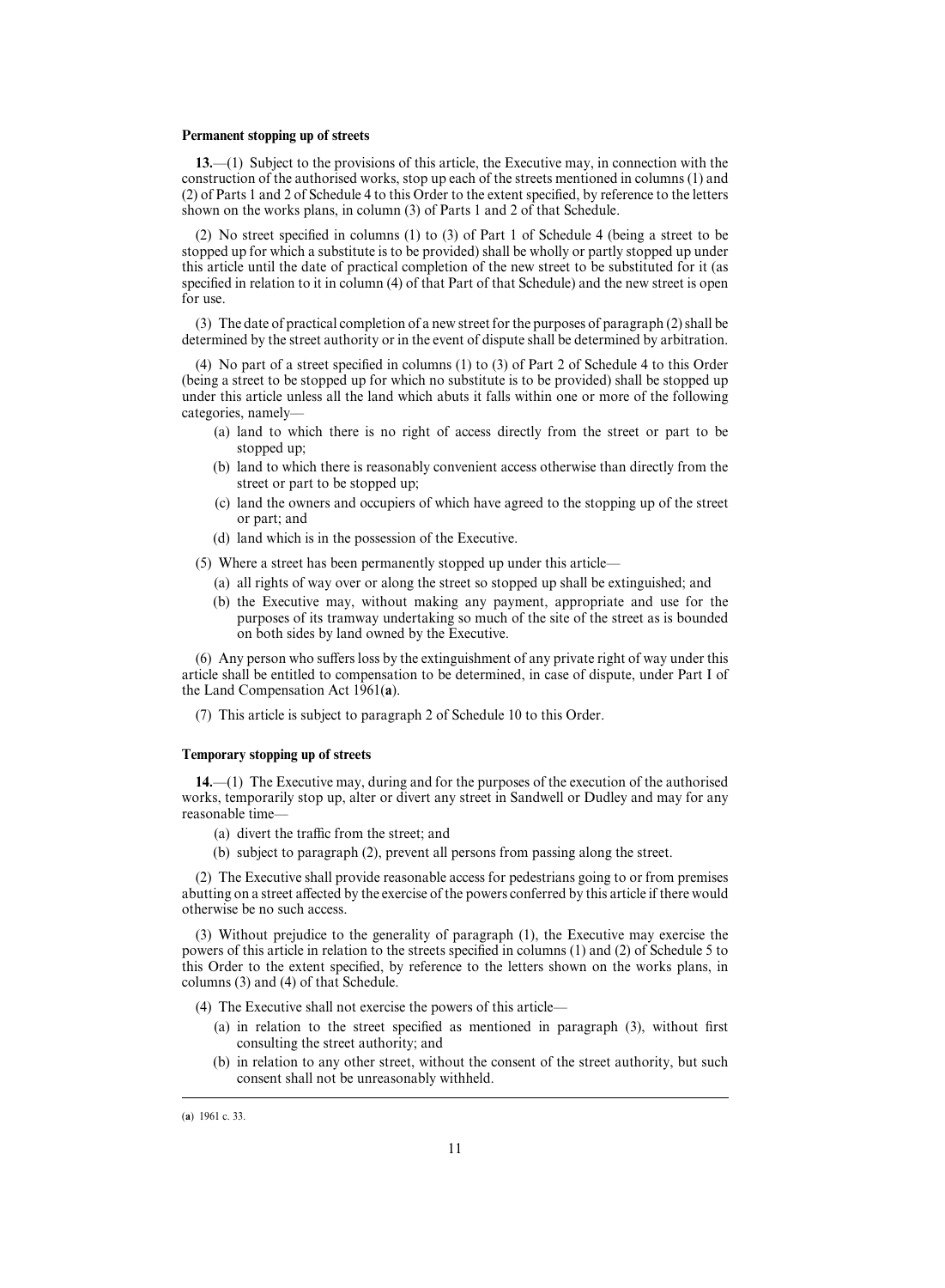#### **Access to works**

**15.**—(1) The Executive may, for the purposes of the construction or operation of the scheduled works, form and lay out means of access, or improve existing means of access—

- (a) at the points shown on the works plans; or
- (b) in such locations within the Order limits as may be approved by the highway authority.

(2) Approval of the highway authority under paragraph (1)(b) shall not be unreasonably withheld.

#### **Construction and maintenance of new or altered highways**

**16.**—(1) Any highway to be constructed under this Order shall be completed to the reasonable satisfaction of the highway authority and shall, unless otherwise agreed by the highway authority and the Executive, be maintained by and at the expense of the Executive for a period of 12 months from its completion and at the expiry of that period by and at the expense of the highway authority.

(2) Where a highway is altered or diverted under this Order, the altered or diverted part of the highway shall when completed to the reasonable satisfaction of the highway authority, unless otherwise agreed, be maintained by and at the expense of the Executive for a period of 12 months from its completion and at the expiry of that period by and at the expense of the highway authority.

(3) Paragraphs (1) and (2) do not apply in relation to the structure of any bridge carrying a highway over a tramroad of the Executive or carrying a tramroad of the Executive over a highway.

(4) Nothing in this article shall prejudice the operation of section 87 of the 1991 Act (prospectively maintainable highways); and the Executive shall not by reason of any duty under this article to maintain a street be taken to be the street authority in relation to that street for the purposes of Part III of that Act.

 $(5)$  Nothing in paragraphs  $(1)$  to  $(4)$  shall have effect in relation to street works as respects which the provisions of Part III of the 1991 Act apply.

(6) In any action against the Executive in respect of damage resulting from any failure by it to maintain a highway under this article, it is a defence (without prejudice to any other defence or the application of the law relating to contributory negligence) to prove that the Executive had taken such care as in all the circumstances was reasonably required to secure that the part of the highway to which the action relates was not dangerous to traffic.

(7) For the purposes of a defence under paragraph (6), the court shall in particular have regard to the following matters—

- (a) the character of the highway, including its use for a railway or tramway, and the traffic which was reasonably to be expected to use it;
- (b) the standard of maintenance appropriate for a highway of that character and used by such traffic:
- (c) the state of repair in which a reasonable person would have expected to find the highway;
- (d) whether the Executive knew, or could reasonably have been expected to know, that the condition of the part of the highway to which the action relates was likely to cause danger to users of the highway;
- (e) where the Executive could not reasonably have been expected to repair that part of the highway before the cause of action arose, what warning notices of its condition had been displayed;

but for the purposes of such a defence it is not relevant to prove that the Executive had arranged for a competent person to carry out or supervise the maintenance of the part of the highway to which the action relates unless it is also proved that the Executive had given him proper instructions with regard to the maintenance of the street and that he had carried out those instructions.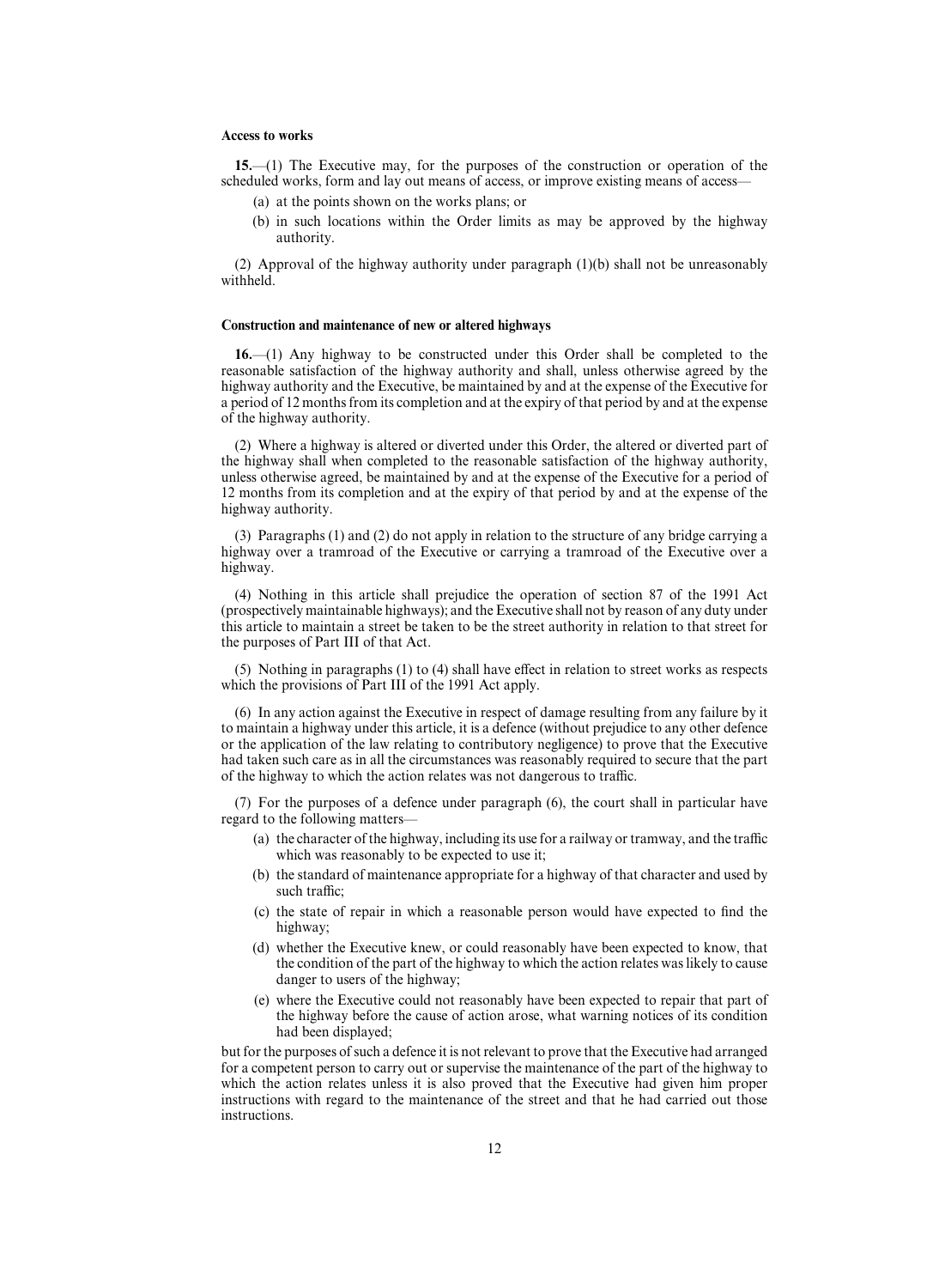## **Construction and alteration of bridges**

**17.** Any bridge to be constructed or altered under this Order for carrying a highway over any authorised tramway or any authorised tramway over a highway shall be constructed or altered in accordance with plans and specifications approved by the highway authority, but such approval shall not be unreasonably withheld.

## **Restoration of streets if street tramway discontinued**

**18.** If the Executive permanently ceases to operate any of the authorised street tramways ("the discontinued tramway"), it shall as soon as reasonably practicable and unless otherwise agreed with the street authority—

- (a) remove from any street in which the discontinued tramway is laid the rails and any other works, equipment and apparatus which have become redundant; and
- (b) restore, to the reasonable satisfaction of the street authority, the portion of the street along which the discontinued tramway was laid regard being had to the condition of the street before the tramway was laid.

#### **Agreements with street authorities**

**19.**—(1) A street authority and the Executive may enter into agreements with respect to—

- (a) the construction of any new street (including any structure carrying the street over or under any authorised tramway) under the powers conferred by this Order;
- (b) the maintenance of the structure of any bridge carrying a highway over any authorised tramway or any authorised tramway over a highway;
- (c) any stopping up, alteration or diversion of a street under the powers conferred by this Order; or
- (d) the execution in the street of any of the works referred to in article 11.
- (2) Such an agreement may, without prejudice to the generality of paragraph (1)—
	- (a) provide for the street authority to carry out any function under this Order which relates to the street in question, and
	- (b) contain such terms as to payment and otherwise as the parties consider appropriate.

## **Level crossings**

**20.**—(1) The Executive may construct the authorised tramroads so as to carry them on the level across the highways or other roads specified in Schedule 6 to this Order.

(2) Where, by virtue of the creation of a highway or other road after the day on which application was made for this Order under section 6 of the 1992 Act, any authorised tramroad would cross that highway or road, then the Executive may construct the tramroad so as to carry it on the level across the highway or road.

(3) The Executive may provide, maintain and operate at or near any new level crossing such barriers or other protective equipment as the Secretary of State may in writing approve.

(4) Any traffic sign placed pursuant to this article on or near a highway or other road to which the public has access shall be treated for the purposes of section 64(4) of the 1984 Act as having been placed as provided by that Act.

(5) Without prejudice to the generality of articles 6 and 9, the Executive may in the exercise of the powers of this article alter the level of any highway or road specified in Schedule 6 to this Order or referred to in paragraph (2).

(6) The highway authority may enter into agreements with the Executive with respect to the construction and maintenance of any new level crossing; and such agreements may contain such terms as to payment or otherwise as the parties consider appropriate.

(7) In this article—

"barrier" includes gate;

"new level crossing" means the place at which an authorised tramroad crosses a highway or other road on the level under the powers conferred by this article; and

"protective equipment" includes lights, traffic signs (within the meaning of section  $64(1)$ of the 1984 Act), manual, mechanical, automatic, electrical or telephonic equipment or other devices.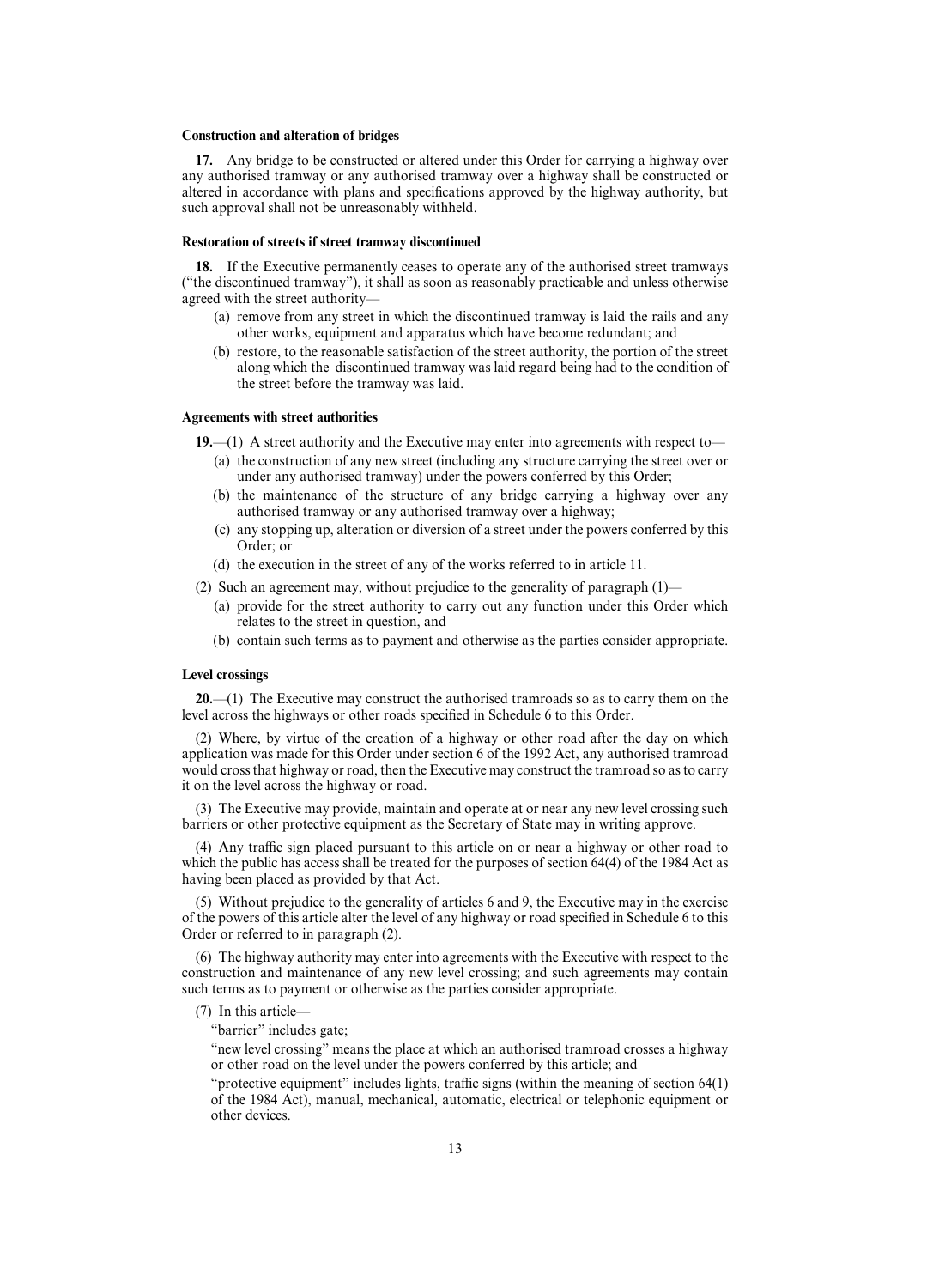## **Closure of level crossings**

**21.**—(1) The Executive may, in connection with the construction of the authorised works, stop up—

- (a) so much of footpath FP82 in Sandwell as lies between points AP and AQ; and
- (b) so much of Bagnall Street and Eagle Lane in Sandwell as lies between points AT and AU.

(2) On a highway or part of a highway being stopped up under this article—

- (a) all rights of way over or along it shall be extinguished;
- (b) the place where the former highway crossed a railway shall cease to be a level crossing for the purposes of any enactment.

(3) The Executive shall not exercise the powers conferred by paragraph  $(1)(a)$  until a new footpath has been provided between points AP and AR and between points AS and AQ, and a footbridge has been provided between points AR and AS.

(4) The Executive shall not exercise the powers conferred by paragraph  $(1)(b)$  until a new footpath and cycleway has been provided between points AU and AV, and a foot and cycle bridge has been provided between points AT and AV.

- (5) The Executive may postpone—
	- (a) the exercise of the powers conferred by sub-paragraph (a) of paragraph (1) until such time as railway services for the carriage of freight are, or are to be, re-established by Network Rail Infrastructure Limited (or another holder of a licence under section 8 of the 1993 Act) on a railway line also crossing the part of footpath FP82 in Sandwell referred to in that sub-paragraph; and
	- (b) the exercise of the powers conferred by sub-paragraph (b) of paragraph (1) until such time as services are, or are to be, so re-established on a railway line also crossing the part of Bagnall Street or Eagle Lane in Sandwell referred to in that sub-paragraph;

and if it does so, until those powers are exercised, footpath FP82 in Sandwell and (as the case may be) Bagnall Street and Eagle Lane in Sandwell shall be treated for the purposes of article 20 as if they were specified in Schedule 6 to this Order.

 $(6)$  Any person who suffers loss by the extinguishment or suspension of any private right of way under this article shall be entitled to compensation to be determined, in case of dispute, under Part I of the Land Compensation Act 1961(**a**).

## *Supplemental powers*

### **Discharge of water**

**22.**—(1) The Executive may use any watercourse or any public sewer or drain for the drainage of water in connection with the construction or maintenance of the authorised works and for that purpose may on any land within the Order limits, lay down, take up and alter pipes and make openings into, and connections with, the watercourse, sewer or drain.

(2) The Executive shall not discharge any water into any watercourse, public sewer or drain except with the consent of the authority to which it belongs; and such consent may be given subject to such terms and conditions as the authority may reasonably impose but shall not be unreasonably withheld.

(3) The Executive shall not make any opening into any public sewer or drain except in accordance with plans approved by, and under the superintendence (if provided) of, the authority to which the sewer or drain belongs, but such approval shall not be unreasonably withheld.

(4) The Executive shall not, in exercise of the powers conferred by this article, damage or interfere with the bed or banks of any watercourse forming part of a main river.

(5) The Executive shall take such steps as are reasonably practicable to secure that any water discharged into a watercourse or public sewer or drain under the powers conferred by this article is as free as may be practicable from gravel, soil or other solid substance or oil or matter in suspension.

<sup>(</sup>a) 1961 c. 33.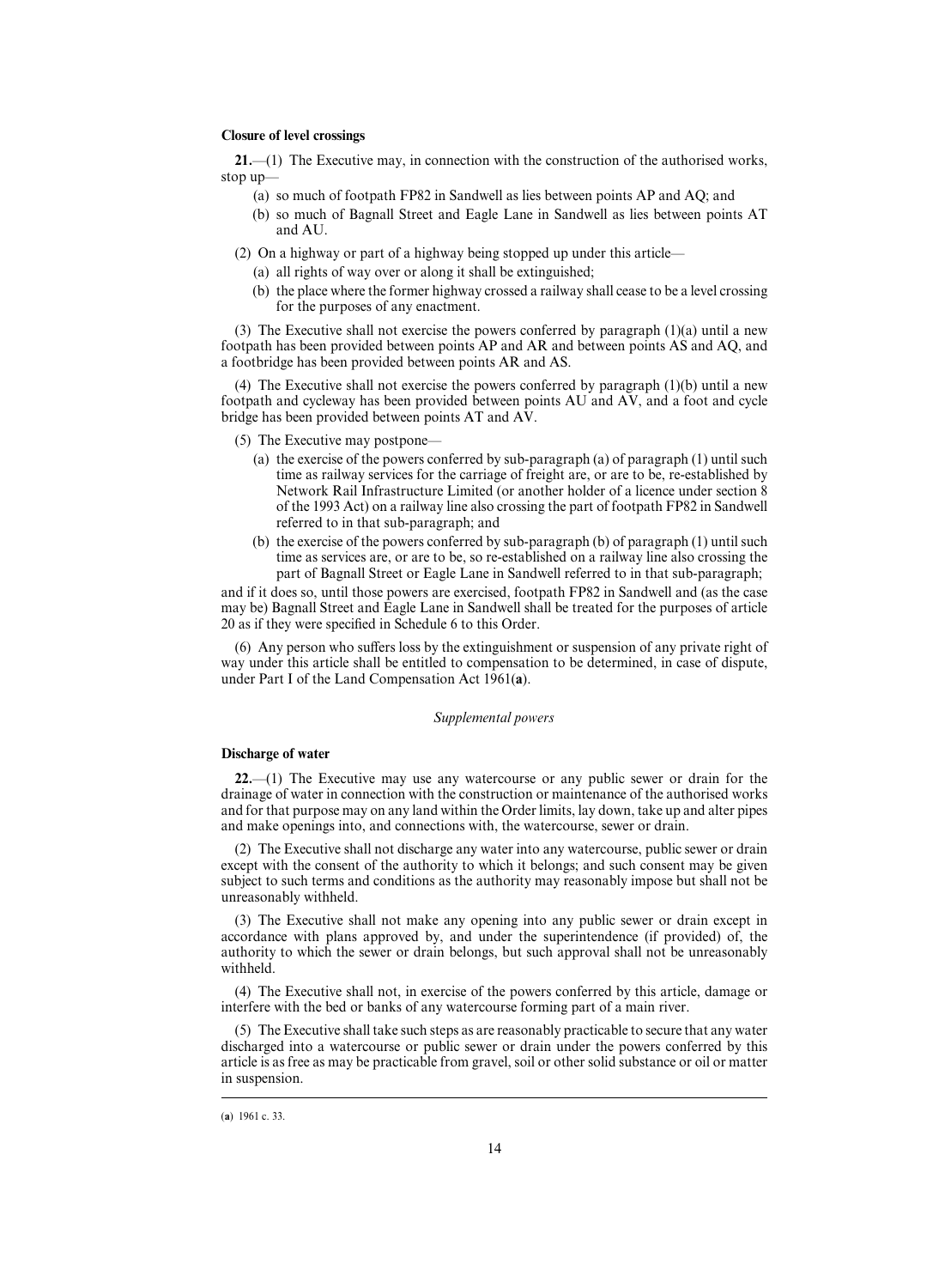(6) This article does not authorise the entry into controlled waters of any matter whose entry or discharge into controlled waters is prohibited by section  $85(1)$ , (2) or (3) of the Water Resources Act 1991(**a**).

- (7) In this article—
	- (a) "public sewer or drain" means a sewer or drain which belongs to a sewerage undertaker, the Environment Agency, an internal drainage board or a local authority;
	- (b) "watercourse" includes all rivers, streams, ditches, drains, cuts, culverts, dykes, sluices, sewers and passages through which water flows except a public sewer or drain;
	- (c) other expressions used both in this article and in the Water Resources Act 1991 have the same meaning as in that Act.

## **Attachment of equipment to buildings for purposes of tramway**

**23.**—(1) Subject to the following provisions of this article, the Executive may affix to any building listed in Part 2 of the book of reference any brackets, cables, wires, insulators and other apparatus required in connection with the authorised tramway.

(2) The Executive shall not under this article affix any apparatus to a building without the consent of the relevant owner of the building; and such consent may be given subject to reasonable conditions (including, where appropriate, the payment of rent) but shall not be unreasonably withheld.

## (3) Where—

- (a) the Executive serves on the relevant owner of a building a notice requesting the owner's consent to the affixing of specified apparatus to the building; and
- (b) the relevant owner does not within the period of 56 days beginning with the date upon which the notice is served give his consent unconditionally or give it subject to conditions or refuse it,

the consent shall be deemed to have been withheld.

(4) Where, in the opinion of the Executive, a consent required under this article for the affixing of specified apparatus is unreasonably withheld or given subject to unreasonable conditions, it may apply to the magistrates' court, who may either allow the apparatus to be affixed subject to such conditions, if any, as it thinks fit or may disallow the application.

(5) Where apparatus is affixed to a building under this article—

- (a) any owner for the time being of the building may serve on the Executive not less than 28 days' notice requiring the Executive at its own expense temporarily to remove the apparatus during any demolition, reconstruction or repair of the building if such removal is reasonably necessary for that purpose; and
- (b) the Executive shall have the right as against any person having an interest in the building to maintain the apparatus.

(6) The Executive shall pay compensation to the owners and occupiers of the building for any loss or damage sustained by them by reason of the exercise of the powers conferred by paragraphs (1) and (5)(b); and any dispute as to a person's entitlement to compensation, or as to the amount of compensation, shall be determined under Part I of the 1961 Act.

(7) Nothing in this article shall prejudice the power of the Executive to acquire a new right under article 29 to attach apparatus to buildings.

"building" includes any structure (including a bridge); and

"relevant owner"—

- (a) in relation to a building occupied under a lease or tenancy having an unexpired term exceeding 5 years, means the occupier of the building; or
- (b) in relation to any other building, means the person for the time being receiving the rack rent of the building whether on his own account or as agent or trustee for any other person, or who would so receive it if the building were let at a rack rent.

<sup>(8)</sup> In this article—

<sup>(</sup>a) 1991 c. 57.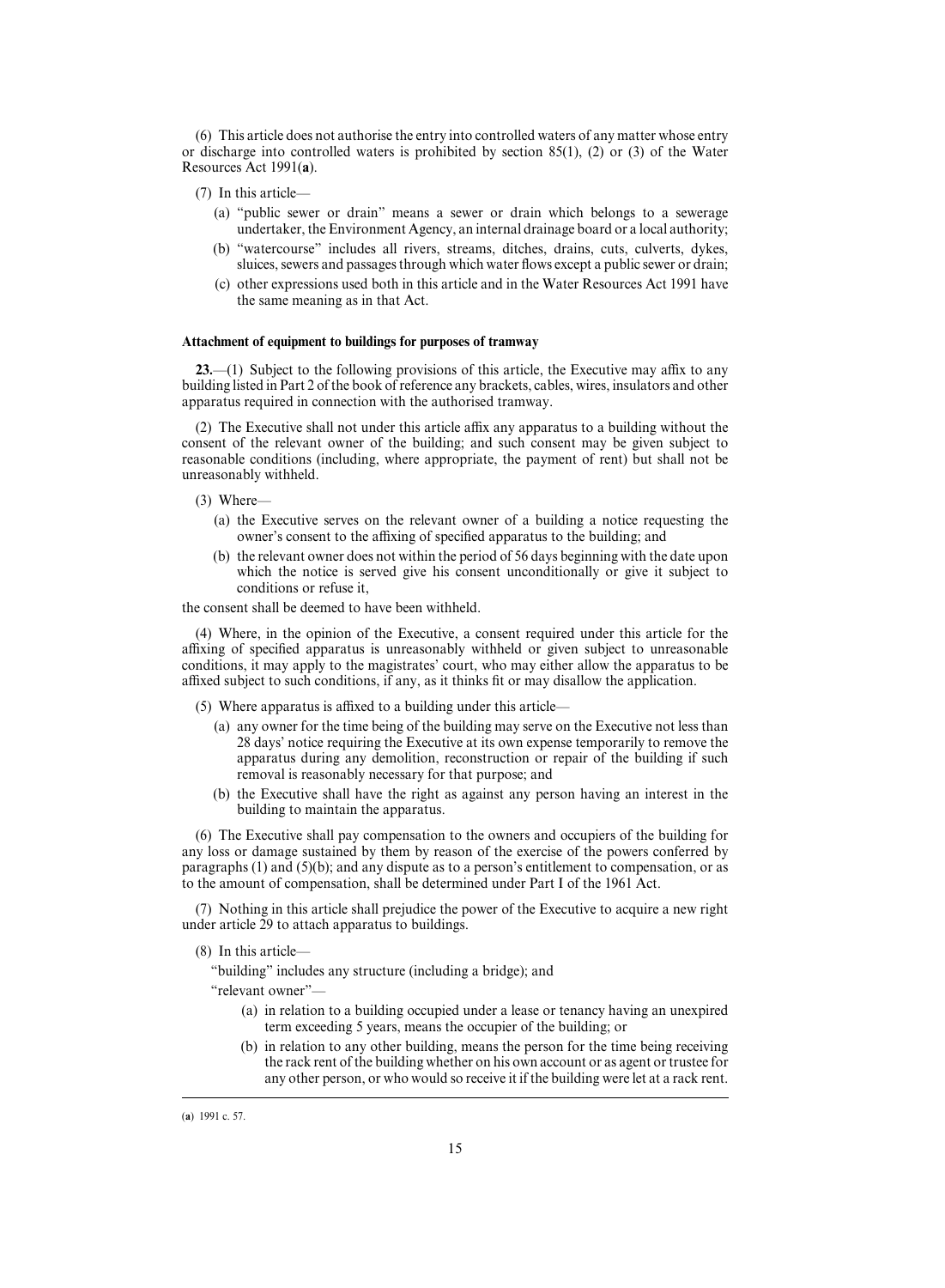## **Safeguarding works to buildings**

**24.**—(1) Subject to the following provisions of this article the Executive may at its own expense and from time to time carry out such safeguarding works to any building which is within the Order limits as the Executive considers to be necessary or expedient.

- (2) Safeguarding works may be carried out—
	- (a) at any time before or during the construction in the vicinity of the building of any part of the authorised works; or
	- (b) after the completion of the construction of that part of the authorised works, at any time up to the end of the period of 5 years beginning with the day on which that part of the authorised works is first opened for use.

(3) For the purpose of determining how the functions under this article are to be exercised the Executive may enter and survey any building falling within paragraph (1) and any land belonging to it.

(4) For the purpose of carrying out safeguarding works under this article to a building the Executive may (subject to paragraph  $(5)$  and  $(6)$ )-

- (a) enter the building and any land belonging to it; and
- (b) where the works cannot be carried out reasonably conveniently without entering land adjacent to the building, enter the adjacent land (but not any building erected on it).

#### (5) Before exercising—

- (a) a right under paragraph (1) to carry out safeguarding works to a building;
- (b) a right under paragraph (3) to enter a building and any land belonging to it;
- (c) a right under paragraph (4)(a) to enter a building or land; or
- (d) a right under paragraph (4)(b) to enter land,

the Executive shall, except in the case of emergency, serve on the owners and occupiers of the building or land not less than 14 days' notice of its intention to exercise that right and in a case falling within sub-paragraph (a) or (c), specifying the safeguarding works proposed to be carried out.

(6) Where notice is served under paragraph  $(5)(a)$ , (c) or (d), the owner or occupier of the building or land concerned may, by serving a counter-notice within the period of 10 days beginning with the day on which the notice was served, require the question whether it is necessary or expedient to carry out the safeguarding works or to enter the building or land to be referred to arbitration under article 57.

(7) The Executive shall compensate the owners and occupiers of any building or land in relation to which the powers of this article have been exercised for any loss or damage arising to them by reason of the exercise of those powers.

- (8) Where—
	- (a) safeguarding works are carried out under this article to a building; and
	- (b) within the period of 5 years beginning with the day on which the part of the authorised works constructed within the vicinity of the building is first opened for use, it appears that the safeguarding works are inadequate to protect the building against damage caused by the construction or operation of that part of the works,

the Executive shall compensate the owners and occupiers of the building for any damage sustained by them.

(9) Nothing in this article shall relieve the Executive from any liability to pay compensation under section 10(2) of the 1965 Act.

(10) Any compensation payable under paragraph (7) or (8) shall be determined, in case of dispute, under Part I of the 1961 Act.

(11) This article does not apply to any of the land specified in columns (1) and (2) of Part 2 of Schedule 2 to this Order.

- (12) In this article—
	- (a) "building" includes any structure or erection or any part of a building, structure or erection; and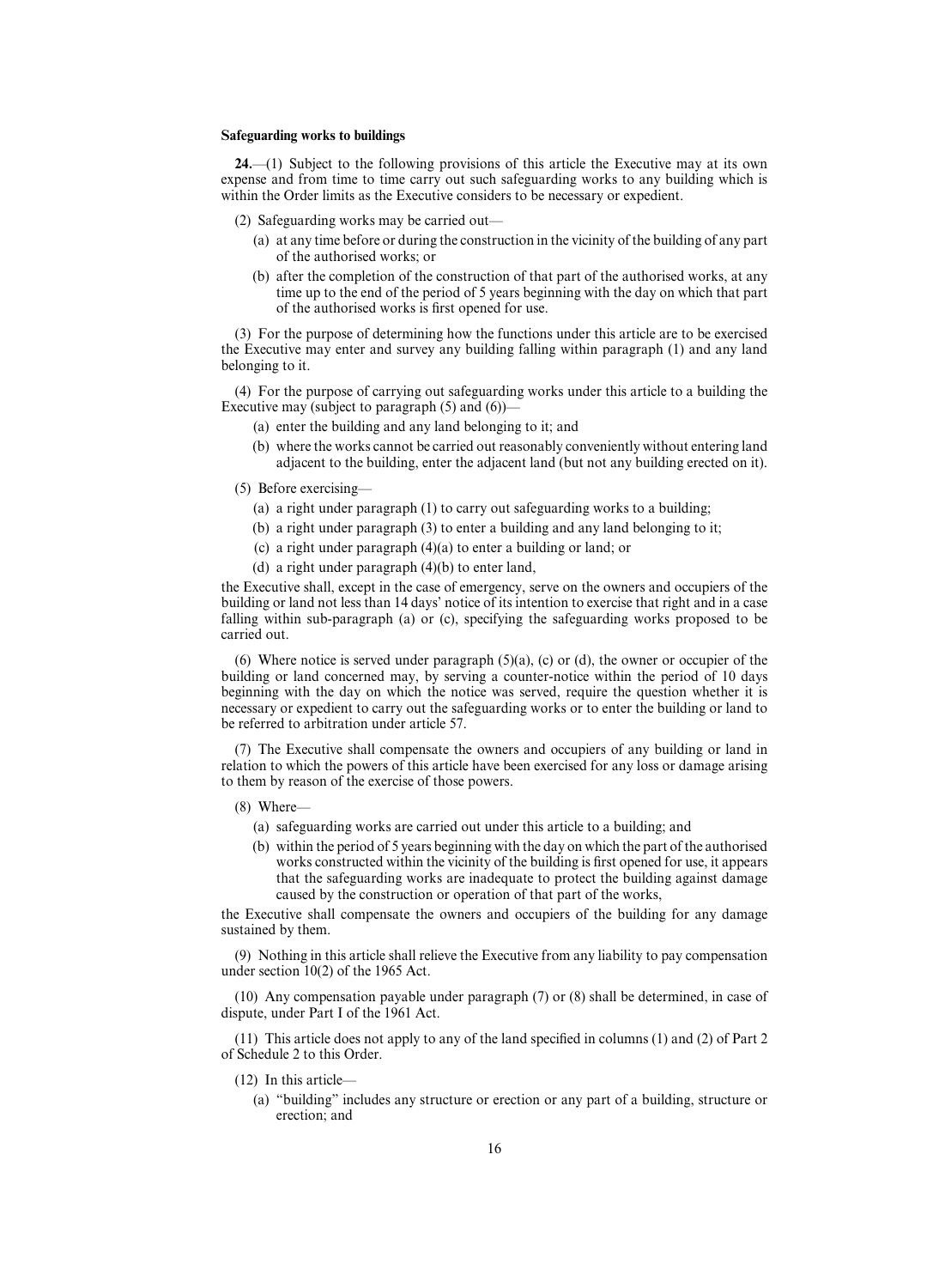- (b) "safeguarding works", in relation to a building means—
	- (i) underpinning, strengthening and any other works the purpose of which is to prevent damage which may be caused to the building by the construction, maintenance or operation of the authorised works; and
	- (ii) any works the purpose of which is to remedy any damage which has been caused to the building by the construction, maintenance or operation of the authorised works.

## **Power to construct temporary tramways**

**25.**—(1) The Executive may, if it considers it necessary or expedient in consequence of any street works executed or proposed to be executed in a street along which an authorised street tramway is constructed—

- (a) remove or discontinue the operation of the authorised street tramway; and
- (b) lay, maintain and operate in that street or in a street near to that street a temporary tramway in lieu of the authorised street tramway.

(2) The powers conferred by this article may only be exercised with the consent of the street authority but such consent may not be unreasonably withheld.

(3) The provisions of articles 9(2), 10 and 11 and of article 44 shall apply in relation to temporary tramways laid under this article as they apply in relation to authorised street tramways.

## **Power to survey and investigate land**

**26.**—(1) The Executive may, in relation to any land within the Order limits, for the purposes of this Order—

- (a) survey or investigate the land;
- (b) without prejudice to the generality of sub-paragraph (a), make trial holes in such positions as the undertaker thinks fit on the land to investigate the nature of the surface layer and subsoil and remove soil samples;
- (c) without prejudice to the generality of sub-paragraph (a), carry out archaeological investigations on the land;
- (d) take steps to protect or remove any flora or fauna on the land where the flora or fauna may be affected by the carrying out of the authorised works;
- (e) place on, leave on and remove from the land apparatus for use in connection with the exercise of any powers conferred by sub-paragraphs (a) to (d); and
- (f) enter on the land for the purpose of exercising the powers conferred by subparagraphs (a) to (e).

(2) No land may be entered, or equipment placed or left on or removed from the land under paragraph (1), unless at least 7 days' notice has been served on every owner and occupier of the land.

- (3) Any person entering land under this article on behalf of the Executive—
	- (a) shall, if so required, before or after entering the land produce written evidence of his authority to do so; and
	- (b) may take with him such vehicles and equipment as are necessary for the purpose of exercising any of the powers conferred by paragraph (1).

(4) No trial hole shall be made under this article in a carriageway or footway without the consent of the street authority, but such consent shall not be unreasonably withheld.

(5) The Executive shall make compensation for any damage occasioned, by the exercise of the powers conferred by this article, to the owners and occupiers of the land, such compensation to be determined, in case of dispute, under Part I of the 1961 Act.

## **Mode of construction and operation of tramway**

**27.**—(1) The authorised tramway shall be operated by electricity or, in an emergency or for the purposes of construction or maintenance, by diesel power or other means.

(2) The authorised tramway shall be constructed on a nominal gauge of 1,435 millimetres.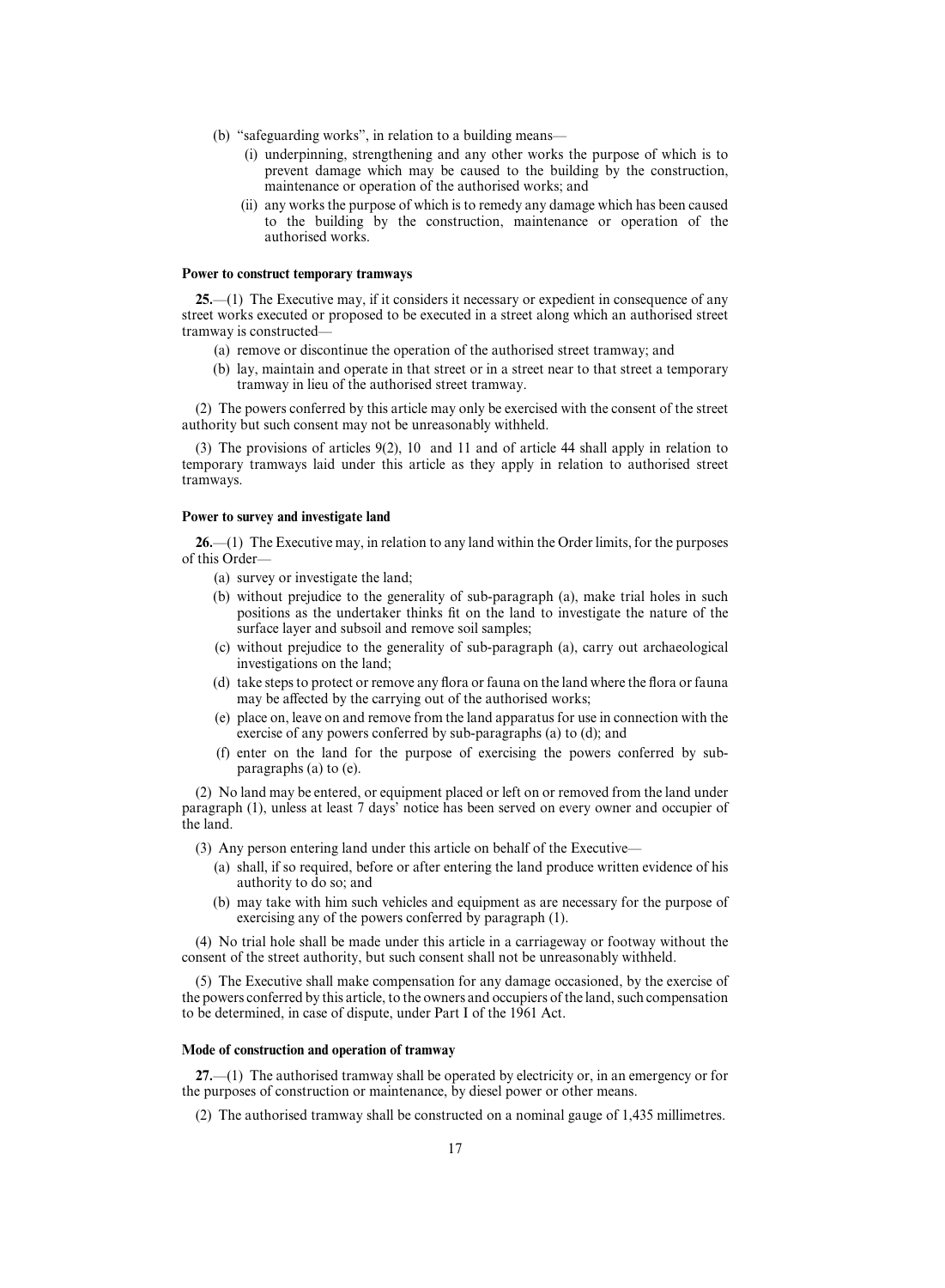(3) Where a tramway is constructed along a street or in any place to which the public has access (including any place to which the public has access only on the making of a payment), the Executive shall take such care as in all the circumstances is reasonable to ensure that the tramway is constructed and maintained so that the street or other place is safe for other users.

(4) When considering what measures are required under paragraph (3), the Executive shall have particular regard to the character and usage of the street or other place and to those who could reasonably be expected to use it.

#### **Temporary interference with waterways**

**28.**—(1) Without prejudice to the generality of the powers conferred by article 6, the Executive may in connection with the construction of Work No. 1D, 1E, 3B, 12 or 14—

- (a) temporarily interfere with any relevant waterway, by constructing or maintaining temporary works at any point within the Order limits as it considers necessary or expedient;
- (b) temporarily moor or anchor barges or other vessels or craft in any relevant waterway, load or unload into and from such barges, other vessels or craft equipment, machinery, soil and any other materials in connection with the construction of the works; and
- (c) temporarily close any relevant waterway, or a part of it, to navigation.
- (2) The power conferred by paragraph  $(1)(c)$  shall be exercised in a way which secures—
	- (a) that no more of a relevant waterway is closed to navigation at any time than is necessary in the circumstances; and
	- (b) that, if complete closure of a relevant waterway to navigation becomes necessary, all reasonable steps are taken to secure that the minimum obstruction, delay or interference is caused to vessels or craft which may be using or intending to use it.

 $(3)$  Any person who suffers loss by reason of the interference by virtue of this article with any private right of navigation shall be entitled to compensation to be paid by the Executive to be determined, in case of dispute, under Part I of the Land Compensation Act 1961.

(4) In this article "relevant waterway" means the Tame Valley Canal, the Walsall Canal, the Birmingham Canal, the Pensnett Canal and the Dudley Canal.

## PART 3

## ACQUISITION AND POSSESSION OF LAND

*Powers of acquisition*

## **Power to acquire land**

- **29.** The Executive may acquire compulsorily—
	- (a) so much of the land shown on the land plans within the limits of deviation and described in the book of reference as may be required for or in connection with the authorised works; and
	- (b) so much of the land specified in columns (1) and (2) of Part 1 of Schedule 2 to this Order (being land shown on the land plans and described in the book of reference) as may be required for any of the purposes specified in relation to that land in column (3) of that Part;

and may use any land so acquired for those purposes or for any other purposes connected with or ancillary to its tramway undertaking.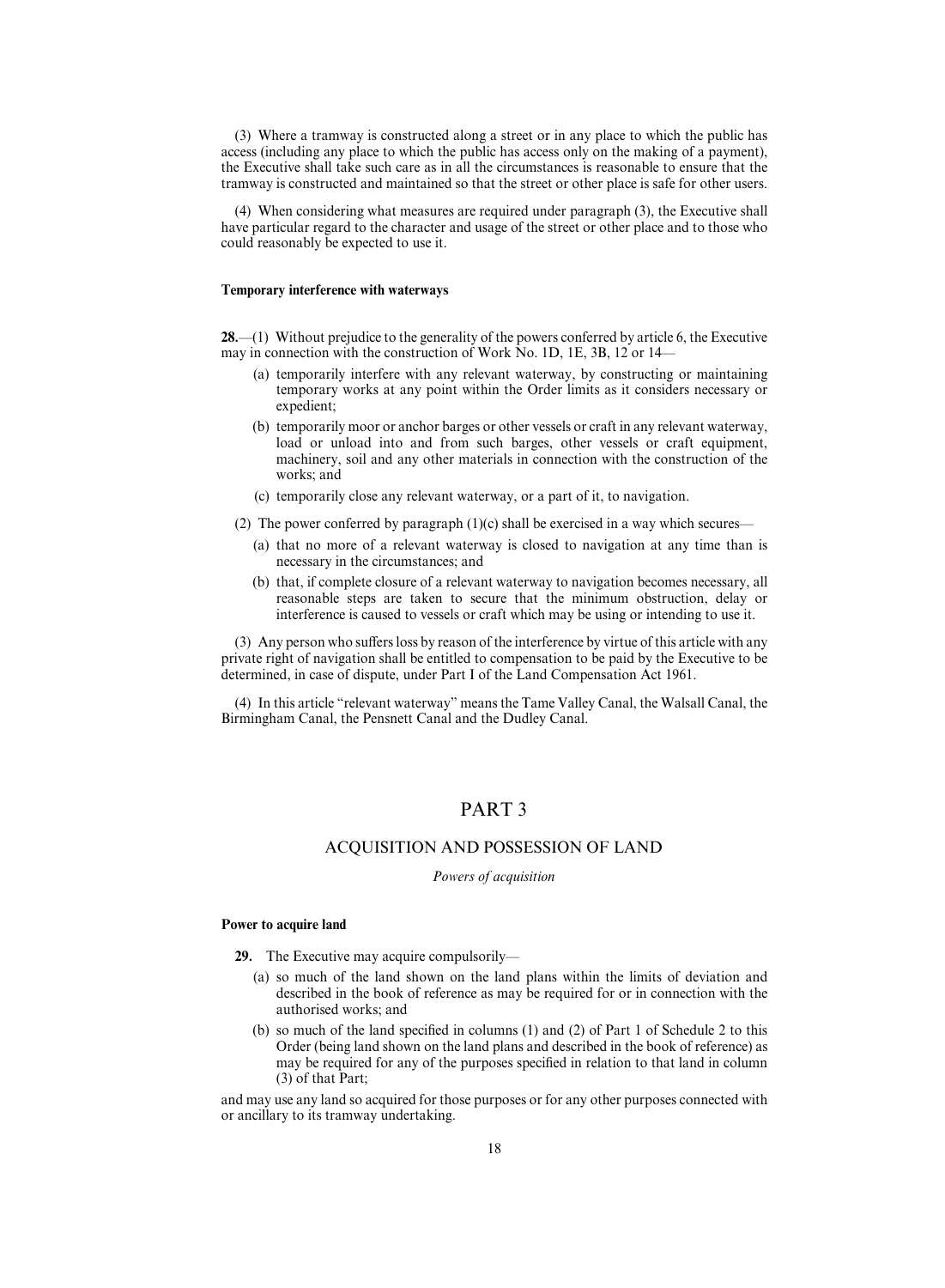## **Application of Part I of the Compulsory Purchase Act 1965**

**30.**—(1) Part I of the 1965 Act, insofar as not modified by or inconsistent with the provisions of this Order, shall apply to the acquisition of land under this Order—

- (a) as it applies to a compulsory purchase to which the Acquisition of Land Act 1981(**a**) applies; and
- (b) as if this Order were a compulsory purchase order under that Act.
- (2) Part I of the 1965 Act, as so applied, shall have effect as if—
	- (a) section 4 (which provides a time limit for compulsory purchase of land) and paragraph 3(3) of Schedule 3 (which makes provision as to the giving of bonds) were omitted; and
	- (b) in section 11(1) (which confers power to enter on and to take possession of land subject to a notice to treat on giving not less than 14 days' notice) for the reference to 14 days' notice there were substituted—
		- (i) in a case where the notice to treat relates only to the acquisition of an easement or other right over the land, a reference to notice of one month; or
		- (ii) in any other case, a reference to notice of 3 months.

## **Application of Compulsory Purchase (Vesting Declarations) Act 1981**

**31.**—(1) The Compulsory Purchase (Vesting Declarations) Act 1981(**b**) shall apply as if this Order were a compulsory purchase order.

(2) In its application by virtue of paragraph (1), the Compulsory Purchase (Vesting Declarations) Act 1981 shall have effect with the following modifications.

(3) In section 3 (preliminary notices), for subsection (1) there shall be substituted—

"(1) Before making a declaration under section 4 with respect to any land which is subject to a compulsory purchase order the acquiring authority shall include the particulars specified in subsection (3) in a notice which is—

- (a) given to every person with a relevant interest in the land with respect to which the declaration is to be made (other than a mortgagee who is not in possession), and
- (b) published in the London Gazette and in a local newspaper circulating in the area in which the land is situated".

(4) In that section, in subsection (2), for " $(1)(b)$ " there shall be substituted " $(1)$ " and after "given" there shall be inserted "and published".

(5) In that section, for subsections (5) and (6) there shall be substituted—

"(5) For the purposes of this section, a person has a relevant interest in land if—

- (a) he is for the time being entitled to dispose of the fee simple of the land, whether in possession or reversion, or
- (b) he holds, or is entitled to the rents and profits of, the land under a lease or agreement, the unexpired term of which exceeds one month".

(6) In section 5 (earliest date for execution of declaration)—

- (a) in subsection (1), after "publication" there shall be inserted "in the London Gazette and in a local newspaper circulating in the area in which the land is situated", and
- (b) subsection (2) shall be omitted.

(7) In section 7 (constructive notice to treat), in subsection (1)(a), the words "(as modified by section 4 of the Acquisition of Land Act 1981)" shall be omitted.

(8) References to the Compulsory Purchase Act 1965 shall be construed as references to that Act as applied to the acquisition of land under article 29.

## **Power to acquire rights**

**32.**—(1) The Executive may acquire compulsorily such easements or other rights over any land referred to in sub-paragraph (a) or (b) of article 29 as may be required for any purpose for which that land may be acquired under that provision.

<sup>(</sup>a) 1981 c. 67.

<sup>(</sup>**b**) 1981 c. 66.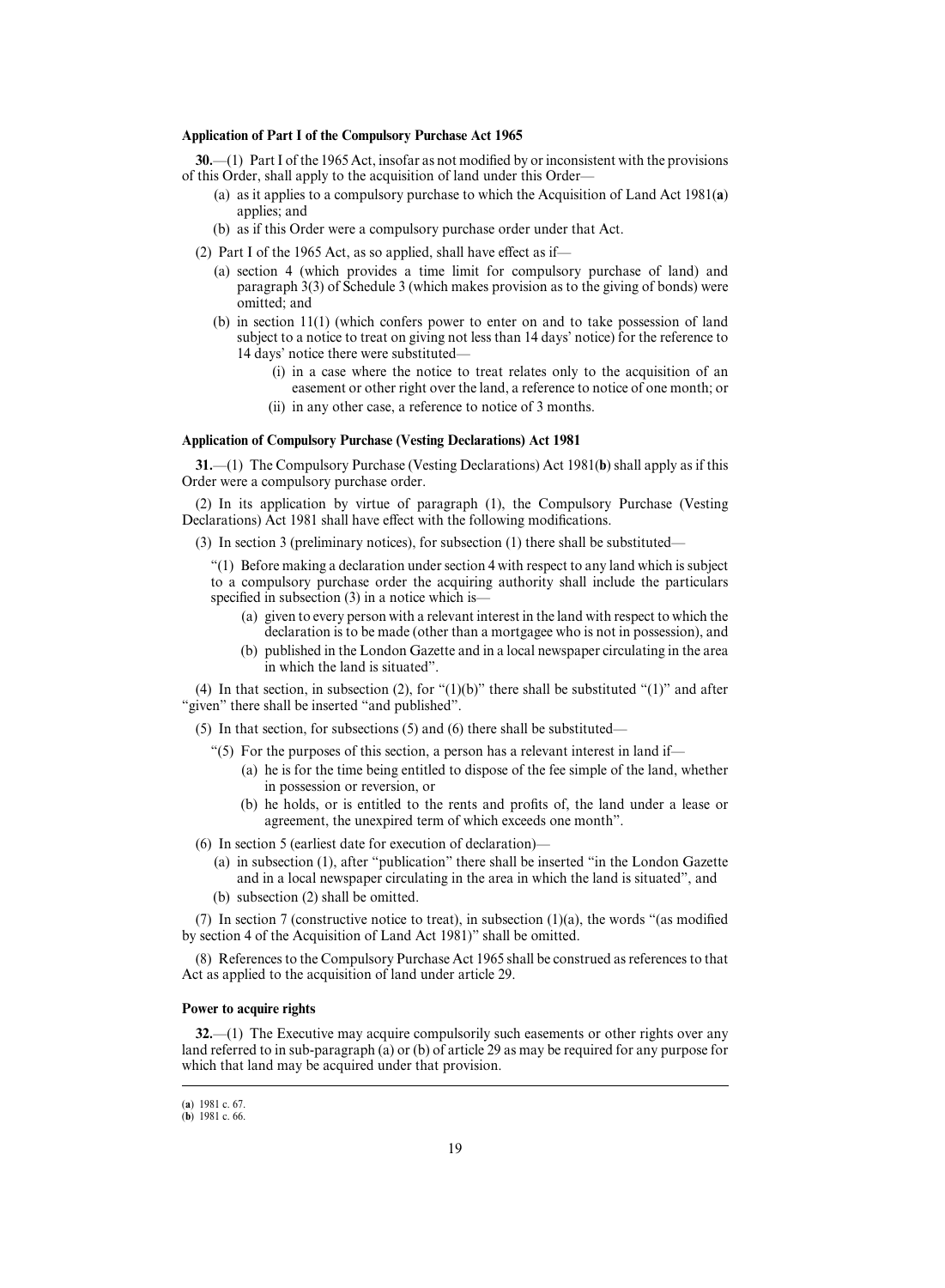(2) The Executive may acquire compulsorily such easements or other rights over any land specified in columns (1) and (2) of Part 2 of Schedule 2 to this Order (being land shown on the land plans and described in the book of reference) as may be required for any of the purposes specified in relation to that land in column (3) of that Part.

(3) In paragraphs (1) and (2), the power compulsorily to acquire easements or other rights includes the power to do so by creating them as well as by acquiring easements or other rights already in existence.

(4) Subject to section 8 of the 1965 Act (as substituted by paragraph 5 of Schedule 7 to this Order), where the Executive acquires a right over land under this Order, the Executive shall not be required to acquire a greater interest in it.

(5) Schedule 7 to this Order shall have effect for the purpose of modifying the enactments relating to compensation and the provisions of the 1965 Act in their application in relation to the compulsory acquisition under this Order of a right over land by the creation of a new right.

## **Rights under or over streets**

**33.**—(1) The Executive may enter upon and appropriate so much of the subsoil of, or airspace over, any street within the Order limits as may be required for the purposes of the authorised works and may use the subsoil or air-space for those purposes or any other purpose connected with or ancillary to the authorised tramway.

(2) The power under paragraph (1) may be exercised in relation to a street without the Executive being required to acquire any part of the street or any easement or right in the street.

(3) The Executive shall not be required to pay any compensation for the exercise of the powers conferred by paragraph (1) where the street is a highway; but where the street is not a highway any person suffering loss by the exercise of that power shall be entitled to compensation to be determined, in case of dispute, under Part I of the 1961 Act.

- (4) Paragraphs (2) and (3) shall not apply in relation to—
	- (a) any subway or underground building;
	- (b) any cellar, vault, arch or other construction in or on a street which forms part of a building fronting on to the street.

*Temporary possession of land*

## **Temporary use of land for construction of works**

**34.**—(1) The Executive may, in connection with the carrying out of the authorised works—

- (a) enter upon and take temporary possession of—
	- (i) any of the land specified in columns (1) and (2) of Schedule 8 to this Order for the purpose specified in relation to that land in column (3) of that Schedule relating to the authorised works specified in column (4) of that Schedule, and
	- (ii) subject to paragraph (9), any of the general land in respect of which no notice of entry has been served under section 11 of the 1965 Act (other than in connection with the acquisition of rights only) and no declaration has been made under section 4 of the Compulsory Purchase (Vesting Declarations) Act 1981;
- (b) remove any buildings and vegetation from the land; and
- (c) construct temporary works (including the provision of means of access) and buildings on the land.

(2) Not less than 28 days before entering upon and taking temporary possession of land under this article the Executive shall serve notice of the intended entry on the owners and occupiers of the land.

(3) The Executive may not, without the agreement of the owners of the land, remain in possession of any land under this article—

- (a) in the case of the land specified in columns (1) and (2) of Schedule 8 to this Order, after the end of the period of one year beginning with the date of completion of the work or works specified in relation to that land in column (4) of Schedule 8 to this Order; or
- (b) in the case of the general land, after the end of the period of one year beginning with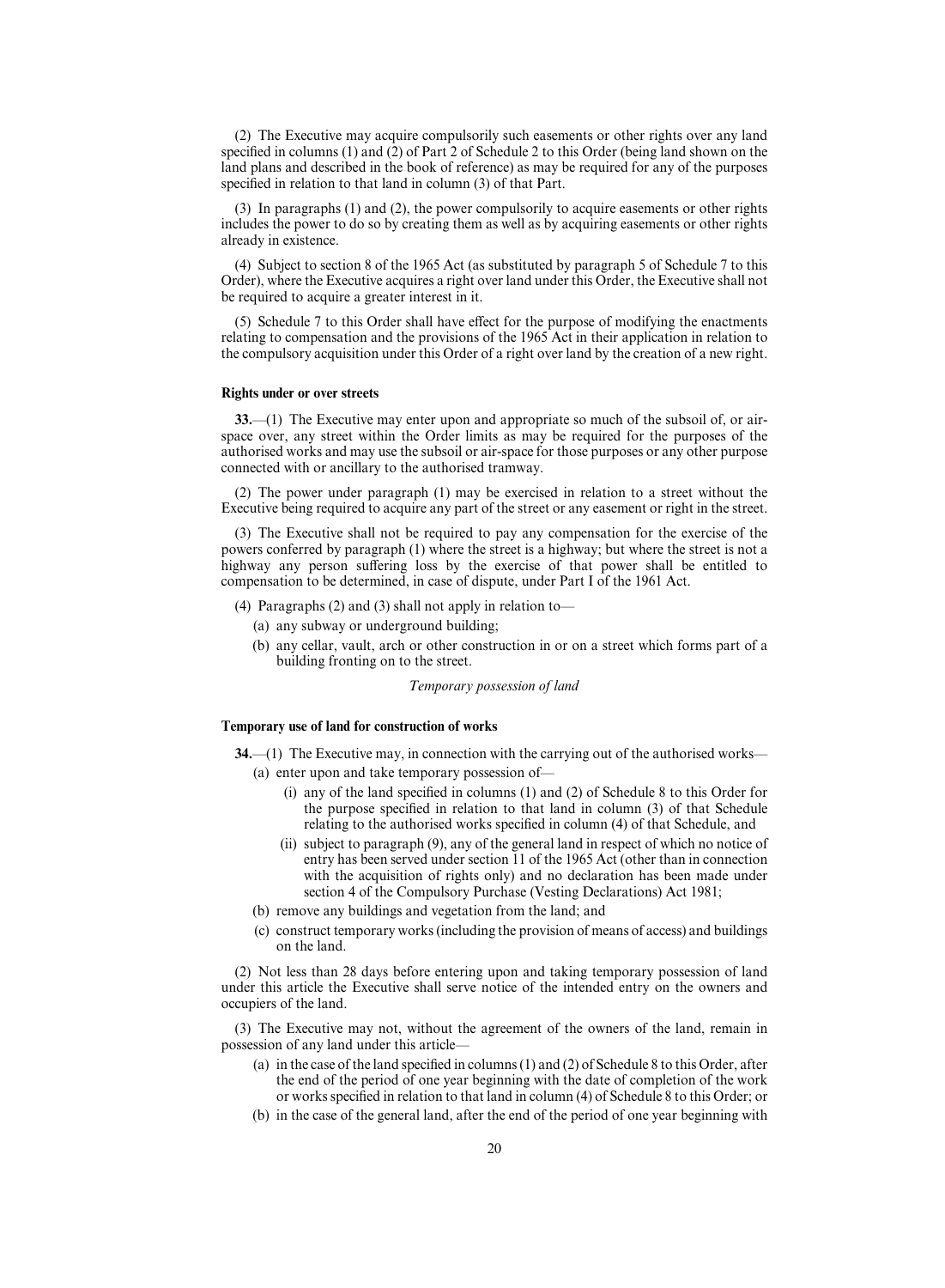the date of completion of the work or works for which temporary possession of the land was taken unless the Executive has, before the end of that period, served a notice of entry under section 11 of the 1965 Act or made a declaration under section 4 of the Compulsory Purchase (Vesting Declarations) Act 1981.

(4) Before giving up possession of land of which temporary possession has been taken under this article, the Executive shall remove all temporary works and restore the land to the reasonable satisfaction of the owners of the land; but the Executive shall not be required to replace a building removed under this article.

(5) The Executive shall pay compensation to the owners and occupiers of land of which temporary possession is taken under this article for any loss or damage arising from the exercise in relation to the land of the powers conferred by this article.

(6) Any dispute as to a person's entitlement to compensation under paragraph (5), or as to the amount of the compensation, shall be determined under Part I of the 1961 Act.

 $(7)$  Without prejudice to article 54, nothing in this article shall affect any liability to pay compensation under section 10(2) of the 1965 Act or under any other enactment in respect of loss or damage arising from the execution of any works, other than loss or damage for which compensation is payable under paragraph (5).

(8) Where the Executive takes possession of land under this article, it shall not be required to acquire the land or any interest in it.

(9) Paragraph  $(1)(a)(ii)$  shall not authorise the Executive to take temporary possession of—

- (a) any dwelling house or garden belonging to a dwelling house; or
- (b) any building (other than a dwelling house) if it is for the time being occupied.
- (10) In this article—

"building" includes any structure or erection; and

"the general land" means any land within the Order limits other than—

- (a) the land specified in columns (1) and (2) of Part 2 of Schedule 2 to this Order;
- (b) the land specified in columns (1) and (2) of Schedule 8 to this Order;
- (c) the land in Dudley shown numbered 560 to 565, 620, 729 and 730 on the land plans;
- (d) the land in Sandwell shown numbered 503, 535 to 537, 545, 546, 631, 704 and 705 on the land plans.

## **Temporary use of land for maintenance of works**

**35.**—(1) At any time during the maintenance period relating to any scheduled works, the Executive may—

- (a) enter upon and take temporary possession of any land within the Order limits and lying within 20 metres from those works if such possession is reasonably required for the purpose of, or in connection with, maintaining the works or any ancillary works connected with them;
- (b) construct such temporary works (including the provision of means of access) and buildings on the land as may be reasonably necessary for that purpose.
- (2) Paragraph (1) shall not authorise the Executive to take temporary possession of—
	- (a) any dwelling house or garden belonging to a dwelling house;
	- (b) any building (other than a dwelling house) if it is for the time being occupied; or
	- (c) any land specified in columns (1) and (2) of Part 2 of Schedule 2 to this Order (but without prejudice to the power to acquire rights pursuant to article 32(2) in relation to that land).

(3) Not less than 28 days before entering upon and taking temporary possession of land under this article the Executive shall serve notice of the intended entry on the owners and occupiers of the land.

(4) The Executive may only remain in possession of land under this article for so long as may be reasonably necessary to carry out the maintenance works for which possession of the land was taken and restore the land to the reasonable satisfaction of the owners of the land.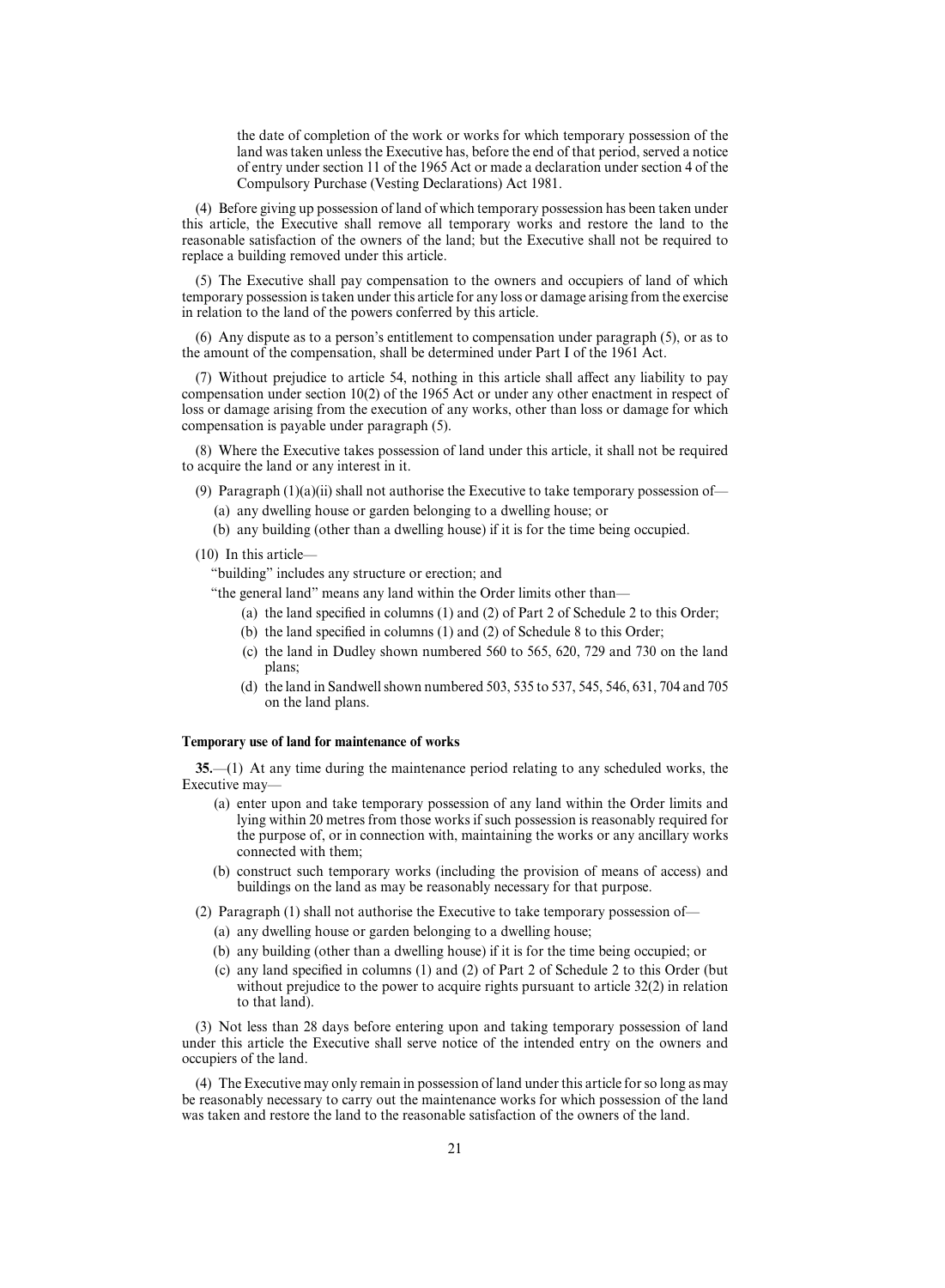(5) Before giving up possession of land of which temporary possession has been taken under this article, the Executive shall remove all temporary works and restore the land to the reasonable satisfaction of the owners of the land.

(6) The Executive shall pay compensation to the owners and occupiers of land of which temporary possession is taken under this article for any loss or damage arising from the exercise in relation to the land of the powers conferred by this article.

(7) Any dispute as to a person's entitlement to compensation under paragraph (6), or as to the amount of the compensation, shall be determined under Part I of the 1961 Act.

(8) Without prejudice to article 54, nothing in this article shall affect any liability to pay compensation under section 10(2) of the 1965 Act or under any other enactment in respect of loss or damage arising from the execution of any works, other than loss or damage for which compensation is payable under paragraph (6).

(9) Where the Executive takes possession of land under this article, it shall not be required to acquire the land or any interest in it.

- (10) The Executive may not, in the exercise of the powers of this article, enter—
	- (a) the land specified in columns (1) and (2) of Part 2 of Schedule 2 to this Order;
	- (b) the land in Dudley shown numbered 560 to 565, 620, 729 and 730 on the land plans;
	- (c) the land in Sandwell shown numbered 503, 535 to 537, 545, 546, 631, 704 and 705 on the land plans.
- (11) In this article—
	- (a) "the maintenance period", in relation to a scheduled work, means the period of 5 years beginning with the date on which the work is opened for use;
	- (b) "building" includes structure or any other erection; and
	- (c) any reference to land within a specified distance of a work includes, in the case of work under the surface of the ground, a reference to land within the specified distance of the point on the surface below which the work is situated.

#### **Temporary use of land for carrying out of accommodation and mitigation works**

**36.**—(1) The Executive may, in relation to any of the land in Dudley shown numbered 560 to 565, 729 and 730 on the land plans and the land in Sandwell shown numbered 503, 535 to 537, 545, 546, 631, 704 and 705 on those plans, enter upon and take temporary possession of the land and carry out any such works on or with respect to it as are referred to in article  $6(3)(g)$ and (h).

(2) The works carried out under paragraph (1) are in the following provisions of this article referred to as "the accommodation works".

(3) Not less than 28 days before entering upon and taking temporary possession of land under this article the Executive shall serve notice of the intended entry on the owners and occupiers of the land, together with a specification and description of the accommodation works that the Executive intends to carry out on the land.

(4) Any person on whom a notice has been served under paragraph (3) may, by serving a counter notice within the period of 21 days beginning with the day on which the notice was served on him, require the question whether the accommodation works should be carried out to be referred to arbitration under article 57.

(5) The Executive may not remain in possession of any land under this article after the completion of the accommodation works for which possession was taken; but it may upon not less than 14 days' notice served on the occupier of the land, enter thereafter for the purpose of inspecting and remedying any defects in the accommodation works.

(6) The Executive shall pay compensation to the owners and occupiers of any land of which temporary possession is taken under this article for any loss or damage arising from the exercise in relation to the land of the powers conferred by this article.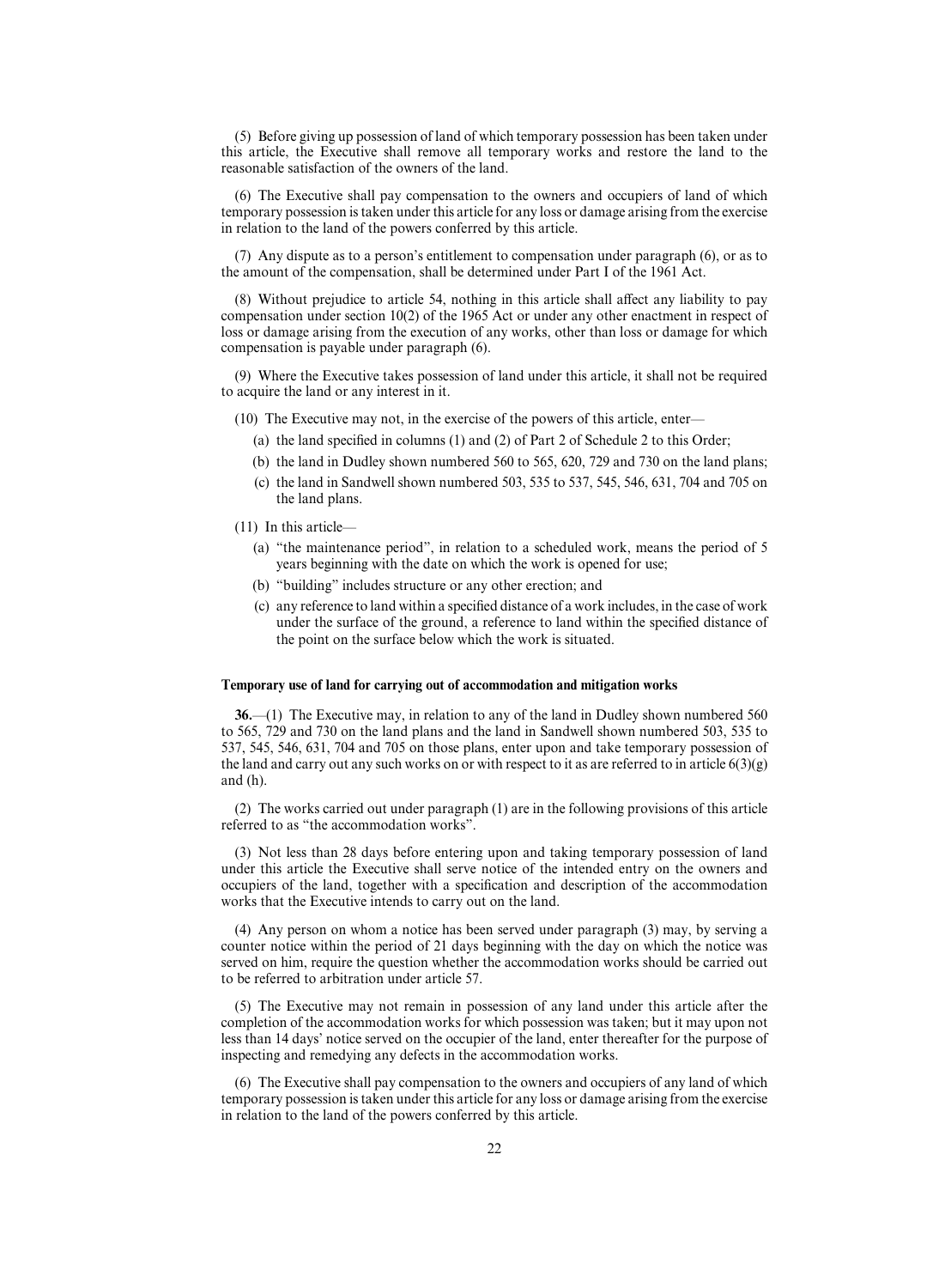(7) Where the carrying out of the accommodation works has mitigated the amount of any loss or damage arising from the carrying out of any of the other works authorised by this Order, that mitigation of loss or damage shall be taken into account in calculating the compensation (if any) payable under this Order or any other enactment in respect of that loss or damage.

(8) Any dispute as to a person's entitlement to compensation under paragraph (6), or as to the amount of the compensation, shall be determined under Part I of the 1961 Act.

(9) Where the Executive takes possession of land under this article, it shall not be required to acquire the land or any interest in it.

## *Compensation*

#### **Disregard of certain interests and improvements**

**37.**—(1) In assessing the compensation (if any) payable to any person on the acquisition from him of any land under this Order, the tribunal shall not take into account—

- (a) any interest in land; or
- (b) any enhancement of the value of any interest in land by reason of any building erected, works executed or improvement or alteration made on relevant land;

if the tribunal is satisfied that the creation of the interest, the erection of the building, the execution of the works or the making of the improvement or alteration was not reasonably necessary and was undertaken with a view to obtaining compensation or increased compensation.

(2) In paragraph (1) "relevant land" means the land acquired from the person concerned or any other land with which he is, or was at the time when the building was erected, the works executed or the improvement or alteration made, directly or indirectly concerned.

## *Supplementary*

## **Acquisition of part of certain properties**

**38.**—(1) This article shall apply instead of section 8(1) of the 1965 Act (as applied by article 30) in any case where—

- (a) a notice to treat is served on a person ("the owner") under the 1965 Act (as so applied) in respect of land forming only part of a house, building or factory or of land consisting of a house with a park or garden ("the land subject to the notice to treat"); and
- (b) a copy of this article is served on the owner with the notice to treat.

(2) In such a case, the owner may, within the period of 21 days beginning with the day on which the notice was served, serve on the Executive a counter-notice objecting to the sale of the land subject to the notice to treat and stating that he is willing and able to sell the whole ("the land subject to the counter-notice").

(3) If no such counter-notice is served within that period, the owner shall be required to sell the land subject to the notice to treat.

(4) If such a counter-notice is served within that period, the question whether the owner shall be required to sell only the land subject to the notice to treat shall, unless the Executive agrees to take the land subject to the counter-notice, be referred to the tribunal.

(5) If on such a reference the tribunal determine that the land subject to the notice to treat can be taken—

- (a) without material detriment to the remainder of the land subject to the counternotice; or
- (b) in the case of part of land consisting of a house with a park or garden, without material detriment to the remainder of the land subject to the counter-notice and without seriously affecting the amenity and convenience of the house;

the owner shall be required to sell the land subject to the notice to treat.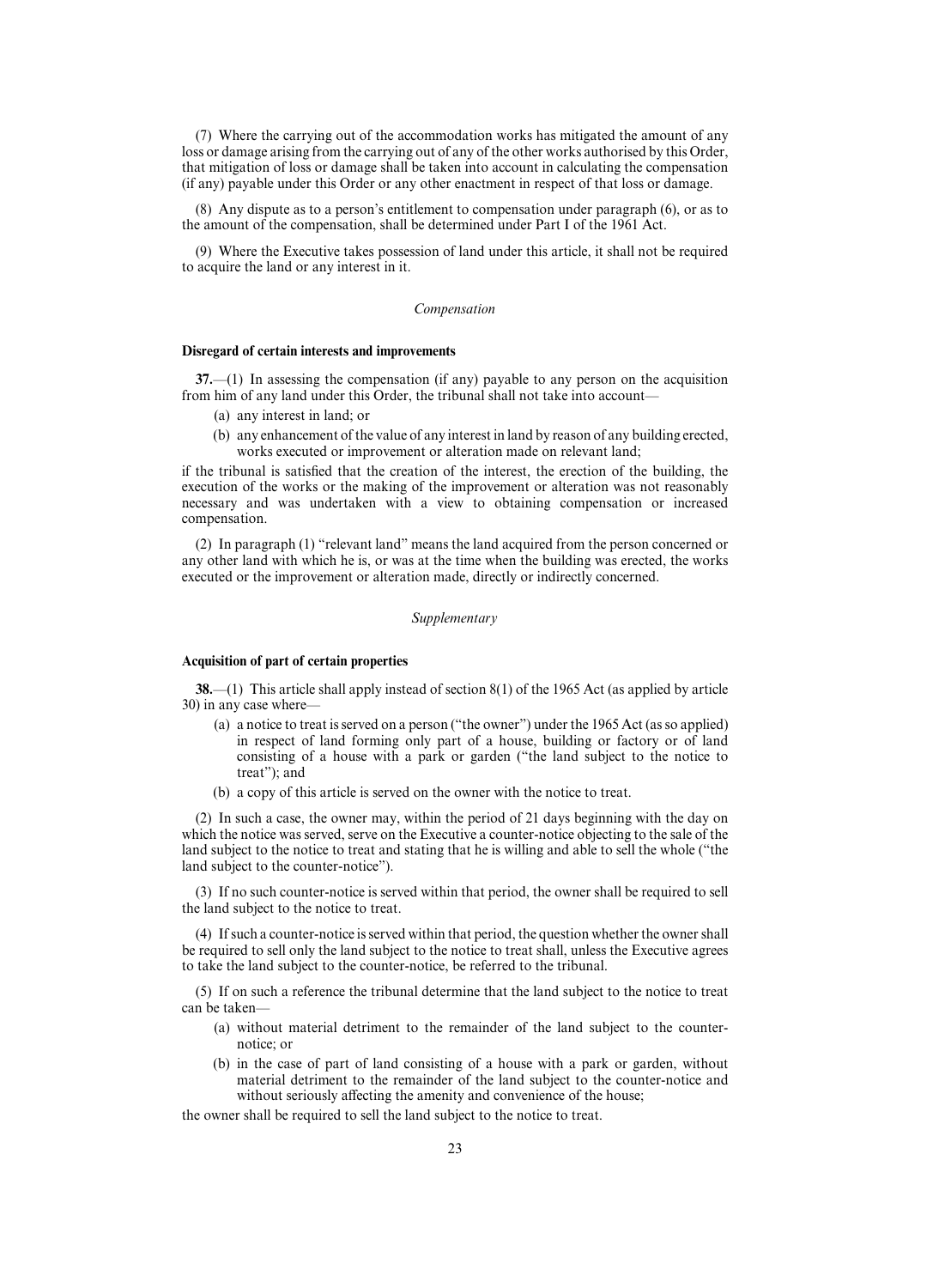(6) If on such a reference the tribunal determine that only part of the land subject to the notice to treat can be taken—

- (a) without material detriment to the remainder of the land subject to the counternotice; or
- (b) in the case of part of land consisting of a house with a park or garden, without material detriment to the remainder of the land subject to the counter-notice and without seriously affecting the amenity and convenience of the house;

the notice to treat shall be deemed to be a notice to treat for that part.

(7) If on such a reference the tribunal determine that—

- (a) the land subject to the notice to treat cannot be taken without material detriment to the remainder of the land subject to the counter-notice; but
- (b) the material detriment is confined to a part of the land subject to the counter-notice;

the notice to treat shall be deemed to be a notice to treat for the land to which the material detriment is confined in addition to the land already subject to the notice, whether or not the additional land is land which the Executive is authorised to acquire compulsorily under this Order.

(8) If the Executive agrees to take the land subject to the counter-notice, or if the tribunal determine that—

- (a) none of the land subject to the notice to treat can be taken without material detriment to the remainder of the land subject to the counter-notice or, as the case may be, without material detriment to the remainder of the land subject to the counter-notice and without seriously affecting the amenity and convenience of the house; and
- (b) that the material detriment is not confined to a part of the land subject to the counter-notice;

the notice to treat shall be deemed to be a notice to treat for the land subject to the counternotice whether or not the whole of that land is land which the Executive is authorised to acquire compulsorily under this Order.

(9) In any case where by virtue of a determination by the tribunal under this article a notice to treat is deemed to be a notice to treat for less land or more land than that specified in the notice, the Executive may, within the period of 6 weeks beginning with the day on which the determination is made, withdraw the notice to treat; and if it does so it shall pay the owner compensation for any loss or expense occasioned to him by the giving and withdrawal of the notice, to be determined in case of dispute by the tribunal.

(10) Where the owner is required under this article to sell only part of a house, building or factory or of land consisting of a house with a park or garden, the Executive shall pay him compensation for any loss sustained by him due to the severance of that part in addition to the value of the interest acquired.

## **Extinction or suspension of rights of way**

**39.**—(1) All private rights of way over land subject to compulsory acquisition under this Order shall be extinguished—

- (a) as from the acquisition of the land by the Executive, whether compulsorily or by agreement;
- (b) on the entry on the land by the Executive under section 11(1) or (2) of the 1965 Act; or
- (c) as from the use by the Executive for the purposes of the authorised works of land in which the Executive hold a legal estate,

## whichever is sooner.

(2) All private rights of way over land of which the Executive takes temporary possession under this Order shall be suspended and unenforceable for as long as the Executive remains in lawful possession of the land.

 $(3)$  Any person who suffers loss by the extinguishment or suspension of any private right of way under this article shall be entitled to compensation to be determined, in case of dispute, under Part I of the 1961 Act.

(4) This article does not apply in relation to any right of way to which section 271 or 272 of the 1990 Act or paragraph 2 of Schedule 10 to this Order applies.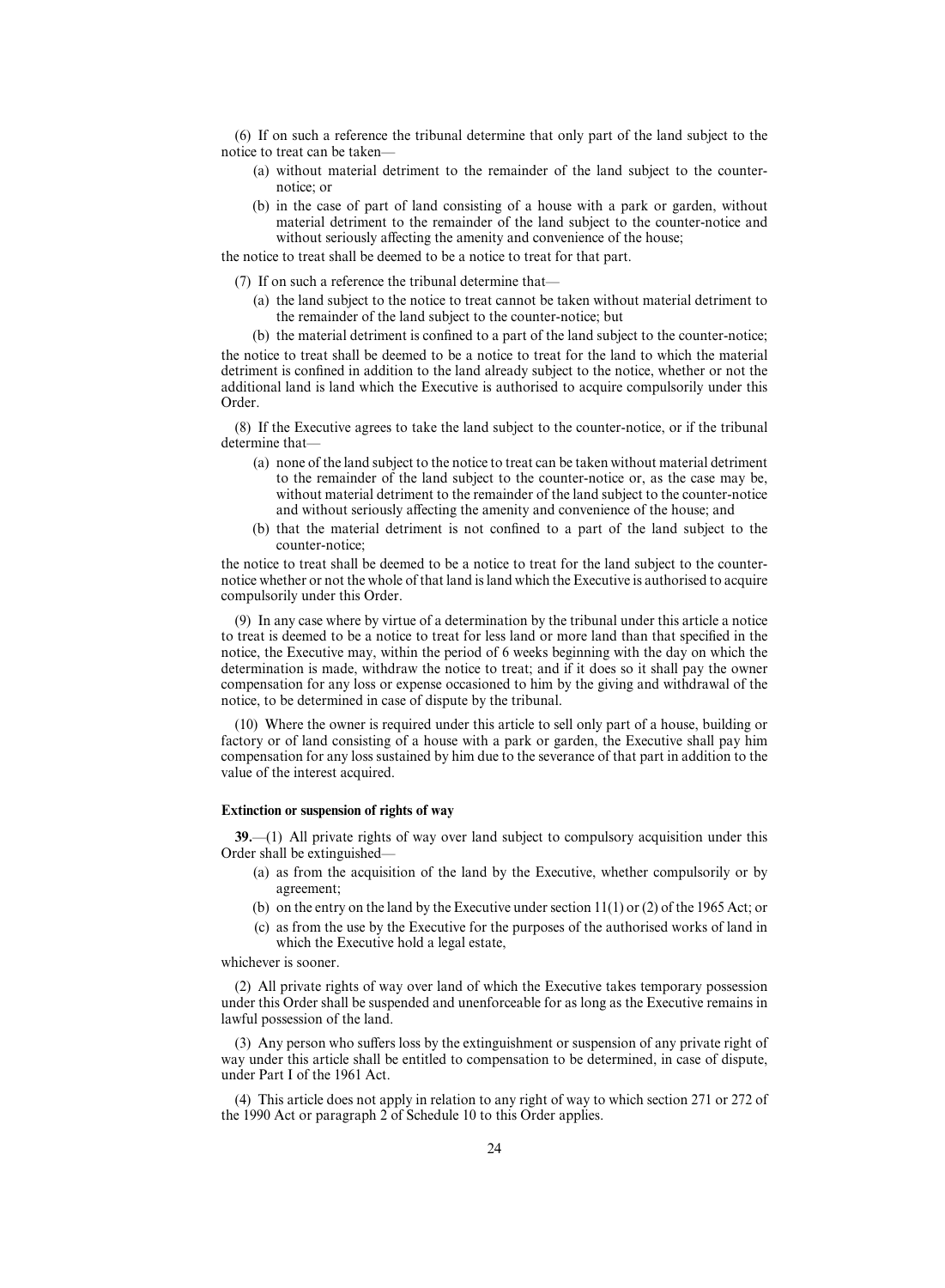$(5)$  Paragraphs  $(1)$  and  $(2)$  shall have effect subject to any agreement made (whether before or after this Order comes into force) between the Executive and the person entitled to the private right of way.

 $(6)$  Paragraph  $(1)$  shall have effect subject to any notice given by the Executive that that paragraph shall not apply to any right of way specified in the notice where the notice is given before whichever is the soonest of the events specified in sub-paragraphs (a) to (c) of that paragraph.

 $(7)$  Paragraph  $(2)$  shall have effect subject to any notice given by the Executive at any time before or after possession is taken that that paragraph shall not apply to any right of way specified in the notice or shall only apply to the right of way to the extent specified in the notice.

(8) This article does not apply to any of the land specified in columns (1) and (2) of Part 2 of Schedule 2 to this Order.

## **Time limit for exercise of powers of acquisition**

**40.**—(1) After the end of the period of 5 years beginning with the day on which this Order comes into force—

- (a) no notice to treat shall be served under Part I of the 1965 Act, as applied to the acquisition of land by article 30; and
- (b) no declaration shall be executed under section 4 of the Compulsory Purchase (Vesting Declarations) Act 1981(**a**), as applied by article 31.

(2) The powers conferred by article 34 shall cease at the end of the period referred to in paragraph (1), save that nothing in this paragraph shall prevent the Executive remaining in possession of land after the end of that period if the land was entered and possession of it was taken before the end of that period.

## PART 4

## OPERATION OF TRAMWAY SYSTEM

#### **Power to operate and use tramway system**

**41.**—(1) The Executive may operate and use the authorised tramway and the other authorised works as a system, or part of a system, of transport for the carriage of passengers and goods.

(2) Subject to paragraph (4) and to section 54 of the 1989 Act (as applied by article 5), the Executive shall, for the purpose of operating the authorised tramway, have the exclusive right—

- (a) to use the rails, foundations, cables, masts, overhead wires and other apparatus used for the operation of the tramway; and
- (b) to occupy any part of the street in which that apparatus is situated.

(3) Any person who, without the consent of the Executive or other reasonable excuse, uses the apparatus mentioned in paragraph (2) shall be guilty of an offence and liable on summary conviction to a fine not exceeding level 3 on the standard scale.

(4) Nothing in this article shall restrict the exercise of any public right of way over any part of a street in which apparatus is situated in pursuance of paragraph (2) except to the extent that the exercise of the right is constrained by the presence of the apparatus.

## **Maintenance of approved works etc.**

**42.**—(1) Where, pursuant to regulations(**b**) made under section 41 of the 1992 Act (approval of works, plant and equipment), approval has been obtained from the Secretary of State with respect to any works, plant or equipment (including vehicles) forming part of the authorised tramway, such works, plant and equipment shall not be used in a state or condition other than that in which they were at the time that the approval was given unless any change thereto does not materially impair the safe operation of the authorised tramway.

<sup>(</sup>a) 1981 c. 66.

<sup>(</sup>**b**) *See* S.I. 1994/157.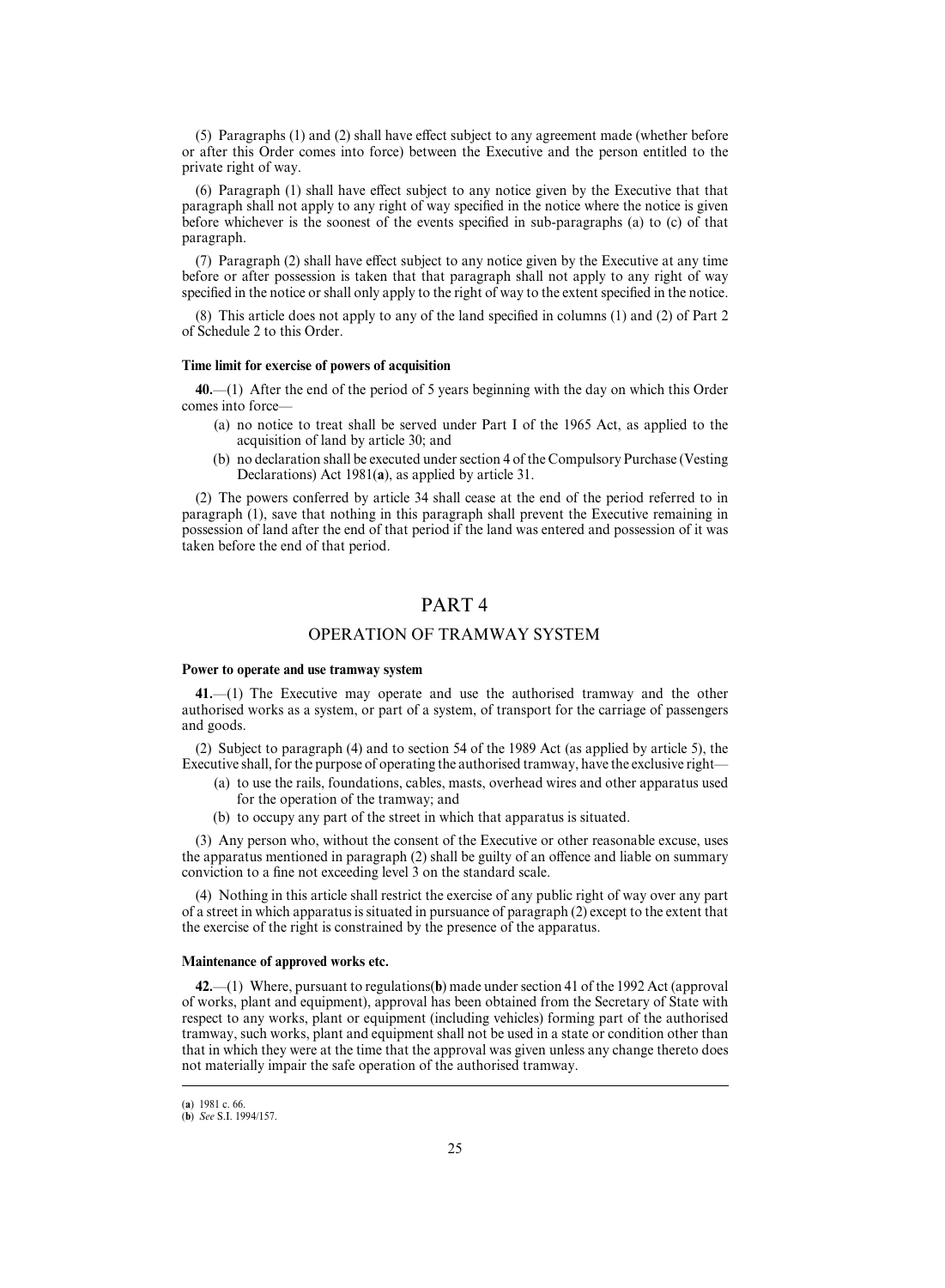(2) If without reasonable cause the provisions of paragraph (1) are contravened, the Executive shall be guilty of an offence and liable on summary conviction to a fine not exceeding level 3 on the standard scale.

(3) No proceedings shall be instituted in England and Wales in respect of an offence under this article except by or with the consent of the Health and Safety Executive or the Director of Public Prosecutions.

## **Power to charge fares**

**43.** The Executive may demand, take and recover or waive such charges for carrying passengers or goods on tramcars using the authorised tramway or for any other services or facilities provided in connection with the operation of the authorised tramway, as it thinks fit.

#### **TraYc signs**

**44.**—(1) The Executive may, for the purposes of, or in connection with the operation of, the authorised tramway, place or maintain traffic signs of a type prescribed by regulations made under section 64(1)(a) of the 1984 Act or of a character authorised by the Secretary of State on or near any street along which tramcars using the authorised tramway are run.

- (2) The Executive—
	- (a) shall consult with the traffic authority as to the placing of signs; and
	- (b) unless the traffic authority are unwilling to do so and subject to any directions given under section  $65$  of the 1984 Act, shall enter into arrangements with the traffic authority for the signs to be placed and maintained by the traffic authority.

(3) Any power conferred by section 65 of the 1984 Act to give directions to a traffic authority or local traffic authority as to traffic signs shall include a power to give directions to the Executive as to traffic signs under this article; and, accordingly, the powers conferred by paragraph (1) shall be exercisable subject to and in conformity with any directions given under that section.

(4) A traffic authority or other authority having power under or by virtue of the 1984 Act to place and maintain, or cause to be placed and maintained, traffic signs on or near any street along which tramcars using the authorised tramway are run shall consult with the Executive as to the placing of any traffic sign which would affect the operation of the authorised tramway.

(5) Tramcars shall be public service vehicles for the purposes of section  $122(2)(c)$  of the 1994 Act.

(6) Expressions used in this article and in the 1984 Act shall have the same meaning in this article as in that Act.

#### **Tree preservation orders**

**45.** The following, namely—

- (a) an order under section 198(1) of the 1990 Act (tree preservation orders); and
- (b) section 211(1) of that Act (which prohibits the doing in a conservation area of any act which might be prohibited by a tree preservation order),

shall not apply to any exercise of the powers in section 46 (power to lop trees over hanging railway) of the 1989 Act (including that section as applied by this Order).

## **Obstruction of construction of authorised works**

**46.** Any person who, without reasonable excuse, obstructs another person from constructing the authorised tramway or any other authorised works under the powers conferred by this Order shall be guilty of an offence and liable on summary conviction to a fine not exceeding level 3 on the standard scale.

## **TraYc regulation**

**47.**—(1) Subject to the provisions of this article, the Executive or the Council may, in connection with the construction or operation of the authorised tramway, at any time prior to the expiry of 12 months from the opening of the tramway for use—

(a) prohibit or restrict in the manner specified in the table in Part 1 of Schedule 9 to this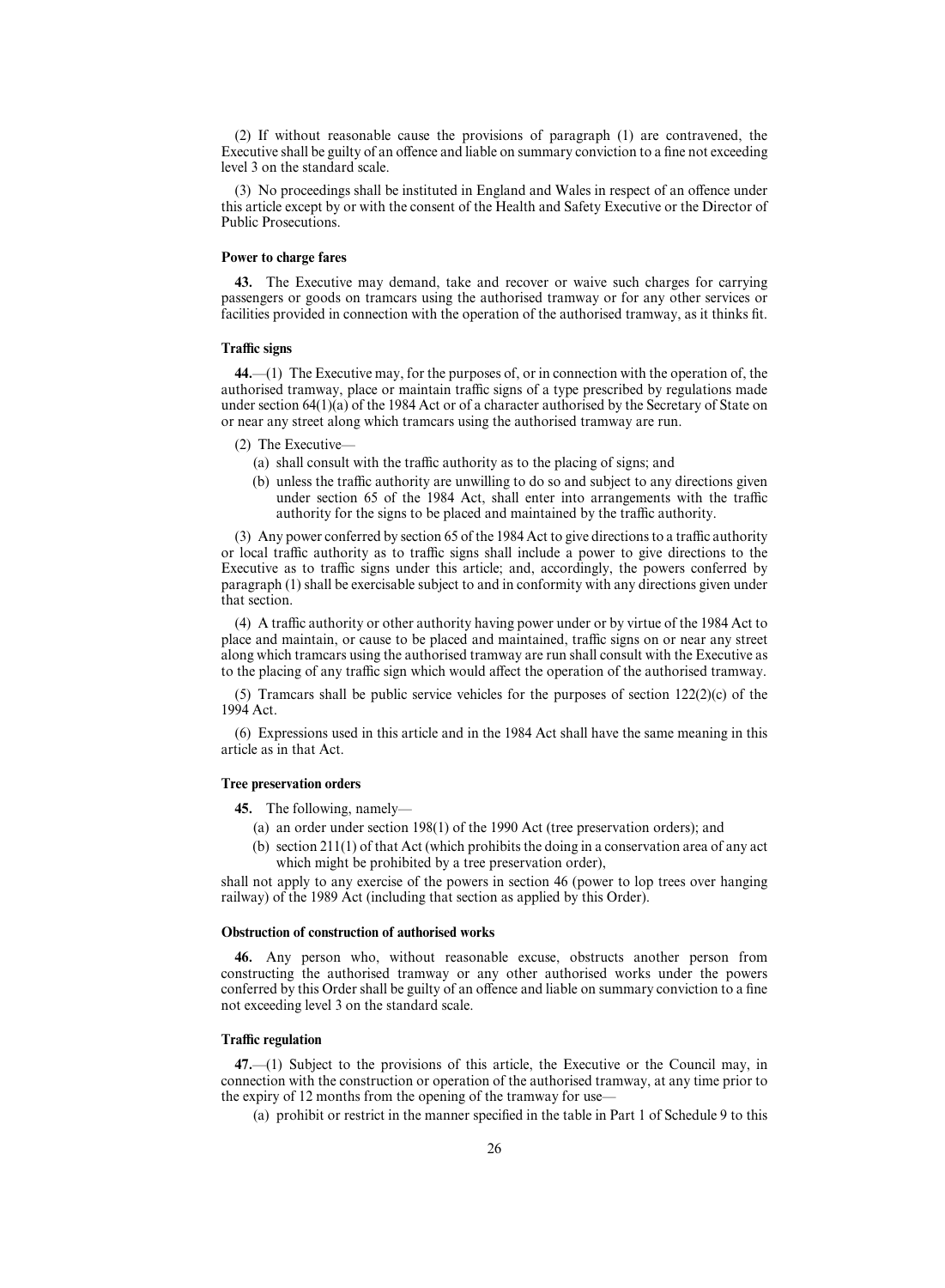Order the waiting, loading and unloading of vehicles on any road specified in columns (1) and (2) of that table and as described in relation to the road in column (3) of that table;

- (b) make provision in the manner specified in the table in Part 2 of Schedule 9 to this Order as to the permitted direction of movement of vehicular traffic on any road specified in columns (1) and (2) of that table and as described in relation to the road in column (3) of that table;
- (c) prohibit in the manner specified in any of the tables in Part 3 of Schedule 9 to this Order vehicular access on any road specified in columns (1) and (2) of those tables and as described in relation to the road in column (3) of those tables;
- (d) revoke in whole or in part any traffic regulation order in so far as the revocation is consequential on any prohibition, restriction or other provision made under this paragraph.

(2) The Executive or the Council shall not exercise the powers of this article unless it has given not less than 12 weeks' notice in writing of its intention so to do to the chief officer of police in whose area the road is situated; and the Executive shall not exercise the powers of this article unless it has in addition obtained the prior consent of the Council.

(3) The Council shall not exercise the powers of this article unless it has consulted the Executive.

(4) Any prohibition, restriction or other provision made by the Executive or the Council under this article shall have effect as if duly made by the traffic authority in whose area the road is situated as a traffic regulation order under the 1984 Act, and the instrument by which it is effected may specify savings to which the prohibition, restriction or other provision is subject which are in addition to any exceptions provided for in Schedule 9 to this Order.

(5) Any prohibition, restriction or other provision made under this article may be varied or revoked from time to time by subsequent exercises of the powers of this article by the Executive or the Council (whether or not prior to the expiry of the period of 12 months referred to in paragraph (1)), but the Executive shall not vary or revoke any provision previously made by the Council under this article without the consent of the Council, and the Council shall not vary or revoke any provision previously made by the Executive under this article without the consent of the Executive.

(6) Any prohibition, restriction or other provision made under this article may also be varied or revoked from time to time by the Council by a traffic regulation order under the 1984 Act, but the Council shall not by such an order vary or revoke any provision previously made by the Executive under this article without the consent of the Executive.

(7) Any consent required under paragraph (2), (5) or (6) shall not be unreasonably withheld.

(8) In this article "the Council" means Dudley Metropolitan Borough Council.

## PART 5

## MISCELLANEOUS AND GENERAL

## **Planning permission: supplementary matters**

**48.**—(1) Planning permission which is deemed by a direction under section 90(2A) of the 1990 Act to be granted in relation to works authorised by this Order shall be treated as specific planning permission for the purposes of section 264(3)(a) of that Act (cases in which land is to be treated as operational land for the purposes of that Act).

(2) In relation to the application of paragraph (3)(c) of the Second Schedule of the Form of Tree Preservation Order set out in the Schedule to the Town and Country Planning (Tree Preservation Order) Regulations 1969(**a**) as incorporated in any tree preservation order, any direction under section 90(2A) of the 1990 Act deeming planning permission to be granted in relation to the works authorised by this Order shall be treated as deeming the permission to have been granted on application made under Part III of that Act.

<sup>(</sup>a) S.I. 1969/17.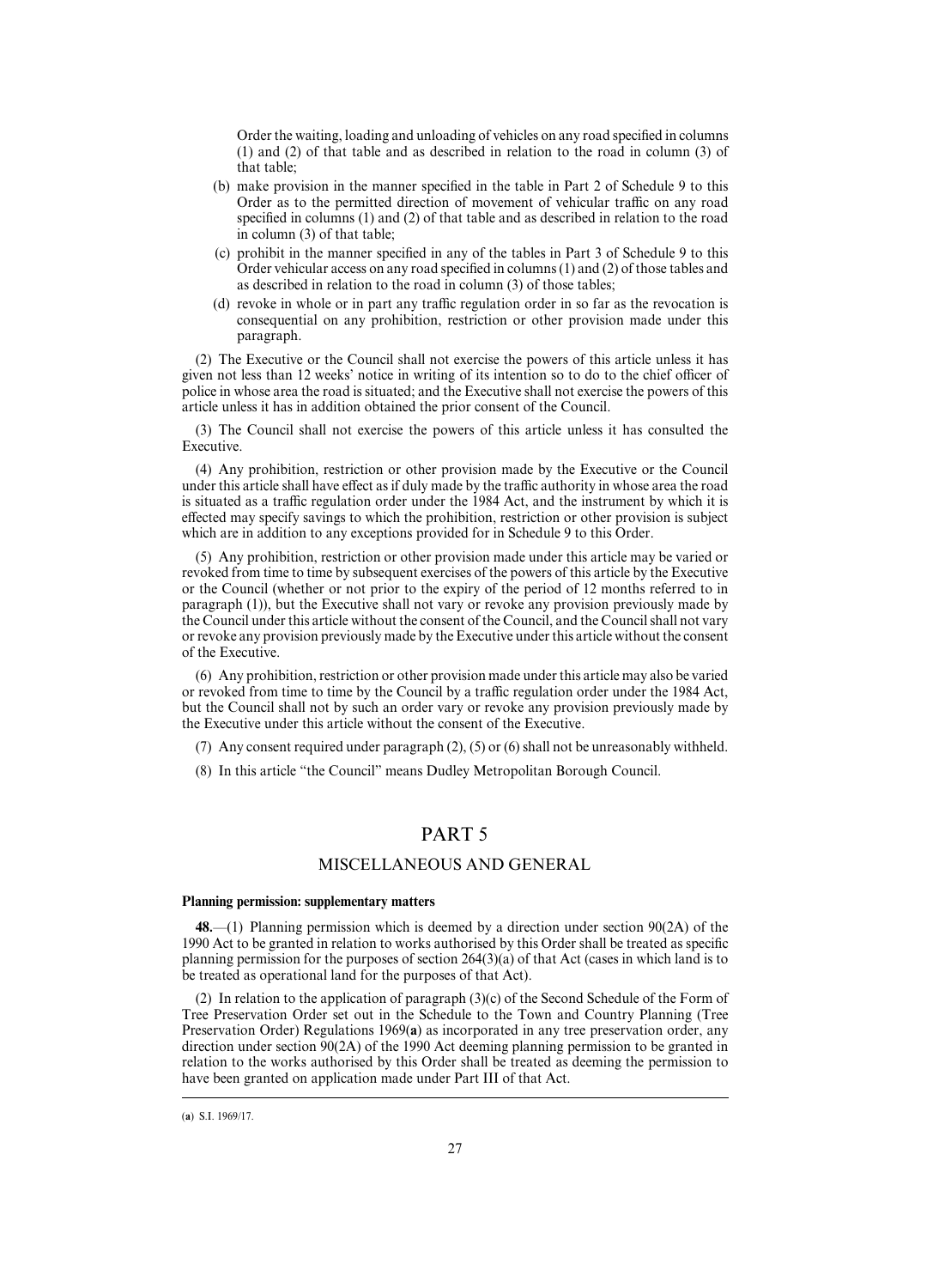(3) In relation to the application of article  $5(1)(d)$  of the Form of Tree Preservation Order set out in the Schedule to the Town and Country Planning (Trees) Regulations 1999(**a**) as incorporated in any tree preservation order or as having effect by virtue of regulation  $10(1)(a)$ of those Regulations, any direction under section 90(2A) of the 1990 Act deeming planning permission to be granted in relation to the works authorised by this Order shall not be treated as an outline planning permission.

## **Statutory undertakers, etc.**

**49.** The provisions of Schedule 10 to this Order shall have effect.

## **Minerals**

**50.**—(1) Parts II and III of Schedule 2 to the Acquisition of Land Act 1981(**b**) (exception of minerals from compulsory purchase and regulation of the working of mines or minerals underlying an authorised undertaking) shall have effect in relation to land to which article 29 applies as if it were comprised in a compulsory purchase order providing for the incorporation with that order of those Parts of that Schedule.

(2) In their application by virtue of paragraph (1), Parts II and III of Schedule 2 to the Acquisition of Land Act 1981 shall have effect with the following modifications—

- (a) references to the acquiring authority shall be construed as references to the Executive; and
- (b) references to the undertaking shall be construed as references to the undertaking which the Executive is authorised by this Order to carry on.

#### **Saving for highway authorities**

**51.** Nothing in this Order shall affect any power of a highway authority to widen, alter, divert or improve any highway along which the authorised tramway is constructed or operated.

#### **Certification of plans etc.**

**52.** The Executive shall, as soon as practicable after the making of this Order, submit one or more copies of the book of reference, the deposited sections, the land plans and the works plans to the Secretary of State for certification that they are, respectively, the book of reference, the deposited sections, the land plans and the works plans referred to in this Order; and a document so certified shall be admissible in any proceedings as evidence of the contents of the document of which it is a copy.

#### **Service of notices**

**53.**—(1) A notice or other document required or authorised to be served for the purposes of this Order may be served by post.

(2) Where the person on whom a notice or other document to be served for the purposes of this Order is a body corporate, the notice or document is duly served if it is served on the secretary or clerk of that body.

(3) For the purposes of section 7 of the Interpretation Act 1978(**c**) as it applies for the purposes of this article, the proper address of any person in relation to the service on him of a notice or document under paragraph (1) is, if he has given an address for service, that address, and otherwise—

- (a) in the case of the secretary or clerk of a body corporate, the registered or principal office of that body; and
- (b) in any other case, his last known address at the time of service.

<sup>(</sup>a) S.I. 1999/1892.

 $(b)$  1981 c. 67.

<sup>(</sup>c) 1978 c. 30.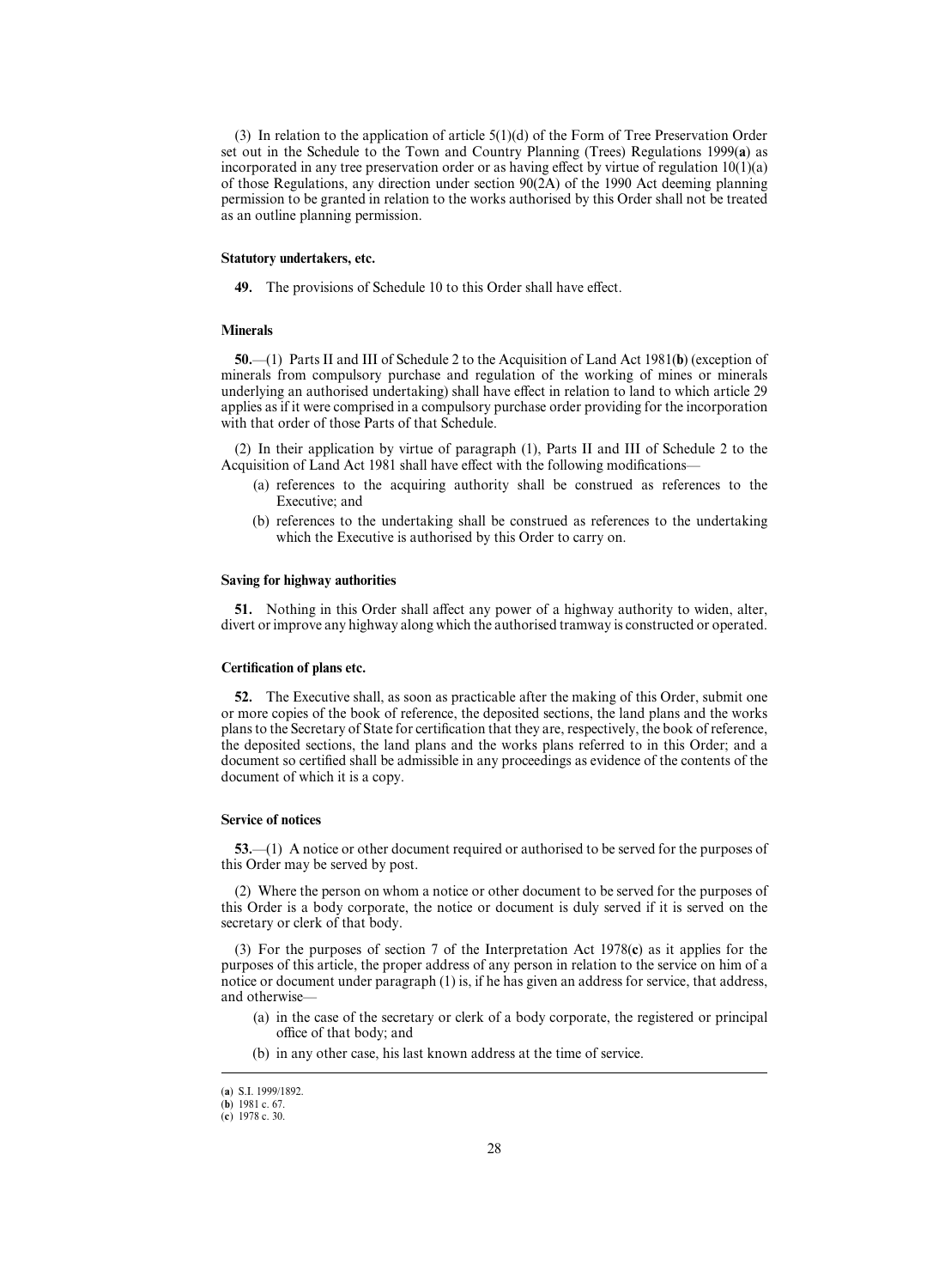(4) Where for the purposes of this Order a notice or other document is required or authorised to be served on a person as having any interest in, or as the occupier of, land and his name or address cannot be ascertained after reasonable enquiry, the notice may be served by—

- (a) addressing it to him by name or by the description of "owner", or as the case may be "occupier", of the land (describing it); and
- (b) either leaving it in the hands of a person who is or appears to be resident or employed on the land or leaving it conspicuously affixed to some building or object on or near the land.

(5) This article shall not be taken to exclude the employment of any method of service not expressly provided for by it.

## **No double recovery**

**54.** Compensation shall not be payable in respect of the same matter both under this Order and under any other enactment, any contract or any rule of law.

## **Disclosure of confidential information**

#### **55.** A person who—

- (a) enters a factory, workshop or workplace in pursuance of the provisions of article 24 or 26; and
- (b) discloses to any person any information obtained by him relating to any manufacturing process or trade secret,

shall be guilty of an offence and liable on summary conviction to a fine not exceeding level 3 on the standard scale unless the disclosure is made in the course of performing his duty in connection with the purposes for which he was authorised to enter the land.

## **Withholding of consent**

**56.** Where it is provided in this Order that any consent or approval is not to be unreasonably withheld, any dispute as to whether it is so unreasonably withheld or as to any conditions subject to which it is given shall (where no other provision is made in this Order with respect to the determination of the dispute in question) be determined by arbitration.

## **Arbitration**

**57.** Where under this Order (including any provision incorporated in or applied by this Order) any difference (other than a difference to which the provisions of the 1965 Act apply) is to be determined by or referred to arbitration, then the difference shall be referred to and settled by a single arbitrator to be agreed between the parties or, failing agreement, to be appointed, on the application of either party (after notice in writing to the other), by the President of the Institution of Civil Engineers.

## **Protective provisions**

**58.** Schedule 11 (which contains provisions for the protection of the British Waterways Board, the Environment Agency and Network Rail Infrastructure Limited) shall have effect.

#### **Midland Metro Line 1: miscellaneous amendments**

**59.**—(1) The application of section 14 of the 1984 Act by section 5(4) of the 1989 Act shall cease to have effect in relation to carriages used on tramways forming part of Midland Metro Line 1.

(2) Section 25 of the 1870 Act as applied with modifications by section 4(1) and  $(2)(b)(i)$  of the 1989 Act shall have effect with respect to any tramway comprised in Midland Metro Line 1 as if the words "and shall be laid" to the end of the section were omitted; and article 27(3) and (4) shall apply to Midland Metro Line 1 as it applies to the authorised tramway.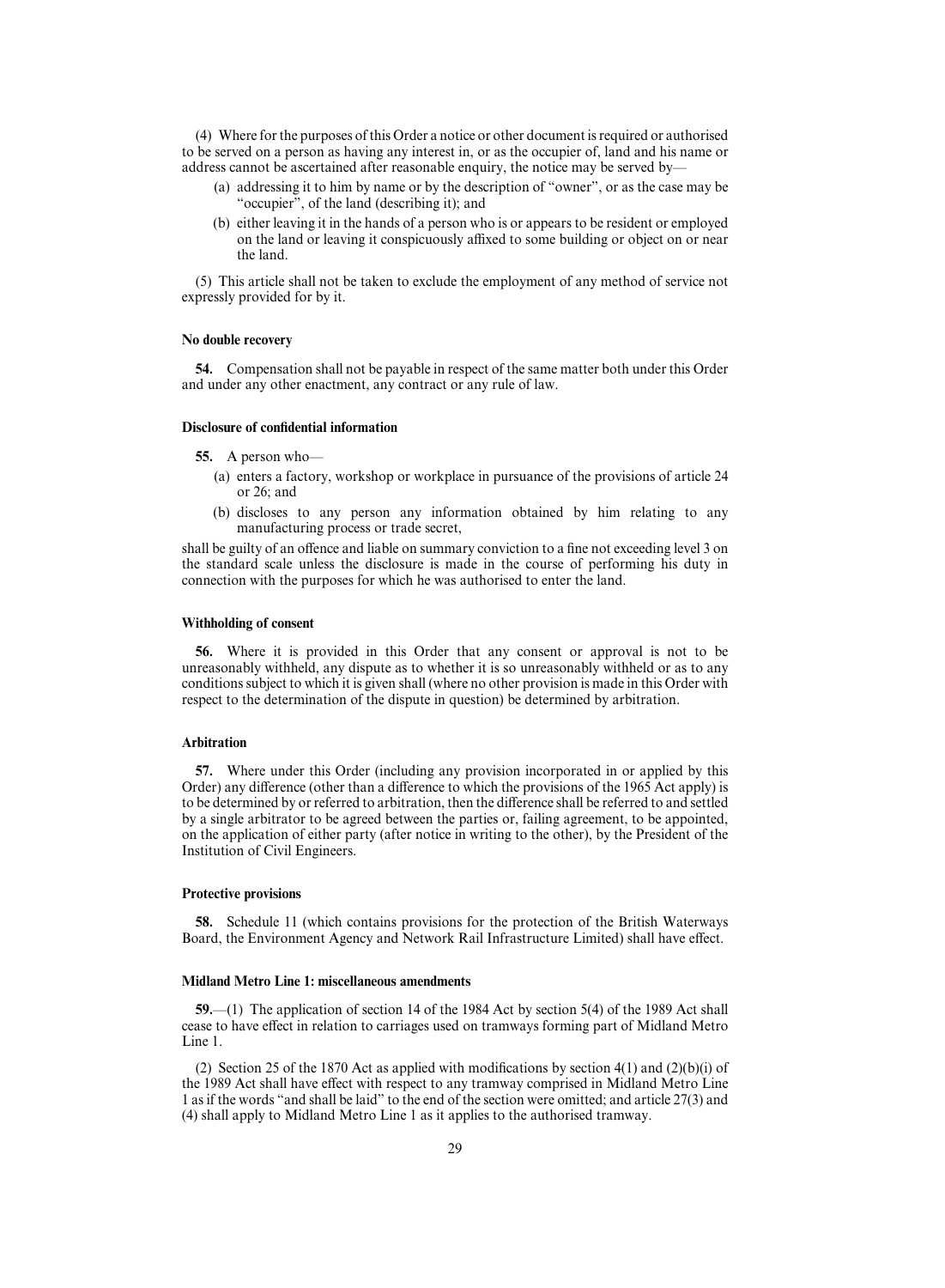(3) The defence provided in paragraph (6) of article 16 shall apply to any failure by the Executive to maintain (or to keep in good condition and repair) a highway under the relevant repairing provisions as it applies to a failure to maintain a highway under that article, and paragraph (7) of that article shall have effect accordingly.

(4) References in this article to any provision of the 1989 Act include a reference to that provision as applied by any of the other Midland Metro Acts 1989 to 1993.

(5) In this article—

"the 1870 Act" means the Tramways Act 1870(**a**);

"Midland Metro Line 1" means the tramway constructed between Birmingham and Wolverhampton authorised by the 1989 Act, the Midland Metro (No. 2) Act 1992 and the Midland Metro (No. 2) Act 1993;

"the relevant repairing provisions" means—

(a) section 21 of the 1989 Act, and

(b) section 28 of the 1870 Act as applied by section 4(1) of the 1989 Act with respect to Midland Metro Line 1.

Signed by authority of the Secretary of State for Transport

*David Jamieson* Parliamentary Under Secretary of State 26th January 2005 Department for Transport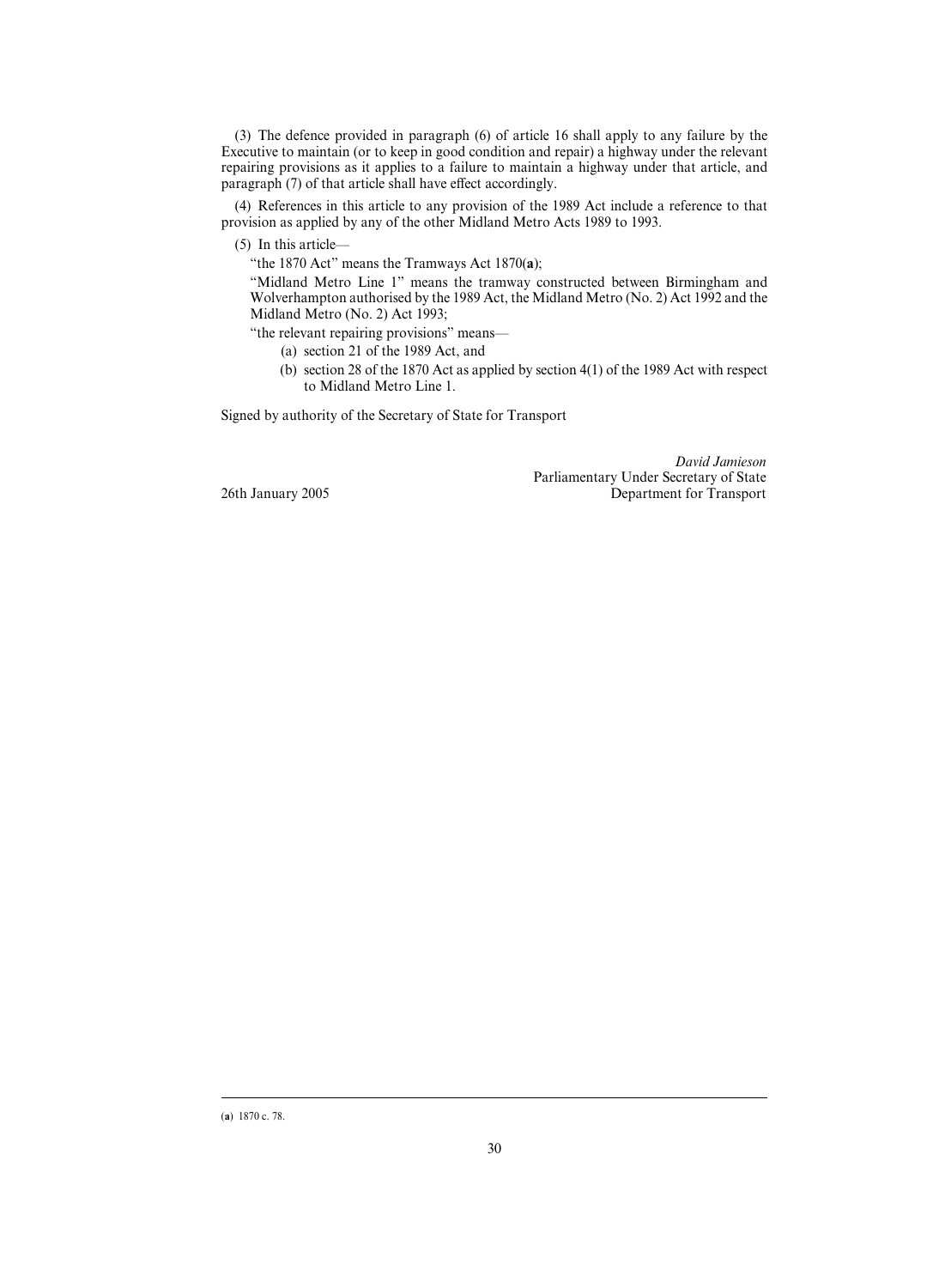## SCHEDULES

## SCHEDULE 1 Article 2

## SCHEDULED WORKS

**Note:** In the following descriptions—

"Midland Metro Line 1" means the existing tramway between Birmingham and Wolverhampton authorised by the 1989 Act, the Midland Metro (No. 2) Act 1992 and the Midland Metro (No. 2) Act 1993;

"the South Staffordshire Railway" means the South Staffordshire Junction Railway; and

"the Dudley Railway" means the Oxford, Worcester and Wolverhampton Railway (Wolverhampton and Dudley).

#### **In the metropolitan borough of Sandwell**

- **Work No. 1**—A tramroad (1,850 metres in length) commencing by a junction with Midland Metro Line 1 at a point 90 metres north-west of the bridge carrying Midland Metro Line 1 over the South Staffordshire Railway, passing over the existing access road to the Midland Metro Line 1 depot on viaduct, then passing south-westwards along the course of the South Staffordshire Railway and terminating at a point 45 metres south-west of the bridge carrying the South Staffordshire Railway over the Walsall Canal. Work No. 1 includes the construction of the said viaduct over the access road to the Midland Metro Line 1 depot, a footbridge over the South Staffordshire Railway and Work No. 1 at Golds Hill and a foot and cycle bridge over the South Staffordshire Railway and Work No. 1 at Bagnall Street and Eagle Lane.
- **Work No. 1A**—A tramroad (135 metres in length) comprising a spur connecting Midland Metro Line 1 and Work No. 1, commencing by a junction with Midland Metro Line 1 at a point 70 metres south-east of the bridge carrying Midland Metro Line 1 over the South Staffordshire Railway and terminating by a junction with Work No. 1 at chainage 145 metres of Work No. 1.
- **Work No. 1B**—A tramroad (468 metres in length) comprising a spur to the existing Midland Metro Line 1 depot at Wednesbury, commencing at a point in the said depot 100 metres south-east of the bridge carrying Midland Metro Line 1 over Black Country New Road and terminating by a junction with Work No. 1 at chainage 320 metres of Work No 1.
- Work No. 1C—Widening of the existing bridge carrying the South Staffordshire Railway over the River Tame.
- Work No. 1D—Widening of the existing bridge carrying the South Staffordshire Railway over the Tame Valley Canal.
- Work No. 1E-Reconstruction and widening of the existing bridge carrying the South Staffordshire Railway over the Walsall Canal.
- **Work No. 2**—A tramroad (1,530 metres in length) commencing by a junction with Work No. 1 at its termination, continuing south-westwards along the course of the South Staffordshire Railway and terminating at a point 45 metres south-west of the bridge carrying the Birmingham Canal over the said railway. Work No. 2 includes the construction of footbridges over the South Staffordshire Railway and Work No. 2 at chainages 1,015 metres and 1,434 metres of Work No. 2.
- Work No. 2A—Reconstruction of the existing bridge carrying New Road over the South Staffordshire Railway.
- **Work No. 2B**—Reconstruction and widening of the existing bridge carrying Horseley Road over the South Staffordshire Railway, including a widening of Horseley Road on both sides across the bridge and the approaches thereto.
- **Work No. 2C**—Reconstruction and widening of the existing bridge carrying Lower Church Lane over the South Staffordshire Railway, including a widening of Lower Church Lane on both sides across the bridge and the approaches thereto.
- **Work No. 2D**—Reconstruction and widening of the existing bridge carrying Park Lane East over the South Staffordshire Railway including a widening of Park Lane East on both sides across the bridge and the approaches thereto.

#### **In the metropolitan boroughs of Sandwell and Dudley**

**Work No. 3**—A tramroad (1,817 metres in length) commencing by a junction with Work No. 2 at its termination, continuing south-westwards along the course of the South Staffordshire Railway, passing over Tipton Road and terminating at a point on the eastern side of that road 130 metres north of its junction with Castlegate Way.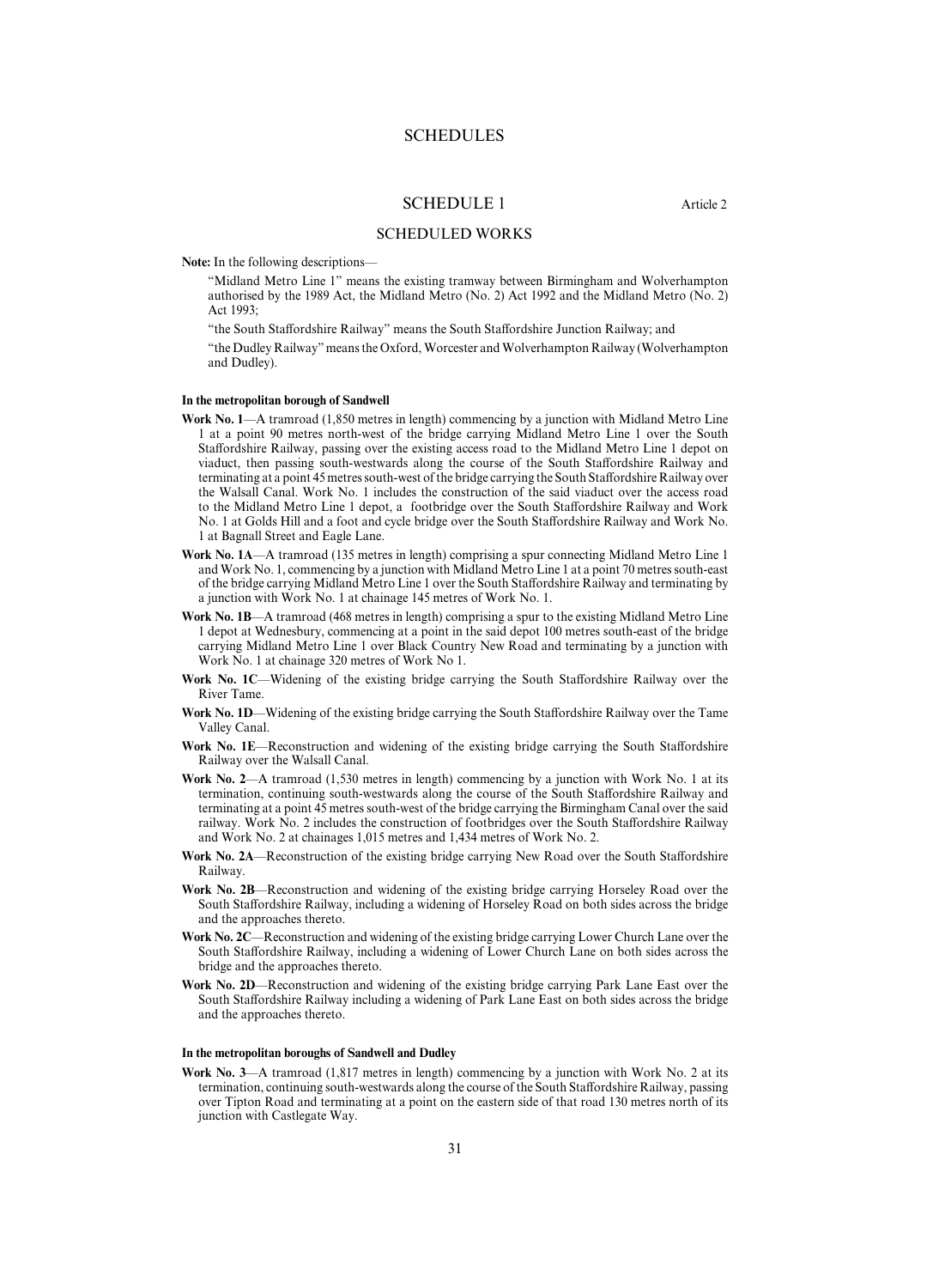## **In the metropolitan borough of Sandwell**

- Work No. 3A—Reconstruction and widening of the existing bridge carrying the South Staffordshire Railway over Sedgley Road East including a widening of Sedgley Road East on both sides.
- Work No. 3B—Widening of the existing bridge carrying the South Staffordshire Railway over the Birmingham Canal.

## **In the metropolitan boroughs of Sandwell and Dudley**

Work No. 3C—Widening of the existing bridge carrying the South Staffordshire Railway over Birmingham New Road.

**Work No. 4**—not used.

## **In the metropolitan borough of Dudley**

- **Work No. 5**—A tramroad (402 metres in length) commencing by a junction with Work No. 3 at its termination, passing southwards and terminating at a point on the northern side of Castle Hill 10 metres east of its junction with Station Drive.
- Work No. 6—A street tramway (477 metres in length, double line) commencing by a junction with Work No. 5 at its termination, passing westwards along Castle Hill, southwards along Birmingham Street (North) and terminating in Dudley Bus Station at a point 55 metres north of the junction of Trindle Road with Porters Field.
- **Work No. 7**—A tramroad (74 metres in length) commencing by a junction with Work No. 6 at its termination, passing south-westwards and terminating at a point on the north-eastern side of Birmingham Street (South) 55 metres north of its junction with King Street.
- **Work No. 8**—A street tramway (184 metres in length, double line) commencing by a junction with Work No. 7 at its termination, passing southwards along Birmingham Street (South) and King Street and terminating on the southern side of King Street at its junction with Flood Street.
- **Work No. 9**—A tramroad (250 metres in length) commencing by a junction with Work No. 8 at its termination, passing southwards along Flood Street (to be stopped up) and terminating at a point 55 metres west of the centre of the central island of Flood Street roundabout. Work No. 9 includes a new service access from King Street to premises on the western side of Flood Street.
- **Work No. 9A**—Realignment of Flood Street, commencing at a point on the southern side of King Street 20 metres east of the existing junction of that street with Flood Street passing southwards and terminating at a point 40 metres north-west of the centre of the central island of Flood Street roundabout.
- **Work No. 9B**—Realignment of The Minories, commencing by a junction with Flood Street as proposed to be realigned (Work No. 9A) at a point 10 metres east of the existing junction of Flood Street with Oakeywell Street and terminating at the existing junction of The Minories with New Mill Street.
- **Work No. 9C**—Realignment and extension of Constitution Hill commencing at a point 25 metres south of the junction of Constitution Hill and New Mill Street and terminating at a point 5 metres north of the junction of The Minories and King Street Passage.
- **Work No. 10**—A street tramway (955 metres in length, double line) commencing by a junction with Work No. 9 at its termination passing south-westwards along the north-western side of Dudley Southern Bypass and terminating at a point 100 metres north-east of the centre of the central island of Cinder Bank roundabout.
- **Work No. 11**—A tramroad (1,579 metres in length) commencing by a junction with Work No. 10 at its termination, passing south-westwards along the course of the Dudley Railway, over the Parkhead Viaduct and terminating at a point 295 metres south-west of the bridge carrying Pedmore Road over the said railway. Work No. 11 includes the reconstruction of the said Parkhead Viaduct.
- **Work No. 11A**—An access road to Work No. 11 and the intended Pedmore Road tramstop, commencing at a point on Buxton Road 40 metres east of its junction with Wood Street and terminating at a point 75 metres south of its commencement.
- **Work No. 12**—A tramroad (1,153 metres in length) commencing by a junction with Work No. 11 at its termination, passing south-westwards then southwards, over Canal Street (to be extended, Work No. 12A) by means of a bridge and then on the level, over the Dudley Canal, then passing eastwards across the access road to Round Oak Rail and other premises, (to be altered, Work No. 12B), then southwards across Waterfront Way (North) (to be realigned, Work No. 12C) and Waterfront Way (South) (to be realigned, Work No. 12D) and terminating at a point 30 metres north-east of the centre of the central island of Level Street roundabout. Work No. 12 includes the construction of bridges carrying the intended tramroad over the Pensnett Canal, over the Dudley Canal and over the extension of Canal Street (Work No. 12A).
- **Work No. 12A**—An extension of Canal Street from its eastern end passing eastwards then southwards then westwards and terminating at a point 115 metres south of its commencement.

**Work No. 12B**—Alteration of the alignment and level of the access to Round Oak Rail and other premises commencing 35 metres north-west of the centre of Waterfront Way North roundabout passing westwards and terminating at a point 170 metres west of its commencement.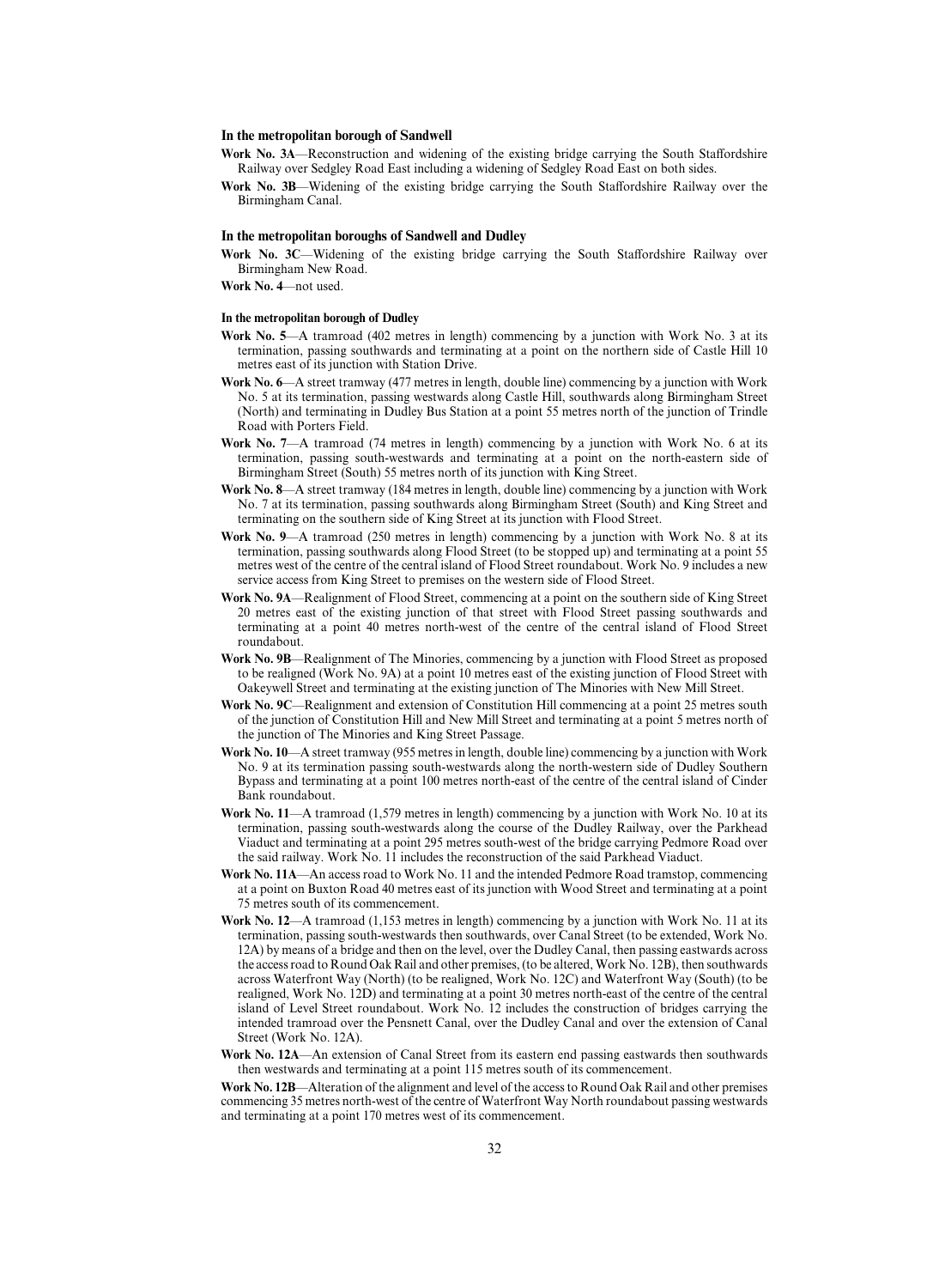- **Work No. 12C**—Alteration of the alignment and level of Waterfront Way (North) commencing 160 metres west of the centre of the central island of Waterfront Way (North) roundabout, passing southwestwards then westwards and terminating at a point 145 metres west of its commencement.
- **Work No. 12D**—Realignment of Waterfront Way (South) commencing 230 metres north-east of the centre of the central island of Level Street roundabout, passing south-westwards and terminating at a point 25 metres north of the centre of that island.
- **Work No. 13**—A street tramway (56 metres in length, double line) commencing by a junction with Work No. 12 at its termination, passing southwards across Level Street roundabout and terminating at a point on the south side of that roundabout 5 metres west of the junction of Level Street with The Embankment.
- **Work No. 14**—A tramroad (695 metres in length) commencing by a junction with Work No. 13 at its termination, passing south-westwards over the Dudley Canal and terminating 10 metres south-east of the junction of Little Cottage Street with Cottage Street. Work No. 14 includes the construction of a bridge carrying the intended tramway over the Dudley Canal.
- **Work No. 14A**—Realignment of The Embankment (including the reduction of the width of the carriageway to a single lane) from its junction with Level Street roundabout to its junction with Central Way.
- **Work No. 14B**—Realignment of Cottage Street from a point 155 metres north-east of its junction with Little Cottage Street, passing south-eastwards and then south-westwards and terminating at a point 65 metres north-east of that junction.
- **Work No. 14C**—An access road to the Brierley Hill leisure centre and Brier School playing fields commencing at a point on Little Cottage Street 105 metres south-east of its junction with Cottage Street and terminating at a point 110 metres east of its commencement.

## SCHEDULE 2 Article 29

## ACQUISITION OF LAND, ETC OUTSIDE LIMITS OF DEVIATION

## PART 1

| (1)<br>Area                         | (2)<br>Number of land<br>shown on land plans | (3)<br>Purposes for which land may be acquired                                                                 |  |
|-------------------------------------|----------------------------------------------|----------------------------------------------------------------------------------------------------------------|--|
| Metropolitan<br>Borough of Sandwell | 510 and 719                                  | Hard and soft landscaping                                                                                      |  |
|                                     | 512, 701 and 720                             | Hard and soft landscaping; vehicular and<br>pedestrian access to station; diversion of<br>public footpath FP82 |  |
|                                     | 542, 706 and 707                             | Working site and construction compound;<br>turning head; electricity substation; park and<br>ride site         |  |
|                                     | 544 and 724                                  | Pedestrian access to station                                                                                   |  |
|                                     | 551                                          | Pedestrian access to station                                                                                   |  |
|                                     | 554 and 766                                  | Pedestrian access to station                                                                                   |  |
| Metropolitan<br>Borough of Dudley   | 577, 578 and 645                             | Working site and construction compound;<br>park and ride site                                                  |  |
|                                     | 558 and 559                                  | Turning head                                                                                                   |  |
|                                     | 572                                          | Removal of footbridge and related works                                                                        |  |
|                                     | 586                                          | Working site and construction compound;<br>park and ride site                                                  |  |
|                                     | 643, 644 and 753                             | Hard and soft landscaping                                                                                      |  |
|                                     | 651, 652 and 712                             | Hard and soft landscaping; pedestrian access to<br>station                                                     |  |

## ACQUISITION OF LAND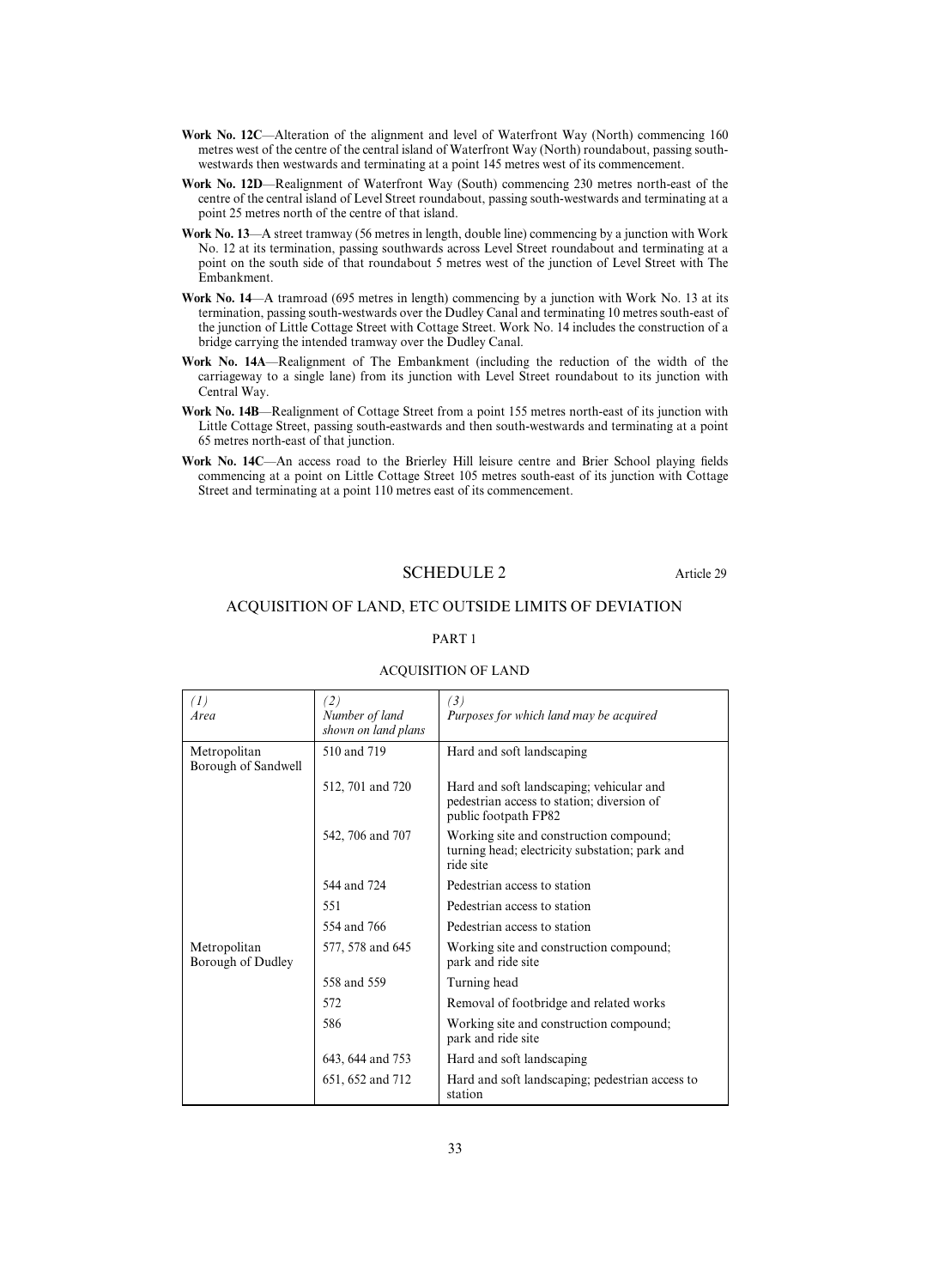| PART <sub>2</sub>          |  |  |
|----------------------------|--|--|
| 'OI HEITION OE DICLITE ONI |  |  |

| (I)<br>Area                       | (2)<br>Number of land<br>shown on land plans | (3)<br>Purposes for which rights may be acquired                                                                                   |
|-----------------------------------|----------------------------------------------|------------------------------------------------------------------------------------------------------------------------------------|
| Metropolitan<br>Borough of Dudley | 590                                          | Access for construction and maintenance of<br>authorised tramway and related works                                                 |
|                                   | 594 to 603, 710, 711,<br>756, 757 and 800    | Access and working space for construction<br>and maintenance of authorised tramway and<br>related works including Parkhead Viaduct |
|                                   | 604                                          | Access for construction and maintenance of<br>authorised tramway and related works                                                 |
|                                   | 606 and 607                                  | Access for construction and maintenance of<br>authorised tramway and related works                                                 |
|                                   | 804                                          | Access for construction and maintenance of<br>authorised tramway and related works                                                 |
|                                   | 805 to 807                                   | Access for construction and maintenance of<br>authorised tramway and related works                                                 |
|                                   | 810                                          | Access for construction and maintenance of<br>authorised tramway and related works                                                 |
|                                   | 811                                          | Access for construction and maintenance of<br>authorised tramway and related works                                                 |
|                                   | 812                                          | Access for construction and maintenance of<br>authorised tramway and related works                                                 |

# ACQUISITION OF RIGHTS ONLY

SCHEDULE 3 Article 9

# STREETS SUBJECT TO ALTERATION OF LAYOUT

| (1)<br>Area                         | (2)<br>Street subject to<br>alteration of layout | (3)<br>Description of alteration                                                                                                                                 |
|-------------------------------------|--------------------------------------------------|------------------------------------------------------------------------------------------------------------------------------------------------------------------|
| Metropolitan<br>Borough of Sandwell | Railway Street                                   | Kerbline and footway to be realigned and a<br>turning head provided between points C1,<br>$C2, C3$ and $C4$ .<br>Kerblines to be formed at points CA and CB.     |
|                                     | Horseley Road                                    | Kerblines and footways to be set back<br>between points—<br>D1 and D1A<br>D <sub>1</sub> B and D <sub>2</sub> .                                                  |
|                                     |                                                  | Kerbline to be set forward between points D2<br>and $D3$ .                                                                                                       |
|                                     |                                                  | Footway to be set back between points D4<br>and D5.                                                                                                              |
|                                     | Lower Church Lane                                | Kerbline to be set back between points E1 and E2.<br>Kerblines and footways to be set back between<br>points-<br>E <sub>2</sub> and E <sub>3</sub><br>E4 and E5. |
|                                     | Keelinge Street                                  | Kerbline to be realigned between points E5<br>and E <sub>6</sub> .                                                                                               |
|                                     | Park Lane East                                   | Kerbline and footway to be set back between<br>points F1 and F2.                                                                                                 |
|                                     | Park Lane East/<br><b>Smith Place</b>            | Kerbline to be set forward between points F3<br>and F4.                                                                                                          |
|                                     |                                                  | Kerbline and footway to be realigned between points<br>F5 and F6.                                                                                                |
|                                     | Park Lane East/<br><b>Station Street</b>         | Kerbline to be realigned between points F7<br>and F8.                                                                                                            |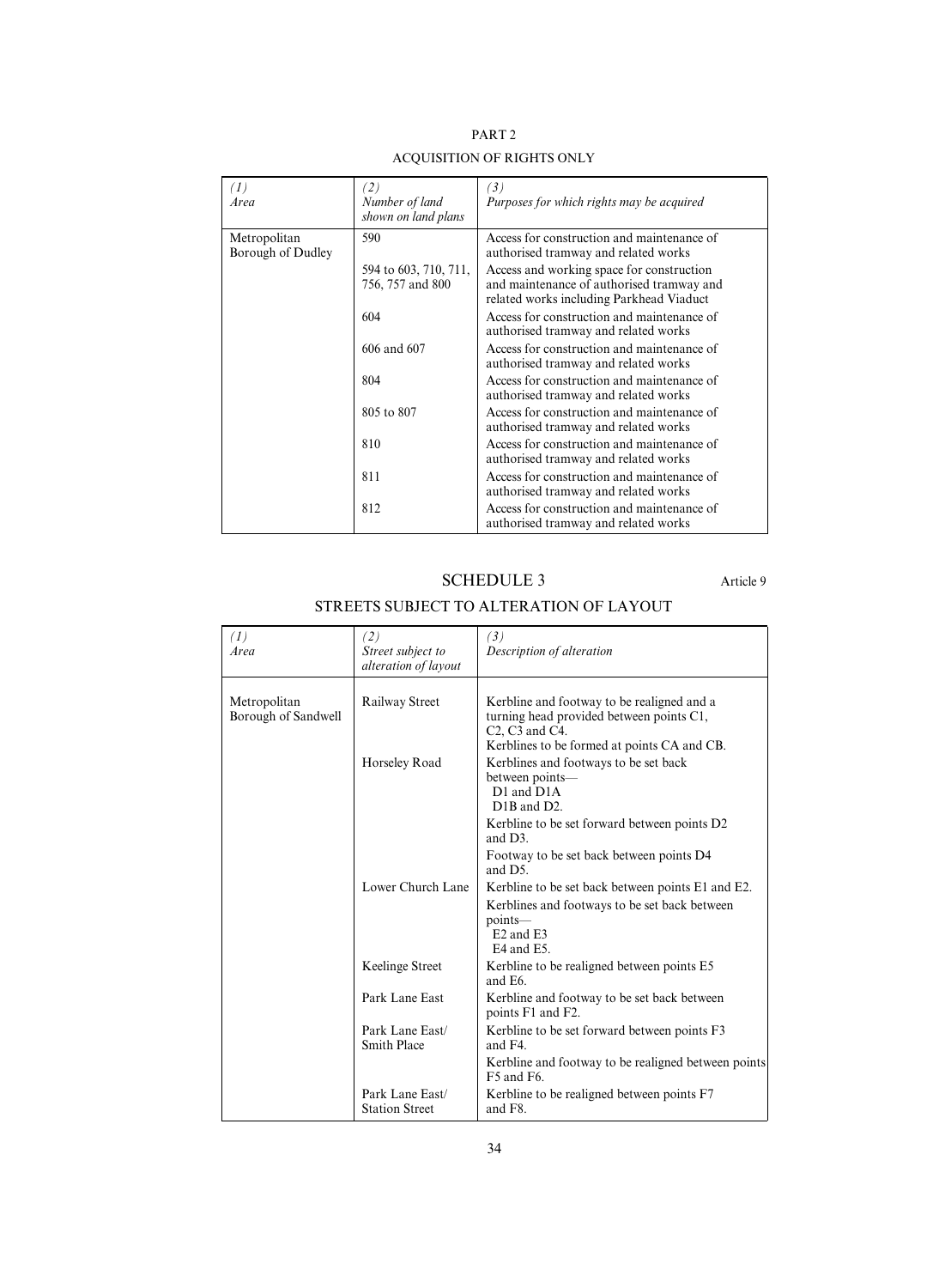| (1)<br>Area                       | (2)<br>Street subject to<br>alteration of layout                | (3)<br>Description of alteration                                                                                                                                                                   |
|-----------------------------------|-----------------------------------------------------------------|----------------------------------------------------------------------------------------------------------------------------------------------------------------------------------------------------|
|                                   | Sedgley Road East                                               | Kerblines and footways to be realigned<br>between points-<br>$J1$ and $J2$<br>J3 and J4.                                                                                                           |
| Metropolitan<br>Borough of Dudley | <b>Tipton Road</b>                                              | Vehicular access to be closed and kerbline<br>formed at point LA.                                                                                                                                  |
|                                   | Castle Hill/Trindle<br>Road                                     | Kerbline to be realigned between points-<br>N1 and N2<br>N3, N4, N5 and N3.                                                                                                                        |
|                                   | <b>Station Drive/Castle</b><br>Hill                             | Kerbline to be realigned between points—<br>N6 and N7<br>N10, N11 and N12.                                                                                                                         |
|                                   | Trindle Road/Castle<br>Hill/Birmingham<br>Street/Bourne Street  | Kerbline to be realigned between points N8<br>and N9.                                                                                                                                              |
|                                   | Castle Hill                                                     | Kerbline (central reserve) to be realigned<br>between points N13, N14 and N15.                                                                                                                     |
|                                   | Castle Hill/<br>Birmingham Street                               | Kerbline to be realigned between points N16<br>and N17.                                                                                                                                            |
|                                   | Birmingham Street                                               | Kerbline to be realigned between points N18<br>and $N19$ .                                                                                                                                         |
|                                   | <b>Bourne Street</b>                                            | Kerblines and footways to be realigned and a<br>turning head provided between points P1, P2,<br>P3, P4 and P5.                                                                                     |
|                                   |                                                                 | Carriageway to be restored between points X<br>and Y and kerblines and footways to be<br>realigned between points-<br>P6 and P7<br>P8 and P9.                                                      |
|                                   | Porters Field                                                   | Vehicular access to be closed and kerbline<br>formed at point QC.                                                                                                                                  |
|                                   | King Street                                                     | Kerbline and footway to be set back between<br>points R1 and R2.                                                                                                                                   |
|                                   |                                                                 | Kerblines to be realigned between points—<br>R3, R3A and R4 (central reservation)<br>R <sub>5</sub> and R <sub>6</sub><br>R7 and R8<br>R9 and R10.                                                 |
|                                   |                                                                 | Footbridge to be removed between points SR<br>and SS.                                                                                                                                              |
|                                   | Level Street/The<br>Embankment/<br>Waterfront Way<br>Roundabout | Kerblines to be realigned between points—<br>V1 and V2<br>V3, V4 and V3 (central island)<br>V5, V6, V7 and V5<br>V12, V13, V14 and V15 (central reservation)<br>V18, V19 and V18 (central island). |
|                                   |                                                                 | Kerblines and footways to be realigned<br>between points-<br>V8 and V9<br>$V10$ and $V11$<br>V16 and V17.                                                                                          |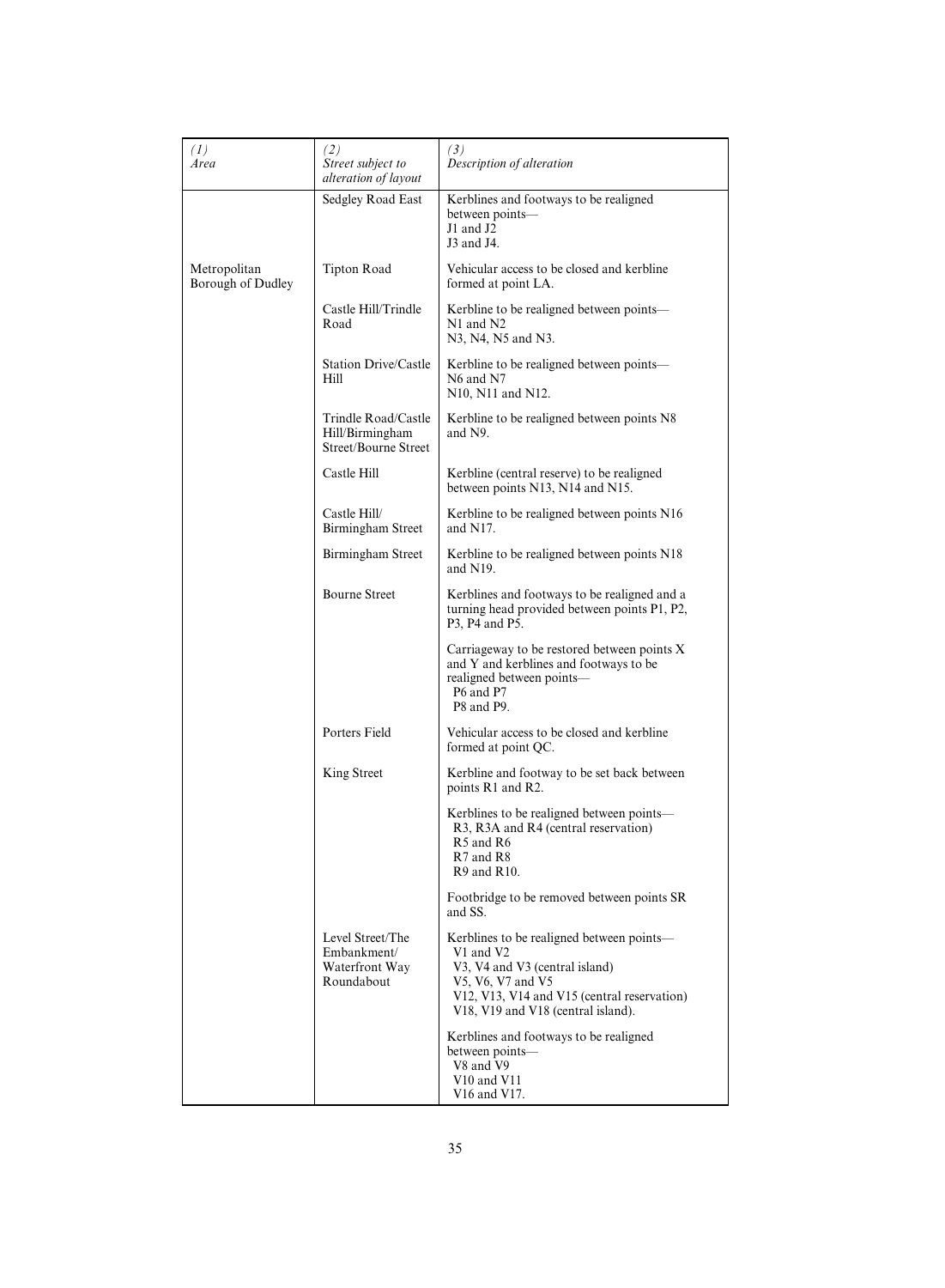# SCHEDULE 4 Article 13

## STREETS TO BE STOPPED UP

## PART 1

## STREETS FOR WHICH A SUBSTITUTE IS TO BE PROVIDED

| 'I)<br>Area                       | $\langle 2 \rangle$<br>Street to be<br>stopped up | $\left(3\right)$<br>Extent of stopping up | $\left( 4\right)$<br>New substitute to be<br>provided |
|-----------------------------------|---------------------------------------------------|-------------------------------------------|-------------------------------------------------------|
| Metropolitan Borough<br>of Dudley | Flood Street                                      | Between points RA and SF                  | Work No. 9A.                                          |
|                                   | The Minories                                      | Between points SC and SD                  | Work No. 9B.                                          |
|                                   | New Mill Street                                   | Between points SG and SI                  | Works Nos. 9B and 9C.                                 |
|                                   | <b>Cottage Street</b>                             | Between points XA and XD                  | Work No. 14B.                                         |

## PART 2

## STREETS FOR WHICH NO SUBSTITUTE IS TO BE PROVIDED

| $\left(1\right)$<br>Area            | Street to be stopped up                             | $\left(3\right)$<br>Extent of stopping up |
|-------------------------------------|-----------------------------------------------------|-------------------------------------------|
| Metropolitan Borough of<br>Sandwell | Footpath FP41                                       | Between points AA and AB.                 |
|                                     | Railway Street                                      | Between points CA and CB.                 |
| Metropolitan Borough of<br>Dudley   | Route of former Flood Street (now<br>car park)      | Between points SJ and SK.                 |
|                                     | Route of former Campbell Street<br>(now car park)   | Between points SL and SM.                 |
|                                     | Route of former Constitution Hill<br>(now car park) | Between points SN and SP.                 |

# SCHEDULE 5 Article 14

# STREETS TO BE TEMPORARILY STOPPED UP

| (1)<br>Area                            | $\binom{2}{}$<br>Street to be temporarily<br>stopped up                                                                                 | (3)<br><i>Extent of temporary</i><br>stopping up                   | $\left( 4\right)$<br><i>Alternative provision</i><br>(if any)                              |
|----------------------------------------|-----------------------------------------------------------------------------------------------------------------------------------------|--------------------------------------------------------------------|--------------------------------------------------------------------------------------------|
| Metropolitan<br>Borough of<br>Sandwell | Footpath and possible<br>right of way on foot on<br>the western side of the<br>South Staffordshire<br>Junction Railway at<br>Ocker Hill | Between points AA,<br>AB and AG and<br>between points AB<br>and AC | To be temporarily<br>diverted to pass between<br>points AA, AD, AE, AF,<br>$AG$ and $AC$ . |
|                                        | Possible right of way on<br>foot on the western side<br>of the South<br>Staffordshire Junction<br>Railway at Ocker Hill                 | Between points AH,<br>AI and AJ                                    | To be temporarily<br>diverted to pass between<br>points AH and AJ.                         |
|                                        | Bridleway (Tame Valley<br>Canal towing path)                                                                                            | Between points AK<br>and AL and points<br>AM and AN                | None.                                                                                      |
|                                        | Possible right of way<br>(Walsall Canal towing<br>path)                                                                                 | Between point AW<br>and AX                                         | None.                                                                                      |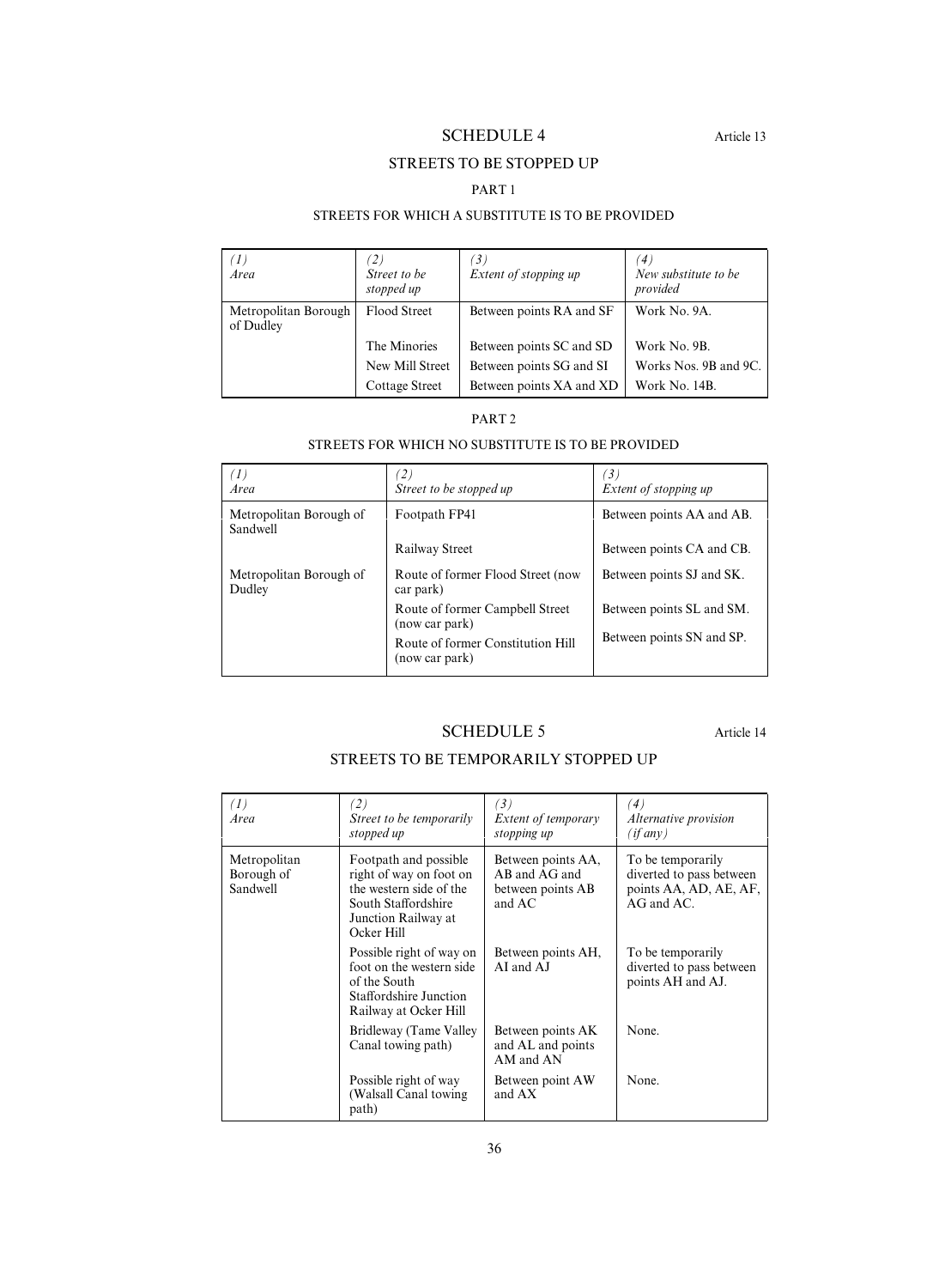| (1)<br>Area                                           | (2)<br>Street to be temporarily<br>stopped up              | (3)<br>Extent of temporary<br>stopping up | (4)<br>Alternative provision<br>$(if$ any $)$                                 |
|-------------------------------------------------------|------------------------------------------------------------|-------------------------------------------|-------------------------------------------------------------------------------|
|                                                       | New Road                                                   | Between points BA<br>and BB               | Temporary footpath<br>between points BC, BD,<br>BE and BF.                    |
|                                                       | Horseley Road                                              | Between points DA<br>and DB               | Temporary footpath<br>between points DC, DD,<br>DE and DF.                    |
|                                                       | Lower Church Lane                                          | Between points EA<br>and EB               | Temporary footpath<br>between points ED, EE,<br>EF and EG.                    |
|                                                       | Keelinge Street                                            | Between points EB<br>and EC               | None.                                                                         |
|                                                       | Park Lane East                                             | Between points FA<br>and FB               | To be temporarily<br>diverted to pass between<br>points FA, FD, FE and<br>FF. |
|                                                       | Sedgley Road East                                          | Between points JA<br>and JB               | None.                                                                         |
|                                                       | Possible right of way<br>(Birmingham Canal<br>towing path) | Between points JC<br>and JD               | None.                                                                         |
| Metropolitan<br>Boroughs of<br>Sandwell and<br>Dudley | Birmingham New Road                                        | Between points KA<br>and KB               | None.                                                                         |
| Metropolitan<br>Borough of Dudley                     | Possible right of way<br>(Pensnett Canal towing<br>path)   | Between points UA<br>and UB               | None.                                                                         |
|                                                       | Possible right of way<br>(Dudley Canal towing<br>path)     | Between points UC<br>and UD               | To be temporarily<br>diverted to pass between<br>points UC, UE, UF and<br>UD. |
|                                                       | Possible right of way<br>(Dudley Canal towing<br>path)     | Between points VA<br>and VB               | To be temporarily<br>diverted to pass between<br>points VA, VC, VD and<br>VB. |

# SCHEDULE 6 Article 20

# LEVEL CROSSINGS ON TRAMROADS

| ′1)<br>Area                    | $\left( 2\right)$<br>Highway or other road to be crossed on the level          |  |
|--------------------------------|--------------------------------------------------------------------------------|--|
| Metropolitan Borough of Dudley | Tipton Road                                                                    |  |
|                                | The Minories (as proposed to be realigned, Work No. 9B)                        |  |
|                                | Canal Street (as proposed to be extended, Work No. 12A)                        |  |
|                                | The access road to Round Oak Rail (as proposed to be altered,<br>Work No. 12B) |  |
|                                | Waterfront Way (North) (as proposed to be altered, Work<br>No. 12C)            |  |
|                                | Waterfront Way (South) (as proposed to be realigned, Work<br>No. 12D)          |  |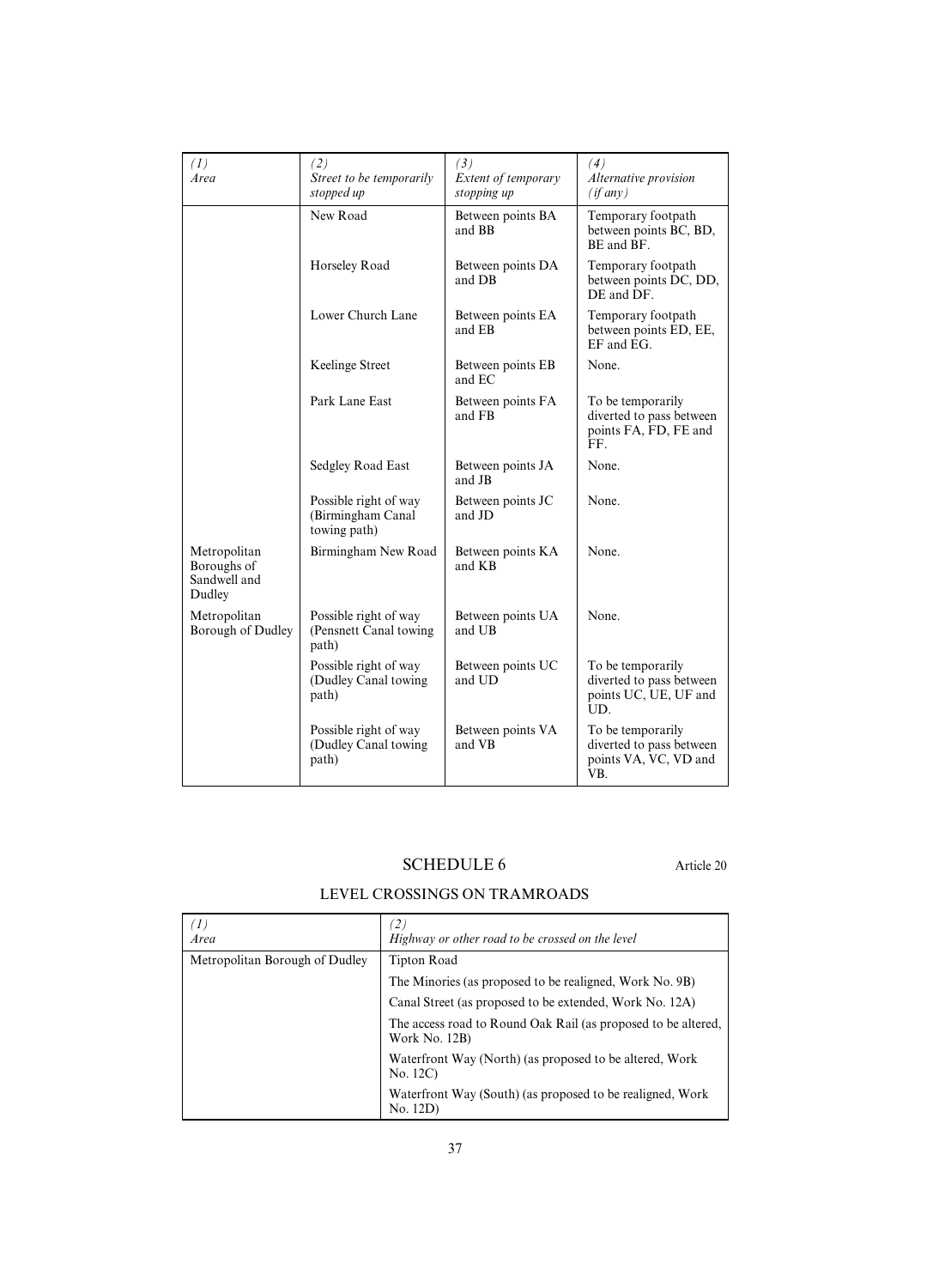## MODIFICATION OF COMPENSATION AND COMPULSORY PURCHASE ENACTMENTS FOR CREATION OF NEW RIGHTS

#### *Compensation enactments*

**1.** The enactments for the time being in force with respect to compensation for the compulsory purchase of land shall apply with the necessary modifications as respects compensation in the case of a compulsory acquisition under this Order of a right by the creation of a new right as they apply as respects compensation on the compulsory purchase of land and interests in land.

**2.**—(1) Without prejudice to the generality of paragraph 1, the Land Compensation Act 1973(**a**) shall have effect subject to the modifications set out in sub-paragraphs  $(2)$  and  $(3)$ .

(2) In section  $44(1)$  (compensation for injurious affection), as it applies to compensation for injurious affection under section 7 of the 1965 Act as substituted by paragraph 4—

- (a) for the words "land is acquired or taken" there shall be substituted the words "a right over land is purchased", and
- (b) for the words "acquired or taken from him" there shall be substituted the words "over which the right is exercisable".

(3) In section 58(1) (determination of material detriment where part of house etc. proposed for compulsory acquisition), as it applies to determinations under section 8 of the 1965 Act as substituted by paragraph 5—

- (a) for the word "part" in paragraphs (a) and (b) there shall be substituted the words "a right over land consisting",
- (b) for the word "severance" there shall be substituted the words "right over the whole of the house, building or manufactory or of the house and the park or garden",
- (c) for the words "part proposed" there shall be substituted the words "right proposed", and
- (d) for the words "part is" there shall be substituted the words "right is".

#### *Adaptation of the 1965 Act*

**3.**—(1) The 1965 Act shall have effect with the modifications necessary to make it apply to the compulsory acquisition under this Order of a right by the creation of a new right as it applies to the compulsory acquisition under this Order of land, so that, in appropriate contexts, references in that Act to land are read (according to the requirements of the particular context) as referring to, or as including references to—

- (a) the right acquired or to be acquired, or
- (b) the land over which the right is or is to be exercisable.

(2) Without prejudice to the generality of sub-paragraph (1), Part I of the 1965 Act shall apply in relation to the compulsory acquisition under this Order of a right by the creation of a new right with the modifications specified in the following provisions of this Schedule.

**4.** For section 7 of the 1965 Act (measure of compensation) there shall be substituted the following section—

"7. In assessing the compensation to be paid by the acquiring authority under this Act regard shall be had not only to the extent (if any) to which the value of the land over which the right is to be acquired is depreciated by the acquisition of the right but also to the damage (if any) to be sustained by the owner of the land by reason of its severance from other land of his, or injuriously affecting that other land by the exercise of the powers conferred by this or the special Act".

**5.** For section 8 of the 1965 Act (provisions as to divided land) there shall be substituted the following—

"**8**. (1) Where in consequence of the service on a person under section 5 of this Act of a notice to treat in respect of a right over land consisting of a house, building or manufactory or of a park or garden belonging to a house ("the relevant land")—

- (a) a question of disputed compensation in respect of the purchase of the right would apart from this section fall to be determined by the Land Tribunal ("the tribunal"); and
- (b) before the tribunal has determined that question the person satisfies the tribunal that he has an interest which he is able and willing to sell in the whole of the relevant land and—
	- (i) where that land consists of a house, building or manufactory, that the right cannot be purchased without material detriment to that land, or

<sup>(</sup>a) 1973 c. 26.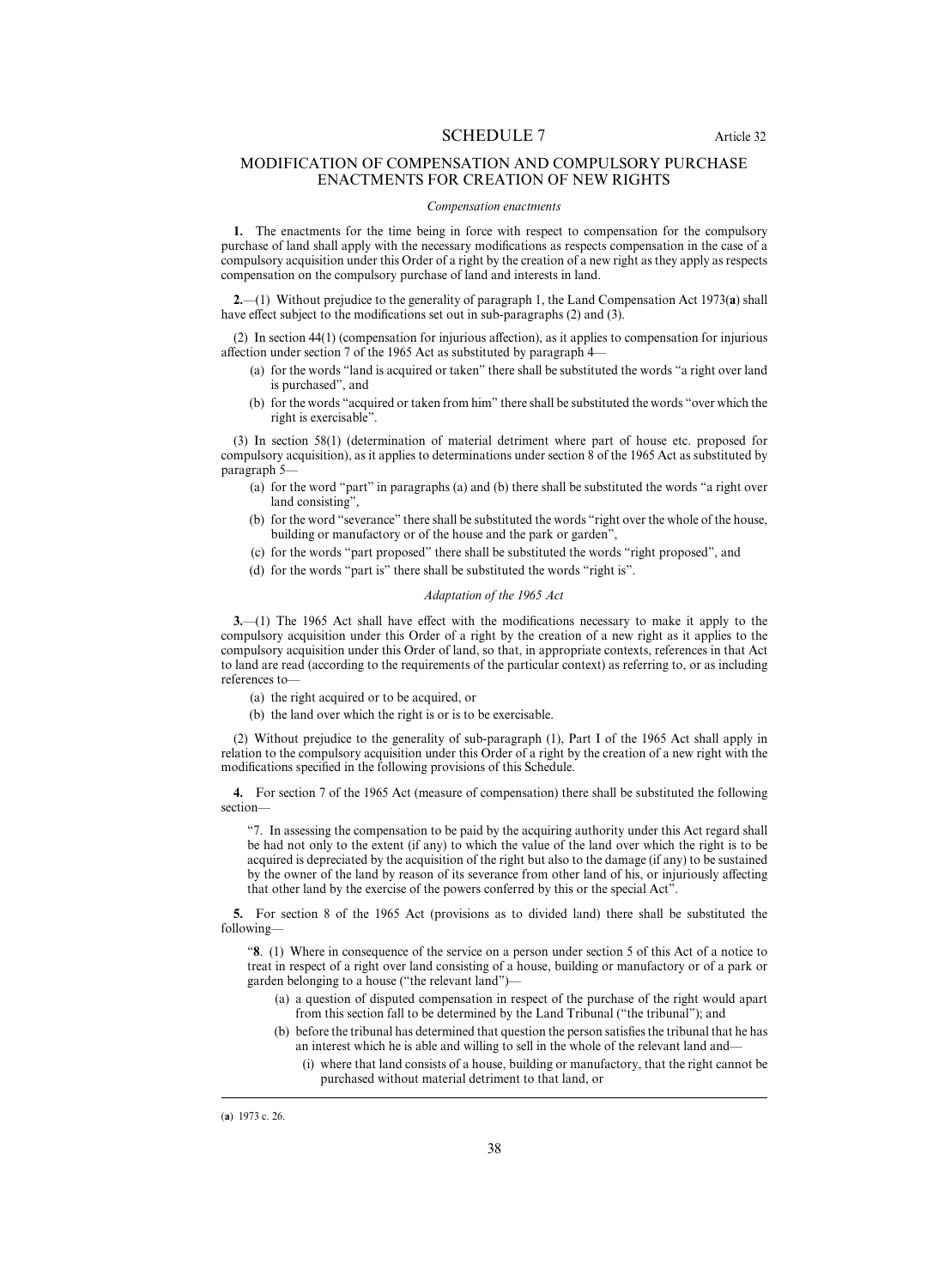(ii) where that land consists of such a park or garden, that the right cannot be purchased without seriously affecting the amenity or convenience of the house to which that land belongs.

the Midland Metro (Wednesbury to Brierley Hill and Miscellaneous Amendments) Order 2005 ("the Order") shall, in relation to that person cease to authorise the purchase of the right and be deemed to authorise the purchase of that person's interest in the whole of the relevant land including, where the land consists of such a park or garden, the house to which it belongs, and the notice shall be deemed to have been served in respect of that interest on such date as the tribunal directs.

(2) Any question as to the extent of the land in which the Order is deemed to authorise the purchase of an interest by virtue of subsection (1) of this section shall be determined by the tribunal.

(3) Where in consequence of a determination of the tribunal that it is satisfied as mentioned in subsection (1) of this section the Order is deemed by virtue of that subsection to authorise the purchase of an interest of land, the acquiring authority may, at any time within the period of six weeks beginning with the date of the determination, withdraw the notice to treat in consequence of which the determination was made; but nothing in this subsection prejudices any other power of the authority to withdraw the notice."

**6.** The following provisions of the 1965 Act (which state the effect of a deed poll executed in various circumstances where there is no conveyance by persons with interests in the land), that is to say—

- (a) section 9(4) (failure by owners to convey),
- (b) paragraph 10(3) of Schedule 1 (owners under incapacity),
- (c) paragraph 2(3) of Schedule 2 (absent and untraced owners), and
- (d) paragraphs 2(3) and 7(2) of Schedule 4 (common land),

shall be modified as to secure that, as against persons with interests in the land which are expressed to be overridden by the deed, the right which is to be compulsorily acquired is vested absolutely in the acquiring authority.

**7.** Section 11 of the 1965 Act (powers of entry) shall be so modified as to secure that, as from the date on which the acquiring authority have served notice to treat in respect of any right, they have power, exercisable in like circumstances and subject to the like conditions, to enter for the purpose of exercising that right (which shall be deemed for this purpose to have been created on the date of service of the notice); and sections 12 (penalty for unauthorised entry) and 13 (entry on warrant in the event of obstruction) of the 1965 Act shall be modified correspondingly.

**8.** Section 20 of the 1965 Act (protection for interests of tenants at will etc.) shall apply with the modifications necessary to secure that persons with such interests in land as are mentioned in that section are compensated in a manner corresponding to that in which they would be compensated on a compulsory acquisition under this Order of that land, but taking into account only the extent (if any) of such interference with such an interest as is actually caused, or likely to be caused, by the exercise of the right in question.

**9.** Section 22 of the 1965 Act (protection of acquiring authority's possession where by inadvertence an estate, right or interest has not been got in) shall be so modified as to enable the acquiring authority, in circumstances corresponding to those referred to in that section, to continue to be entitled to exercise the right acquired, subject to compliance with that section as respects compensation.

## SCHEDULE 8 Article 34

| $\left(1\right)$<br>Area               | $\left( 2\right)$<br>Number of land<br>shown on land plans | $\left(3\right)$<br>Purposes for which temporary<br>possession may be taken                                                     | $\left( 4\right)$<br>Authorised work |
|----------------------------------------|------------------------------------------------------------|---------------------------------------------------------------------------------------------------------------------------------|--------------------------------------|
| Metropolitan<br>Borough of<br>Sandwell | 499                                                        | Construction access and working<br>space.                                                                                       | Works Nos. 1 and<br>1 B              |
|                                        | 500, 502 and 718                                           | Construction access and working<br>space; works for retention of<br>flood storage during construction.                          | Works Nos. 1, 1B<br>and $1C$         |
|                                        | 508, 509, 700, 716,<br>717 and 750                         | Construction access and<br>working space; temporary<br>diversion of public footpath<br>and of possible right of way on<br>foot. | Works Nos. 1 and<br>1D               |

## LAND OF WHICH TEMPORARY POSSESSION MAY BE TAKEN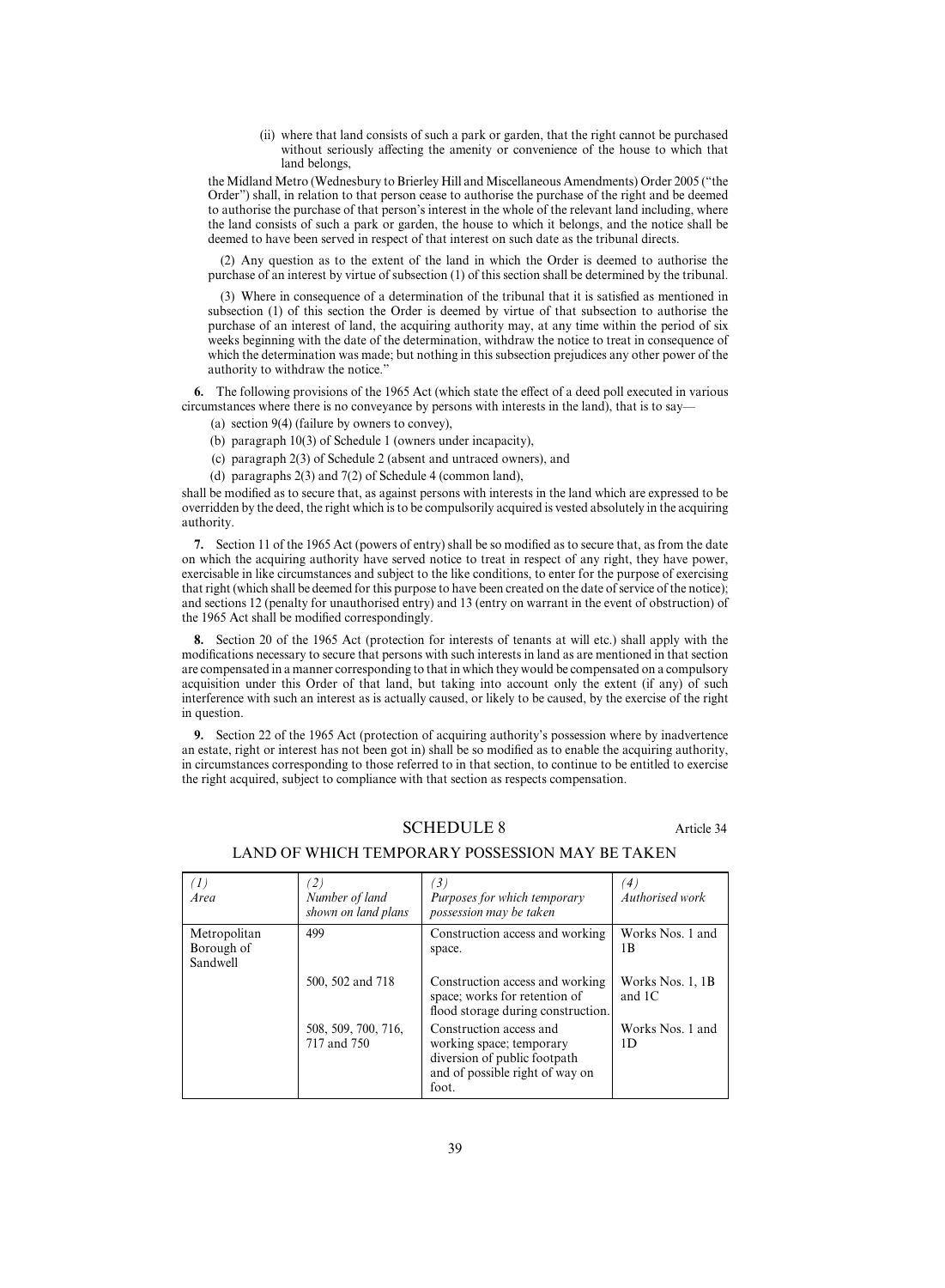| (I)<br>Area                          | (2)<br>Number of land<br>shown on land plans | (3)<br>Purposes for which temporary<br>possession may be taken  | (4)<br>Authorised work            |
|--------------------------------------|----------------------------------------------|-----------------------------------------------------------------|-----------------------------------|
|                                      | 513 to 515                                   | Working site and construction<br>compound.                      | The authorised<br>works           |
|                                      | 519 to 521, 523 and<br>702                   | Construction access and working<br>space.                       | Work No. 1                        |
|                                      | 526 and 528                                  | Working site and construction<br>compound.                      | The authorised<br>works           |
|                                      | 543                                          | Construction access and working<br>space.                       | Works Nos. 2 and<br>2B            |
|                                      | 550                                          | Construction access and working<br>space.                       | Works Nos. 2 and<br>2D            |
|                                      | 552                                          | Construction access, working site<br>and construction compound. | Works Nos. 3 and<br>3A            |
|                                      | 553                                          | Construction access and working<br>space.                       | Works Nos. 3 and<br>3B            |
|                                      | 632                                          | Construction access and working<br>space.                       | Works Nos. 3 and<br>3A            |
|                                      | 633 to 636                                   | Construction access and working<br>space.                       | Works No. 3 and<br>3A             |
|                                      | 638 and 639                                  | Construction access and working<br>space.                       | Work No. 3                        |
|                                      | 703                                          | Construction access and working<br>space.                       | Works Nos. 1, 1E,<br>$2$ and $2A$ |
|                                      | 709                                          | Construction access and working<br>space.                       | Works Nos. 3 and<br>3C            |
|                                      | 721 and 722                                  | Construction access.                                            | The authorised<br>works           |
|                                      | 723                                          | Construction access and working<br>space.                       | Works Nos. 2 and<br>2A            |
| Metropolitan<br>Borough of<br>Dudley | 573 to 576 and 580                           | Working site and construction<br>compound.                      | The authorised<br>works           |
|                                      | 606 and 607                                  | Construction access.                                            | Work No. 11                       |
|                                      | 621                                          | Working site and construction<br>compound.                      | The authorised<br>works           |
|                                      | 623                                          | Construction access and working<br>space.                       | Works Nos. 12,<br>12B & 12C       |
|                                      | 624                                          | Construction access and working<br>space.                       | Work Nos. 12, 12C<br>& 12D        |
|                                      | 626                                          | Construction access and working<br>space.                       | Work Nos. 14 and<br>14A           |
|                                      | 628                                          | Working space.                                                  | Work No. 14                       |
|                                      | 647, 649 and 713                             | Construction access and working<br>space.                       | Works Nos. 11 and<br>12           |
|                                      | 650                                          | Working site and construction<br>compound.                      | Work No. 11                       |
|                                      | 725                                          | Construction access and working<br>space.                       | Works Nos. 3 and<br>3C            |
|                                      | 726                                          | Working site and construction<br>compound.                      | The authorised<br>works           |
|                                      | 728 and 752                                  | Construction access and working<br>space.                       | Work No. 5                        |
|                                      | 759 to 765 and 803                           | Construction access and working<br>space.                       | Work No. 11                       |
|                                      | 767                                          | Construction access and working<br>space.                       | Works Nos. 12 and<br>12A          |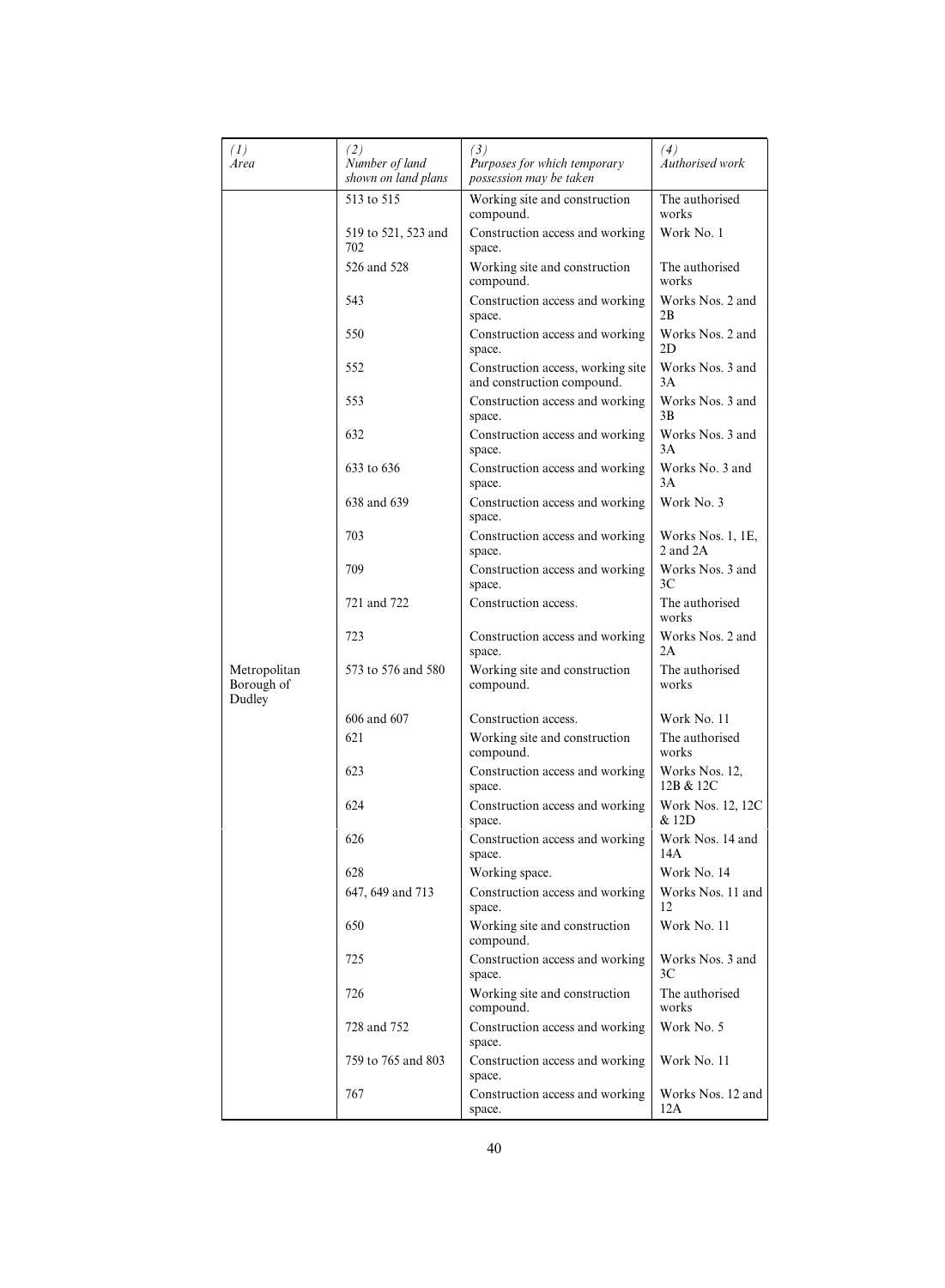SCHEDULE 9 Article 47

# TRAFFIC REGULATION

## PART 1

# PROHIBITION OR RESTRICTION OF WAITING AND LOADING/UNLOADING

# TABLE A

## No waiting, loading or unloading at any time

| (1)<br>Area                       | (2)<br><i>Street</i>                                                                     | (3)<br>Extent                                                                                                                                                                                                                                                                |
|-----------------------------------|------------------------------------------------------------------------------------------|------------------------------------------------------------------------------------------------------------------------------------------------------------------------------------------------------------------------------------------------------------------------------|
| Metropolitan<br>Borough of Dudley | <b>Tipton Road</b>                                                                       | Both sides from a point 100 metres north of the<br>imaginary line projecting from the northern kerbline<br>of Castlegate Way (at its junction with Tipton<br>Road) for a length of 55 metres in a northerly<br>direction.                                                    |
|                                   | Castle Hill                                                                              | Both sides from a point 30 metres east of the<br>imaginary line projecting from the eastern kerbline<br>of Station Drive (at its junction with Castle Hill) to<br>a point 30 metres west of the western kerbline of<br>Birmingham Street (at its junction with Castle Hill). |
|                                   | <b>Station Drive</b>                                                                     | Both sides from its junction with Castle Hill for a<br>length of 50 metres in a northerly direction.                                                                                                                                                                         |
|                                   | Birmingham Street<br>(north of Dudley Bus                                                | On the eastern side, from its junction with Castle<br>Hill for a length of 20 metres in a southerly<br>direction.                                                                                                                                                            |
|                                   | Station)                                                                                 | On the eastern side, from its junction with Bourne<br>Street for a length of 20 metres in a southerly<br>direction.                                                                                                                                                          |
|                                   | Birmingham Street<br>(south of Dudley Bus)<br>Station)                                   | Both sides, from its junction with King Street for a<br>length of 60 metres in a northerly direction on its<br>eastern side and 70 metres in a northerly direction<br>on its western side.                                                                                   |
|                                   | King Street                                                                              | Both sides of the north-western carriageway<br>between its junction with Birmingham Street and<br>the imaginary line projecting from the western<br>kerbline of Flood Street (as existing).                                                                                  |
|                                   |                                                                                          | Both sides of the south-eastern carriageway between<br>its junction with Hall Street and the imaginary line<br>projecting from the western kerbline of Flood Street<br>(as existing).                                                                                        |
|                                   | Flood Street (as<br>proposed to be<br>realigned, Work<br>No. 9A)                         | Both sides for its whole length.                                                                                                                                                                                                                                             |
|                                   | The Minories<br>(including as<br>proposed to be<br>realigned, Work<br>No. 9B)            | Both sides for its whole length.                                                                                                                                                                                                                                             |
|                                   | <b>Constitution Hill</b><br>(including as<br>proposed to be<br>extended, Work<br>No. 9C) | Both sides for its whole length.                                                                                                                                                                                                                                             |
|                                   | Roundabout at the<br>junction of Level<br>Street and The<br>Embankment                   | Both side of the circulatory carriageway of the<br>roundabout.                                                                                                                                                                                                               |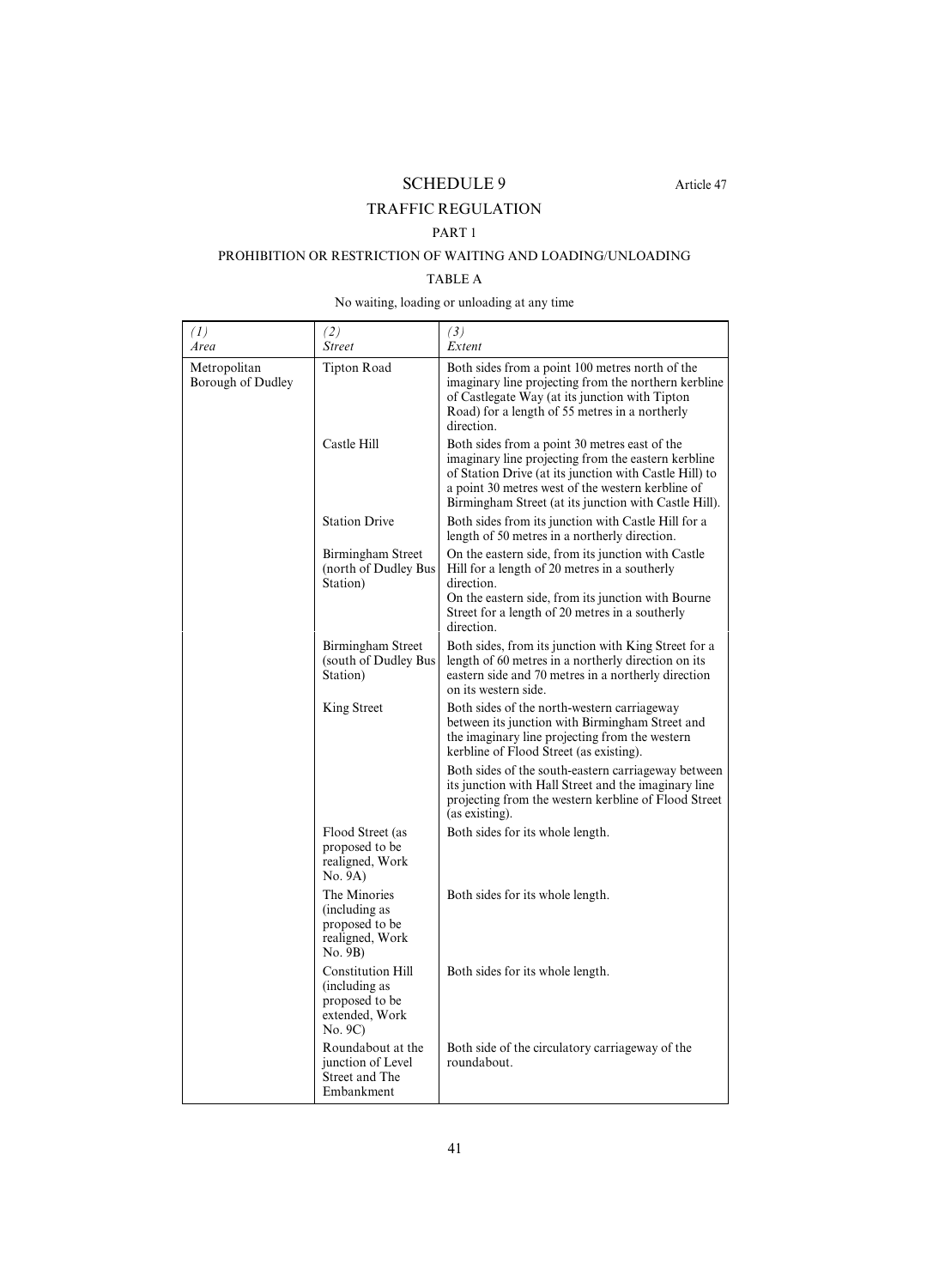| Area                                       | <b>Street</b>                                                                           | 3.<br>Extent                     |
|--------------------------------------------|-----------------------------------------------------------------------------------------|----------------------------------|
| Metropolitan<br>Borough of Dudley-<br>cont | Cottage Street<br>(including the<br>realignment of its<br>western end, Work<br>No. 14B) | Both sides for its whole length. |

# PART 2

## DIRECTION OF TRAFFIC

## TABLE B

## One way

| $\mathcal{I}$<br>Area             | $\mathbf{2}$<br><b>Street</b>                         | $\mathfrak{B}$<br>Permitted movement                                                                                       |
|-----------------------------------|-------------------------------------------------------|----------------------------------------------------------------------------------------------------------------------------|
| Metropolitan<br>Borough of Dudley | Birmingham Street<br>(north of Dudley Bus<br>Station) | South bound traffic only from its junction with<br>Castle Hill to its junction with Bourne Street.                         |
|                                   | <b>Bourne Street</b>                                  | East bound traffic only from its junction with<br>Birmingham Street for a length of 48 metres in an<br>easterly direction. |

## PART 3

## PROHIBITION OF ACCESS

## TABLE C

## No passage of vehicular traffic except tramcars

| $\left(1\right)$<br>Area          | $\mathbf{2},$<br><b>Street</b>                         | 3.<br>Extent                                                                                                                 |
|-----------------------------------|--------------------------------------------------------|------------------------------------------------------------------------------------------------------------------------------|
| Metropolitan<br>Borough of Dudley | Birmingham Street<br>(north of Dudley Bus)<br>Station) | Along route of proposed tramway from its junction<br>with Castle Hill for a length of 75 metres in a<br>southerly direction. |
|                                   |                                                        | From Dudley Bus Station for a length of 40 metres<br>in a north-westerly direction.                                          |

## TABLE D

## No passage of vehicular traffic

| Area                              | ∠<br><b>Street</b> | $\mathcal{I}$<br>Extent |
|-----------------------------------|--------------------|-------------------------|
| Metropolitan<br>Borough of Dudley | Porters Field      | At point QC.            |

## SCHEDULE 10 Article 49

# PROVISIONS RELATING TO STATUTORY UNDERTAKERS, ETC.

*Apparatus of statutory undertakers, etc. on land acquired*

**1.**—(1) Subject to the following provisions of this paragraph, sections 271 to 274 of the 1990 Act (power to extinguish rights of statutory undertakers etc. and power of statutory undertakers etc. to remove or resite apparatus) shall apply in relation to any land which has been acquired under this Order, or which is held by the Executive and is appropriated or used (or about to be used) by it for the purposes of this Order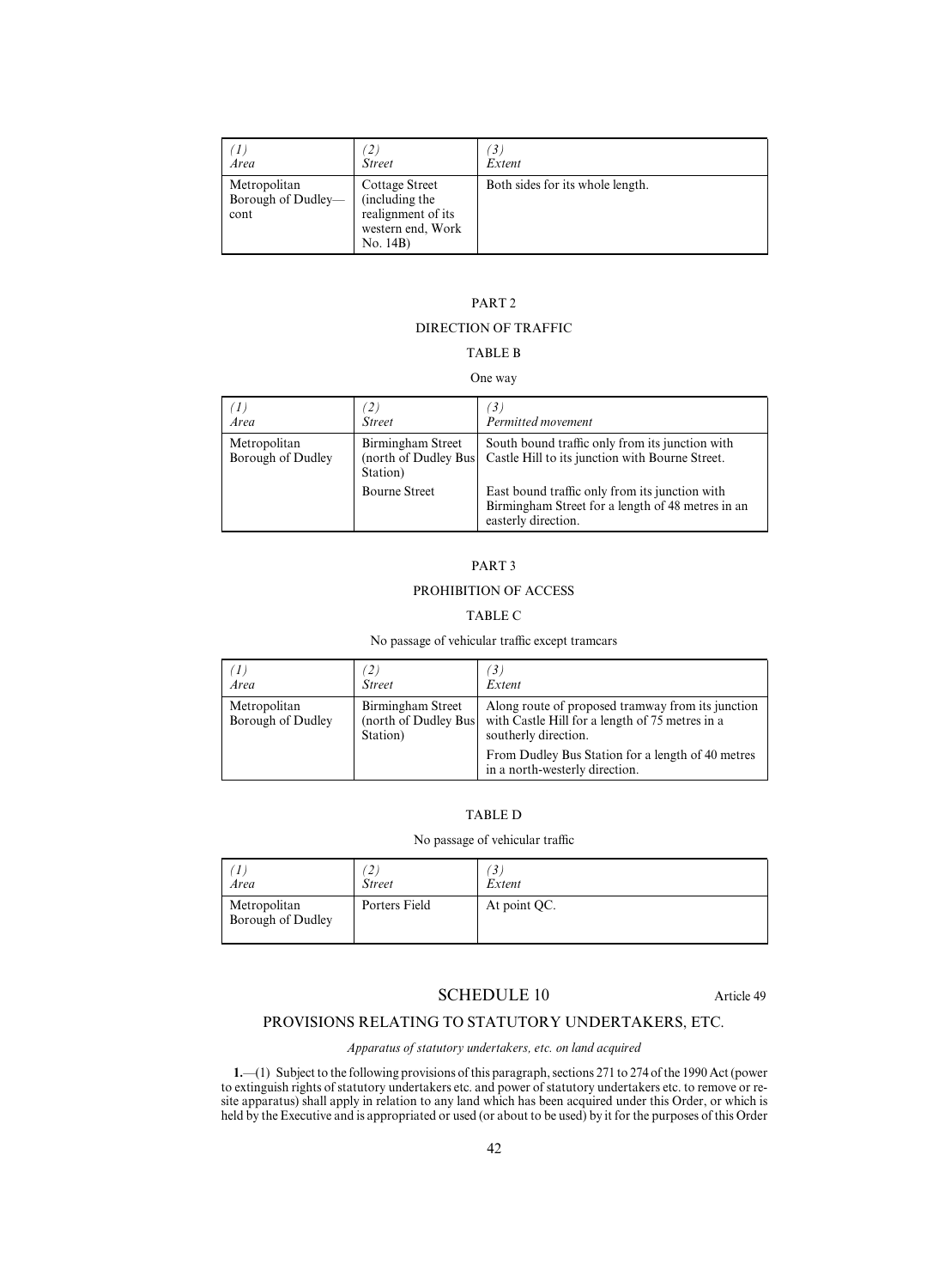or for purposes connected therewith; and all such other provisions of that Act as apply for the purposes of those provisions (including sections 275 to 278, which contain provisions consequential on the extinguishment of any rights under section 271 and 272, and sections 279(2) to (4), 280 and 282 which provide for the payment of compensation) shall have effect accordingly.

(2) In the provisions of the 1990 Act, as applied by sub-paragraph (1)—

- (a) references to the appropriate Minister are references to the Secretary of State;
- (b) references to the purpose of carrying out any development with a view to which land was acquired or appropriated are references to the purpose of carrying out the authorised works; and
- (c) references to land acquired or appropriated as mentioned in section 271(1) of the 1990 Act are references to land acquired, appropriated or used as mentioned in sub-paragraph (1).

(3) Where any apparatus of public utility undertakers or of an operator of an electronic communications code network is removed in pursuance of a notice or order given or made under section 271, 272 or 273 of the 1990 Act, as applied by sub-paragraph (1), any person who is the owner or occupier of premises to which a supply was given from that apparatus shall be entitled to recover from the Executive compensation in respect of expenditure reasonably incurred by him, in consequence of the removal, for the purpose of effecting a connection between the premises and any other apparatus from which a supply is given.

(4) Sub-paragraph (3) shall not apply in the case of the removal of a public sewer but where such a sewer is removed in pursuance of such a notice or order as is mentioned in that paragraph, any person who is—

- (a) the owner or occupier of premises the drains of which communicated with that sewer, or
- (b) the owner of a private sewer which communicated with that sewer,

shall be entitled to recover from the Executive compensation in respect of expenditure reasonably incurred by him, in consequence of the removal, for the purpose of making his drain or sewer communicate with any other public sewer or with a private sewage disposal plant.

(5) The provisions of the 1990 Act mentioned in sub-paragraph (1), as applied by that sub-paragraph, shall not have effect in relation to apparatus as respects which Part III of the 1991 Act applies (including that Part as applied by article 3).

(6) In this paragraph—

"electronic communications code" means the code set out in Schedule 2 to the Telecommunications Act 1984(**a**);

"electronic communications code network" means an electronic communications network within the meaning of the Communications Act 2003(**b**) to which the electronic communications code applies; and

"public utility undertakers" has the same meaning as the Highways Act 1980(**c**).

## *Apparatus of statutory undertakers, etc, in stopped up streets*

**2.**—(1) Where a street is stopped up under article 13 of this Order (including that article as applied by article 7(6) of this Order) any statutory utility whose apparatus is under, in, upon, over, along or across the street shall have the same powers and rights in respect of that apparatus, subject to the provision of this paragraph, as if this Order had not been made.

(2) Where a street is stopped up under article 13 of this Order (including that article as applied by article 7(6) of this Order) any statutory utility whose apparatus is under, in, upon, over, along or across the street may where reasonably necessary for the efficient operation of the undertaking of the statutory utility and, if reasonably requested so to do by the Executive, shall—

- (a) remove the apparatus and place it or other apparatus provided in substitution for it in such other position as the utility may reasonably determine and have power to place it; or
- (b) provide other apparatus in substitution for the existing apparatus and place it in such position as aforesaid.

(3) Subject to the following provisions of this paragraph, the Executive shall pay to any statutory utility an amount equal to the cost reasonably incurred by the statutory utility in or in connection with—

- (a) the execution of relocation works required in consequence of the stopping up of the street; and
- (b) the doing of any other work or thing rendered necessary by the execution of relocation works.

(4) If in the course of the execution of relocation works under sub-paragraph (2)—

(a) apparatus of better type, of greater capacity or of greater dimension is placed in substitution for existing apparatus of worse type, of smaller capacity or of smaller dimensions, or

<sup>( 1984</sup> c. 12; Schedule 2 was amended by the New Roads and Streetworks Act 1991, Schedule 8 paragraphs 113 and 115, **a**) and the Communications Act 2003, Schedule 3.

<sup>(</sup>**b**) 2003 c. 21.

<sup>(</sup>c) 1980 c. 66.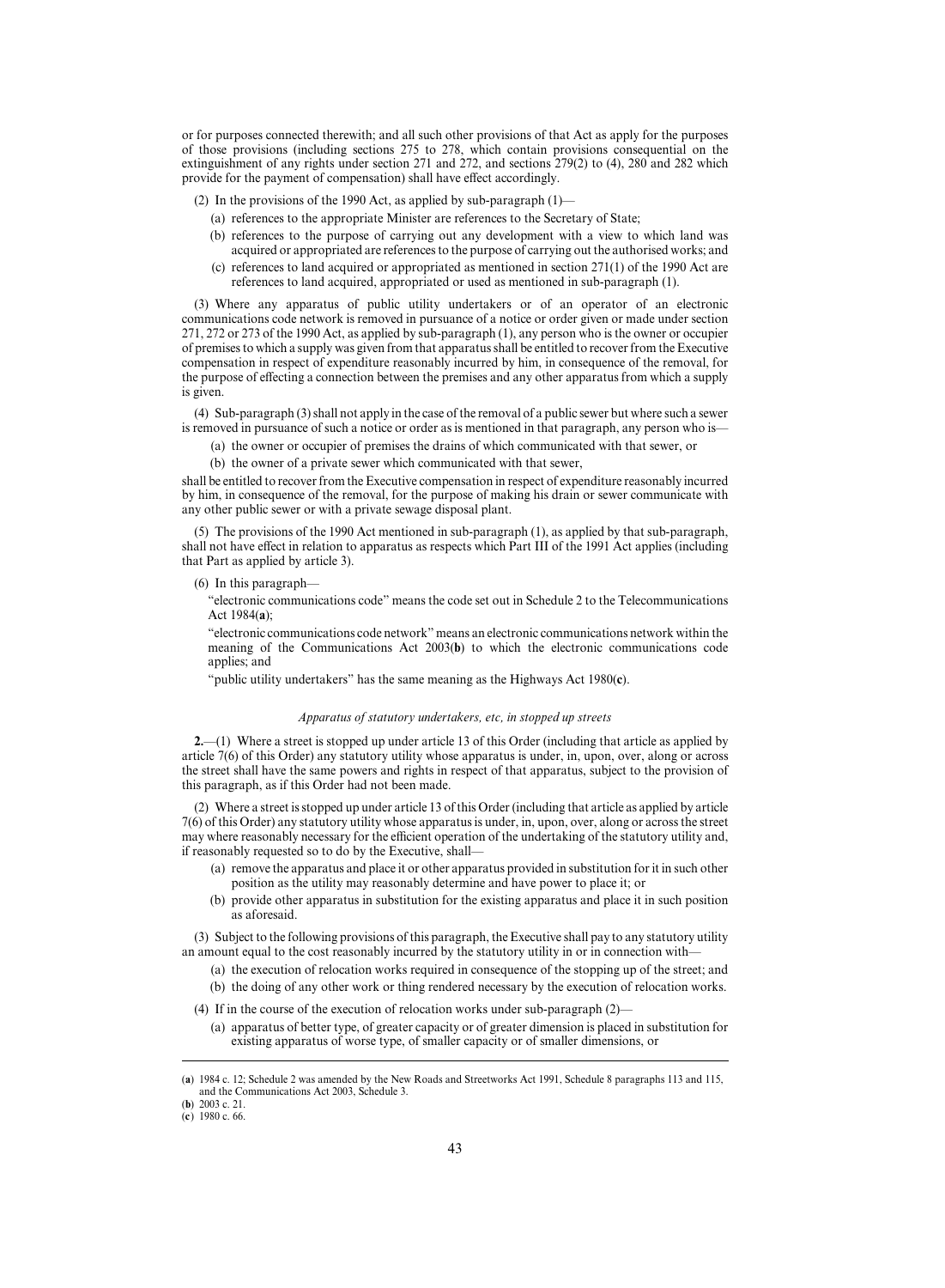(b) apparatus (whether existing apparatus or apparatus substituted for existing apparatus) is placed at a depth greater than the depth at which the existing apparatus was,

and the placing of apparatus of that type or capacity or of those dimensions or the placing of apparatus at that depth, as the case may be, is not agreed by the Executive, or, in default of agreement, is not determined by arbitration to be necessary, then, if it involves cost in the execution of the relocation works exceeding that which would have been involved if the apparatus placed had been of the existing type, capacity or dimensions, or at the existing depth, as the case may be, the amount which apart from this paragraph would be payable to the statutory utility by virtue of sub-paragraph (3) shall be reduced by the amount of that excess.

- (5) For the purposes of sub-paragraph (4)—
	- (a) an extension of apparatus to a length greater than the length of existing apparatus shall not be treated as a placing of apparatus of greater dimensions than those of the existing apparatus; and
	- (b) where the provision of a joint in a cable is agreed, or is determined to be necessary, the consequential provision of a jointing chamber or of a manhole shall be treated as if it also had been agreed or had been so determined.

(6) An amount which apart from this sub-paragraph would be payable to a statutory utility in respect of works by virtue of sub-paragraph (3) (and having regard, where relevant, to sub-paragraph (4)) shall, if the works include the placing of apparatus provided in substitution for apparatus placed more than 7 years and 6 months earlier so as to confer on the statutory utility any financial benefit by deferment of the time for renewal of the apparatus in the ordinary course, be reduced by the amount which represents that benefit.

(7) Sub-paragraphs (3) to (6) shall not apply where the authorised works constitute major transport works or major highway works for the purposes of Part III of the 1991 Act (including that Part as applied by article 3), but instead—

- (a) the allowable costs of the relocation works shall be determined in accordance with section 85 of that Act (sharing of costs of necessary measures) and any regulations for the time being having effect under that section; and
- (b) the allowable costs shall be borne by the Executive and the statutory utility in such proportions as may be prescribed by any such regulations.

#### (8) In this paragraph—

"apparatus" has the same meaning as in Part III of the 1991 Act;

"relocation works" means works executed, or apparatus provided, under sub-paragraph (2); and

"statutory utility" means a statutory undertaker for the purposes of the Highways Act 1980 or an operator of an electronic communications code network as defined in paragraph 1(6).

## *Application of telecommunications code*

**3.**—(1) Paragraph 21 of the electronic communications code shall not apply for the purposes of the authorised works to the extent that such works are regulated by Part XI of the 1990 Act, sections 84 and 85 of the 1991 Act (or regulations made under section 85 of that Act), paragraph 2 or sub-paragraph (3).

(2) Paragraph 23 of the electronic communications code shall apply for the purposes of the authorised works, save—

- (a) in so far as such works are regulated by the 1991 Act or any regulation made under that Act; or
- (b) where the Executive exercises a right under subsection (4)(b) of section 272 of the 1990 Act or under an order made under that section to remove apparatus.

(3) The temporary stopping up, alteration or diversion of any highway under article 14 of this Order shall not affect any right of an operator of an electronic communications code network under paragraph 9 of the electronic communications code in respect of any apparatus which at the time of the stopping up or diversion is in the highway.

#### (4) In this paragraph—

"apparatus" has the same meaning as in Part III of the 1991 Act;

"electronic communications code" and "electronic communications code network" have the same meaning as in paragraph 1(6).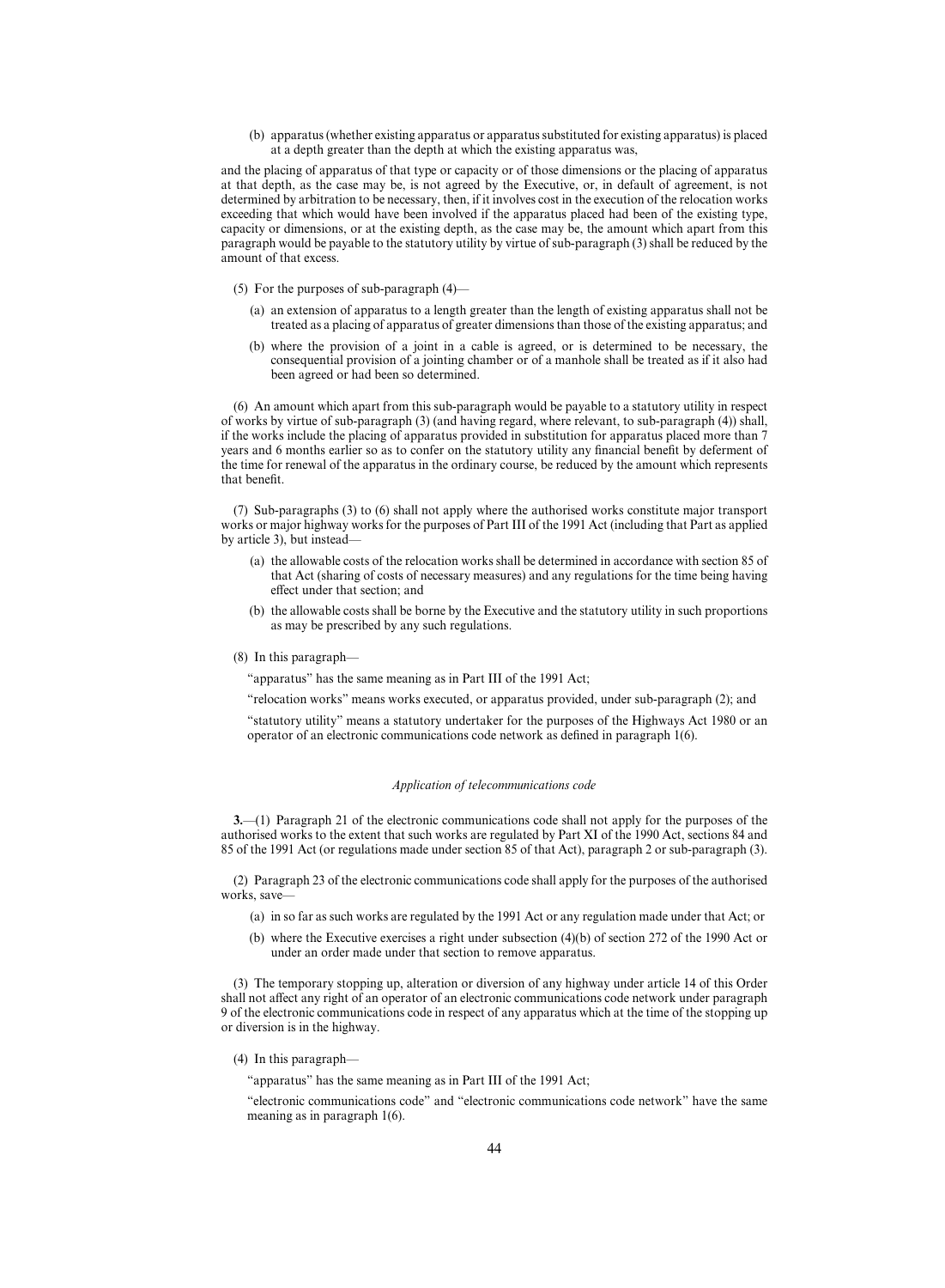## SCHEDULE 11 Article 58

## PROTECTIVE PROVISIONS

## PART 1

## FOR PROTECTION OF BRITISH WATERWAYS BOARD

**1.**—(1) For the protection of BW the following provisions of this Part of this Schedule shall, unless otherwise agreed in writing between the Executive and BW, have effect.

## *Interpretation*

(2) In this Part of this Schedule—

"BW" means the British Waterways Board;

"BW's network" means BW's network of waterways;

- "construction", in relation to any specified work or protective work, includes—
- (a) the execution and placing of that work; and
- (b) any relaying, renewal, or maintenance of that work as may be carried out during the period of 24 months from the completion of that work;

and "construct" and "constructed" have corresponding meanings;

"detriment" means any damage to a waterway or any other property of BW and, without prejudice to the generality of that meaning, includes—

- (a) any obstruction of, or interference with, or hindrance or danger to, navigation or to any use of a waterway (including towing paths);
- (b) the erosion of the bed or banks of a waterway, or the impairment of the stability of any works, lands or premises forming part of a waterway;
- (c) the deposit of materials or the siltation of a waterway so as to damage the waterway;
- (d) the pollution of a waterway;
- (e) any significant alteration in the water level of a waterway, or significant interference with the supply of water thereto, or drainage of water therefrom;
- (f) any harm to the ecology of a waterway (including any adverse impact on any site of special scientific interest comprised in BW's network);
- (g) any interference with the exercise by any person of rights over BW's network;
- "the engineer" means an engineer appointed by BW for the purpose in question;

"plans" includes sections, designs, drawings, specifications, soil reports, calculations, descriptions (including descriptions of methods of construction) and programmes;

"practical completion" means practical completion of all of the specified work notwithstanding that items which would ordinarily be considered snagging items remain outstanding, and the expression "practically complete" and "practically completed" shall be construed accordingly;

"protective work" means a work constructed under paragraph  $7(3)(a)$ ;

"specified works" means so much of any of the authorised works as is situated upon, across, under, over or within 15 metres of, or may in any way affect the waterway;

"towing path" means the towing path forming part of the waterway;

"waterway" means any canal or inland navigation belonging to or under the management or control of BW, and includes any works, lands or premises belonging to BW, or under its management or control, and held or used by BW in connection with any such canal or inland navigation.

## *Powers requiring BW's consent*

**2.**—(1) The Executive shall not under the powers conferred by this Order acquire compulsorily any land of BW or any easement or other right over such land, or use any such land, unless such acquisition or use is with the consent of BW.

(2) The Executive shall not in the exercise of the powers conferred by this Order obstruct or interfere with pedestrian or vehicular access to a waterway unless such obstruction or interference with such access is with the consent of BW.

(3) The Executive shall not exercise the powers conferred by article 14(1) in relation to any way over land comprised in a waterway unless such exercise is with the consent of BW.

(4) Nothing in article 22 shall authorise the Executive—

- (a) to discharge any water directly or indirectly into a waterway; or
- (b) to carry out any works to, or make any opening in, or otherwise interfere with, a waterway (including the banks and bed thereof),

except with the consent of BW and on terms that BW may reasonably require, and in accordance with plans approved by, and under the supervision (if given) of, the engineer.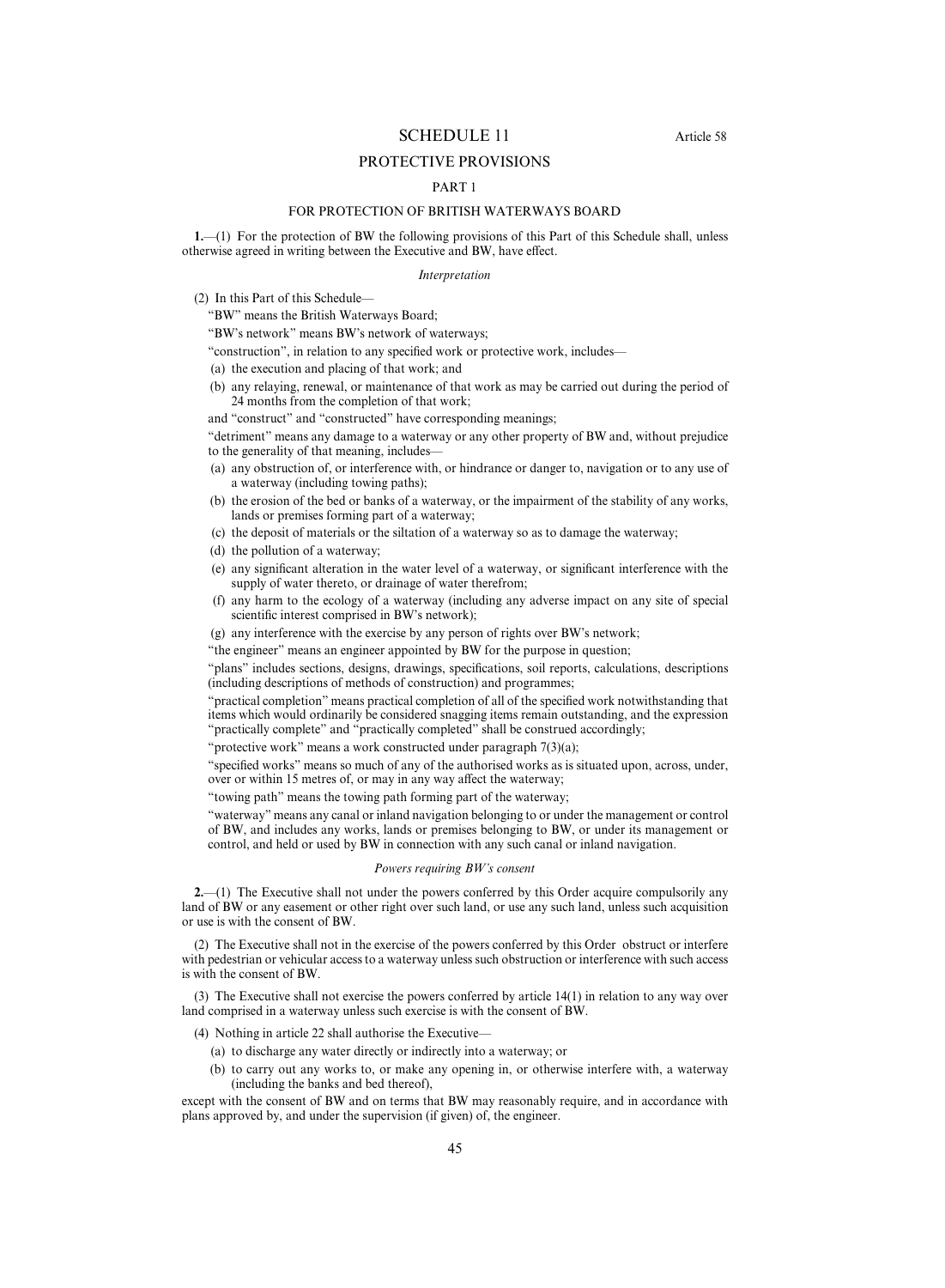(5) The Executive shall not exercise any power conferred by this Order in such a way as to interfere with the supply of water to or the drainage of water from a waterway unless such exercise is with the consent of BW.

(6) The Executive shall not exercise the powers conferred by article 26, or the powers conferred by section 11(3) of the 1965 Act, in relation to a waterway unless such exercise is with the consent of BW.

(7) The Executive shall not exercise the powers conferred by sections 271 or 272 of the Town and Country Planning Act 1990, as applied by Schedule 10 to this Order, so as to divert any right of access to a waterway, but such right of access may be diverted with the consent of BW.

(8) The consent of BW pursuant to sub-paragraphs (1) to (7) and the approval of plans under paragraph (4) shall not be unreasonably withheld or delayed but may be given subject to reasonable terms and conditions which in the case of article 22 may include conditions—

- (a) specifying the maximum volume of water which may be discharged in any period; and
- (b) authorising BW on giving reasonable notice (except in an emergency, when BW may require immediate suspension) to the Executive to require the Executive to suspend the discharge of water or reduce the flow thereof where this is necessary by reason of any operational or environmental requirement of BW.

#### *Vehicles, plant and machinery*

**3.** The Executive shall not use any land or property of BW forming part of a waterway for the passage or siting of vehicles, plant or machinery employed in the construction of the specified works other than—

- (a) with the consent in writing of the engineer whose consent shall not be unreasonably withheld; and
- (b) subject to compliance with such reasonable requirements as the engineer may from time to time specify—
	- (i) for the prevention of detriment; or
	- (ii) in order to avoid or reduce any inconvenience to BW, its officers and agents and all other persons lawfully on such land or property.

but nothing in this paragraph shall apply in relation to anything done in accordance with any approval given by BW under paragraph 7.

## *Closure of towing paths, etc.*

**4.** If in consequence of or in connection with the exercise of the powers of this Order any part of a towing path or any public right of way giving access thereto ("the closed section") is temporarily closed to persons on foot on cycles or in a wheelchair and there is no way which provides a reasonable alternative, the Executive shall to the reasonable satisfaction of BW, provide in substitution a sufficient and convenient way for such persons between the points of commencement and termination of the closed section for such time as the closure continues.

#### *Fencing*

**5.** Where so required by the engineer the Executive shall to the reasonable satisfaction of the engineer fence off a specified work or a protective work or take such other steps as the engineer may require to be taken for the purpose of separating a specified work or a protective work from a waterway, whether on a temporary or permanent basis or both.

#### *Survey of waterway*

**6.**—(1) Before the commencement of the initial construction of any part of the specified works and again following practical completion of the specified works the Executive shall bear the reasonable cost of the carrying out by a qualified engineer (the "engineer"), to be approved by BW and the Executive, of a survey including a dip-survey to measure the depth of the waterway ("the survey") of so much of the waterway and of any land and existing works of the Executive which may provide support for the waterway as will or may be affected by the specified works.

(2) For the purposes of the survey the Executive shall—

- (a) on being given reasonable notice (save in case of emergency, when immediate access shall be afforded) afford reasonable facilities to the engineer for access to the site of the specified works and to any land and existing works of the Executive which may provide support for the waterway as will or may be affected by the specified works; and
- (b) supply the engineer as soon as reasonable practicable with all such information as he may reasonably require with regard to such existing works of the Executive and to the specified works or the method of construction thereof.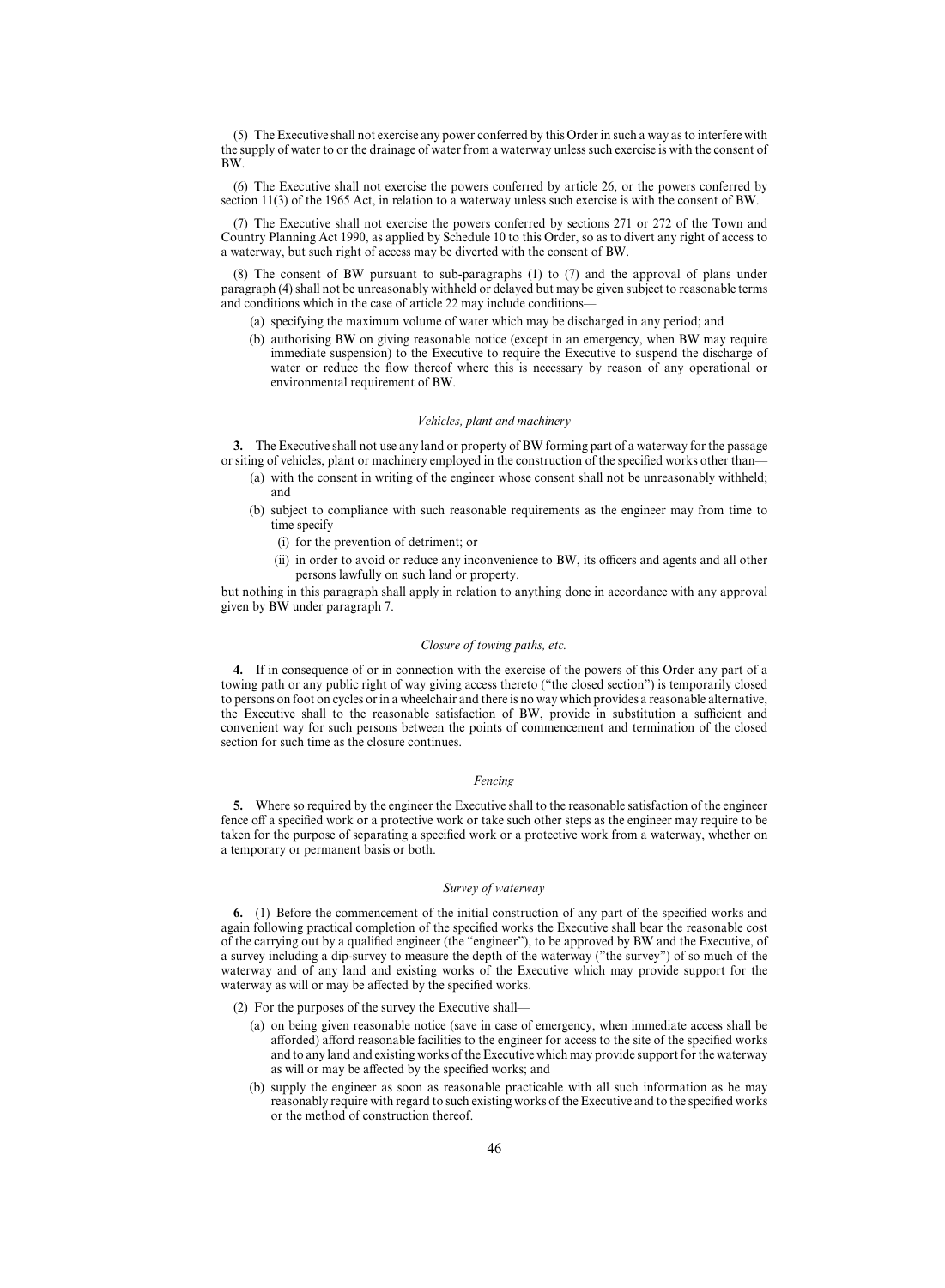(3) The reasonable costs of the survey shall include the costs of any dewatering or reduction of the water level of any part of the waterway (where reasonably required) which may be effected to facilitate the carrying out of the survey and the provisions of this Part of this Schedule shall apply with all necessary modifications to any such dewatering or reduction in the water level as though the same were specified works.

(4) Copies of the survey shall be provided to both BW and the Executive at no cost to BW.

#### *Approval of plans, protective works etc.*

**7.**—(1) The Executive shall before commencing construction of any specified work including any temporary works supply to BW proper and sufficient plans of that work and such further particulars available to it as BW may within 14 days of the submission of the plans reasonably require for the approval of the engineer and shall not commence such construction of a specified work until plans of that work have been approved in writing by the engineer or settled by arbitration.

(2) The approval of the engineer under sub-paragraph (1) shall not be unreasonably withheld or delayed, and if within 56 days after such plans (including any other particulars reasonably required under sub-paragraph (1)) have been supplied to BW the engineer has not intimated his disapproval of those plans and the grounds of his disapproval he shall be deemed to have approved the plans as submitted.

- (3) When signifying his approval of the plans the engineer may specify—
	- (a) any protective work (whether temporary or permanent) which in his reasonable opinion should be carried out before the commencement of a specified work to prevent detriment; and
	- (b) such other requirements as may be reasonably necessary to prevent detriment;

and such protective works shall be constructed by the Executive or by BW at the Executive's request with all reasonable dispatch and the Executive shall not commence the construction of a specified work until the engineer has notified the Executive that the protective works have been completed to his reasonable satisfaction.

(4) The Executive shall pay to BW a capitalised sum representing the reasonably increased or additional cost of maintaining and, when necessary, renewing any works, including any permanent protective works provided under sub-paragraph (3) above, and of carrying out any additional dredging of the waterway necessitated by the exercise of any of the powers of this Order but if the cost of maintaining the waterway, or of works of renewal of the waterway, is reduced in consequence of any such works, a capitalised sum representing such reasonable saving shall be set off against any sum payable by the Executive to BW under this paragraph.

(5) In the event that the Executive fails to complete the construction of, or part of, the specified works BW may, if it is reasonably required in order to avoid detriment, construct any of the specified works, or part of such works, (together with any adjoining works) in order to complete the construction of, or part of, the specified works or make such works and the Executive shall reimburse BW all costs, fees, charges and expenses it has reasonably incurred in carrying out such works.

#### *Design of works*

**8.** Without prejudice to its obligations under the foregoing provisions of this Part of this Schedule the Executive shall consult, collaborate and respond constructively to any approach, suggestion, proposal or initiative made by BW on—

- (a) the design and appearance of the specified works, including the materials to be used for their construction; and
- (b) the environmental effects of the specified works;

and shall have regard to such views as may be expressed by BW to the extent that these accord with the requirements of the local planning authority in response to such consultation pursuant in particular to the requirements imposed on BW by section 22 (General environmental and recreational duties) of the British Waterways Act 1995(**a**) and to the interest of BW in preserving and enhancing the environment of its waterways.

#### *Notice of works*

**9.** The Executive shall give to the engineer 56 days' notice of its intention to commence the construction of any of the specified or protective works, or, in the case of repair carried out in an emergency, such notice as may be reasonably practicable so that, in particular, BW may where appropriate arrange for the publication of notices bringing those works to the attention of users of BW's network.

<sup>(</sup>a) 1995 c. i.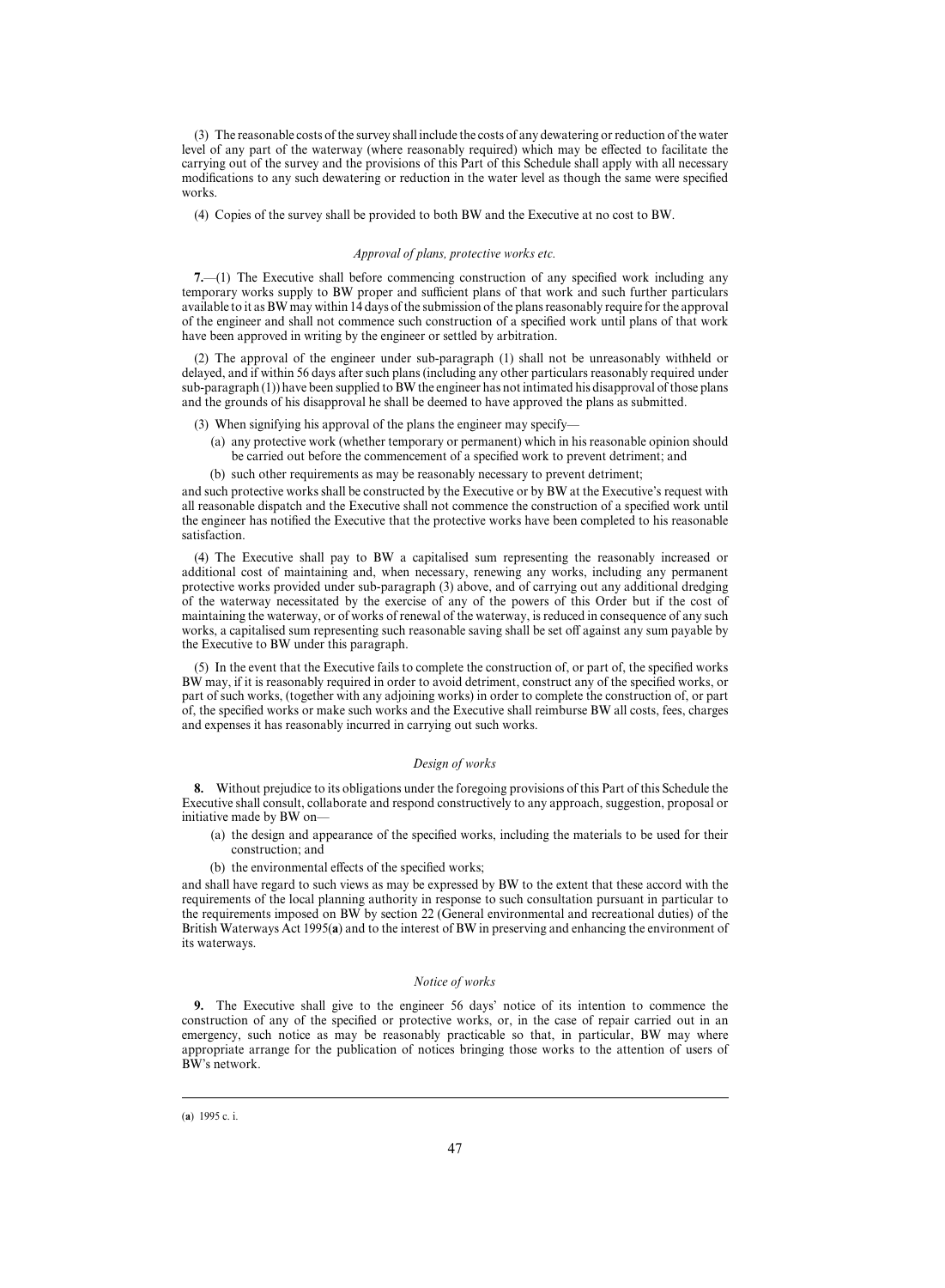#### *Lighting*

**10.** The Executive shall provide and maintain at its own expense in the vicinity of the specified or protective works such temporary lighting and such signal lights for the control of navigation as the engineer may reasonably require during the construction or failure of the specified or protective works.

#### *Construction of specified works*

**11.**—(1) Any specified or protective works shall, when commenced, be constructed—

- (a) with all reasonable dispatch in accordance with the plans approved or deemed to have been approved or settled as aforesaid and with any requirements made under paragraph 7(3) and paragraph 8;
- (b) under the supervision (if given) and to the reasonable satisfaction of the engineer;
- (c) in such manner as to cause as little detriment as is reasonably practicable;
- (d) in such manner as to cause as little inconvenience as is reasonably practicable to BW, its officers and agents and all other persons lawfully using the waterways, except to the extent that temporary obstruction has otherwise been agreed by BW.

(2) Nothing in this Order shall authorise the Executive to make or maintain any permanent works in or over a waterway so as to impede or prevent (whether by reducing the width of a waterway or otherwise) the passage of any vessel which is of a kind (as to its dimensions) for which BW is required by section 105(1)(b) and (2) of the Transport Act 1968(**a**) to maintain the waterway.

(3) Following the completion of the construction of the specified works the Executive shall restore the waterway to a condition no less satisfactory than its condition immediately prior to the commencement of those works.

## *Prevention of pollution*

**12.** The Executive shall not in the course of constructing a specified work or a protective work or otherwise in connection therewith do or permit anything which may result in the pollution of a waterway or the deposit of materials therein and shall take such steps as the engineer may reasonably require to avoid or make good any breach of its obligations under this sub-paragraph.

## *Access to work: provision of information*

**13.**—(1) The Executive on being given reasonable notice shall—

- (a) at all times allow reasonable facilities to the engineer for access to a specified work during its construction; and
- (b) supply the engineer with all such information as he may reasonably require with regard to a specified work or the method of constructing it.

(2) BW on being given reasonable notice shall—

- (a) at all times afford reasonable facilities to the Executive and its agents for access to any works carried out by BW under this Part of this Schedule during their construction; and
- (b) supply the Executive with such information as it may reasonably require with regard to such works or the method of constructing them and the Executive shall reimburse BW's reasonable costs in relation to the supply of such information.

#### *Alterations to waterway*

**14.**—(1) If during the construction of a specified work or a protective work or during a period of 24 months after the completion of those works any alterations or additions, either permanent or temporary, to a waterway are reasonably necessary in consequence of the construction of the specified work or the protective work in order to avoid detriment, and BW gives to the Executive reasonable notice of its intention to carry out such alterations or additions (which shall be specified in the notice), the Executive shall pay to BW the reasonable cost of those alterations or additions including, in respect of any such alterations and additions as are to be permanent, a capitalised sum representing the increase of the costs which may be expected to be reasonably incurred by BW in maintaining, working and, when necessary, renewing any such alterations or additions.

<sup>(</sup>a) 1968 c. 73.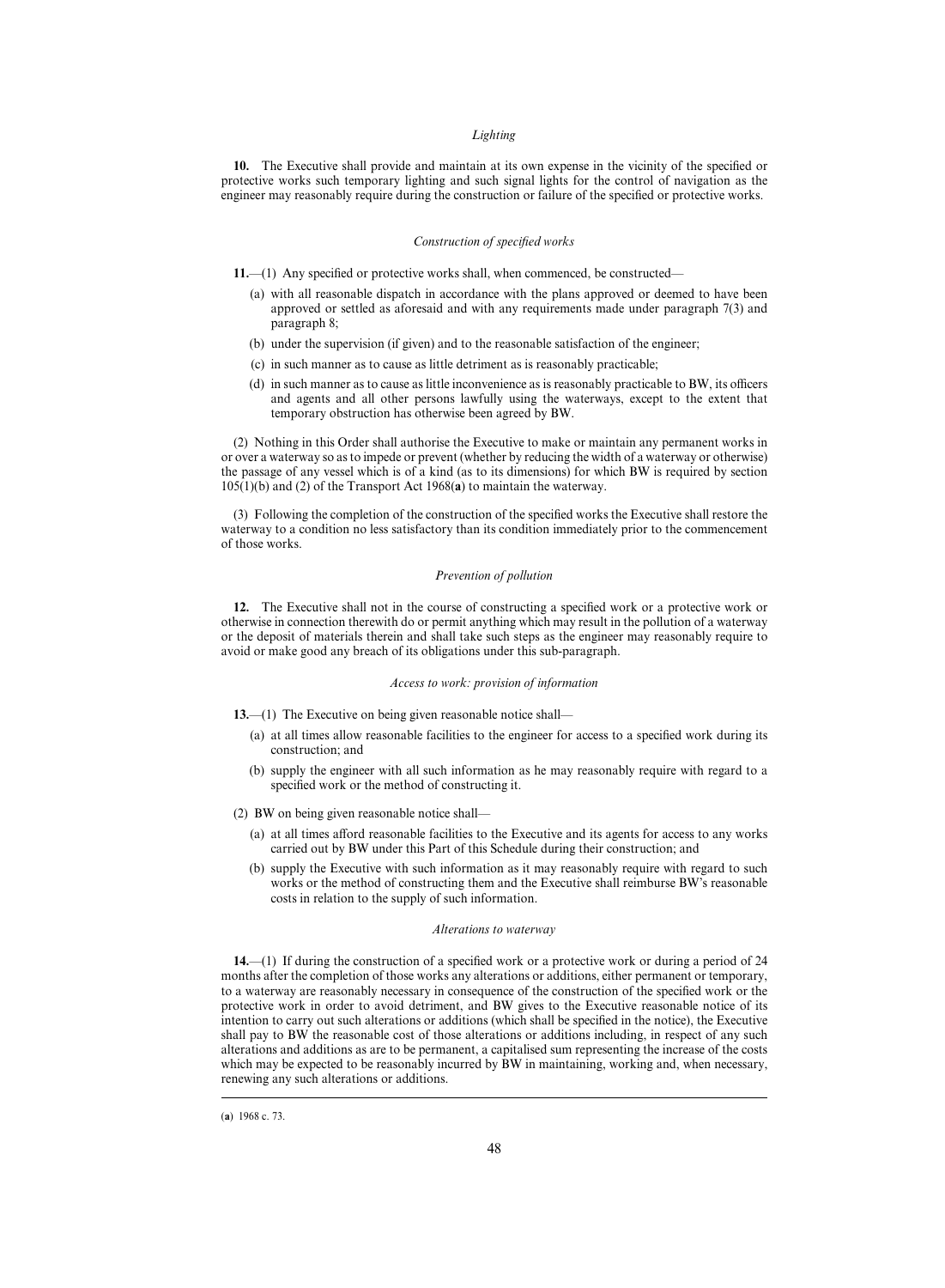(2) If the cost of maintaining, working or renewing the waterway is reduced in consequence of any such alterations or additions a capitalised sum representing such saving shall be set off against any sum payable by the Executive to BW under this paragraph.

#### *Maintenance of works*

**15.** If at any time after the completion of a specified work or a protective work, not being a work vested in BW, BW gives notice to the Executive informing it that the state of maintenance of the work appears to be such that the work is causing or likely to cause detriment, the Executive shall, on receipt of such notice, take such steps as may be reasonably necessary to put the work in such state of maintenance as not to cause such detriment.

## *Repayment of BW's fees, etc.*

**16.** The Executive shall repay to BW all fees, costs, charges and expenses reasonably incurred by BW—

- (a) in constructing any protective works under the provisions of paragraph  $7(3)(a)$ ;
- (b) in respect of the approval by the engineer of plans submitted by the Executive and the supervision by him of the construction or repair of a specified work and any protective works;
- (c) in respect of the employment during the construction of the specified works or any protective works of any inspectors, watchmen and other persons whom it shall be reasonably necessary to appoint for inspecting, watching and lighting any waterway and for preventing, so far as may be reasonably practicable, interference, obstruction, danger or accident arising from the construction or failure of the specified works or any protective works; and
- (d) in bringing the specified works or any protective works to the notice of users of BW's network.

## *Costs of alterations, etc.*

**17.** Any additional expenses which BW may reasonably incur in altering, reconstructing or maintaining a waterway under any powers existing at the making of this Order by reason of the existence of a specified work shall, provided that 56 days' previous notice of the commencement of such alteration, reconstruction or maintenance has been given to the Executive, be repaid by the Executive to BW.

#### *Making good of detriment; compensation and indemnity, etc.*

**18.**—(1) If any detriment shall be caused by the construction or failure of the specified works or the protective works if carried out by the Executive, the Executive (if so required by BW) shall make good such detriment and shall pay to BW all reasonable expenses to which BW may be put, and compensation for any loss which BW may sustain, in making good or otherwise by reason of the detriment.

(2) The Executive shall be responsible for and make good to BW all costs, charges, damages, expenses and losses not otherwise provided for in this Part of this Schedule which may be occasioned to or reasonably incurred by BW—

- (a) by reason of the construction of a specified works or a protective work or the failure thereof; or
- (b) by reason of any act or omission of the Executive or of any person in its employ or of its contractors or others whilst engaged upon the construction of a specified work or a protective work;

and subject to sub-paragraph (4) the Executive shall effectively indemnify and hold harmless BW from and against all claims and demands arising out of or in connection with any of the matters referred to in paragraphs (a) and (b).

(3) The fact that any act or thing may have been done by BW on behalf of the Executive or in accordance with plans approved by the engineer or in accordance with any requirement of the engineer or under his supervision or in accordance with any directions or awards of an arbitrator shall not (if it was done without negligence on the part of BW or of any person in its employ or of its contractors or agents) excuse the Executive from any liability under the provisions of this paragraph.

(4) BW shall give the Executive reasonable notice of any such claim or demand as aforesaid and no settlement or compromise of such a claim or demand shall be made without the prior consent of the Executive.

#### *Details of capitalised sums to be provided*

**19.** If BW or the Executive cannot jointly agree the formula by which the capitalised sum is calculated it shall be settled by arbitration in accordance with article 57.

#### *Arbitration*

**20.** Any difference arising between the Executive and BW under this Part of this Schedule (other than a difference as to the meaning or construction of this Part of this Schedule) shall be referred to and settled by arbitration in accordance with article 57.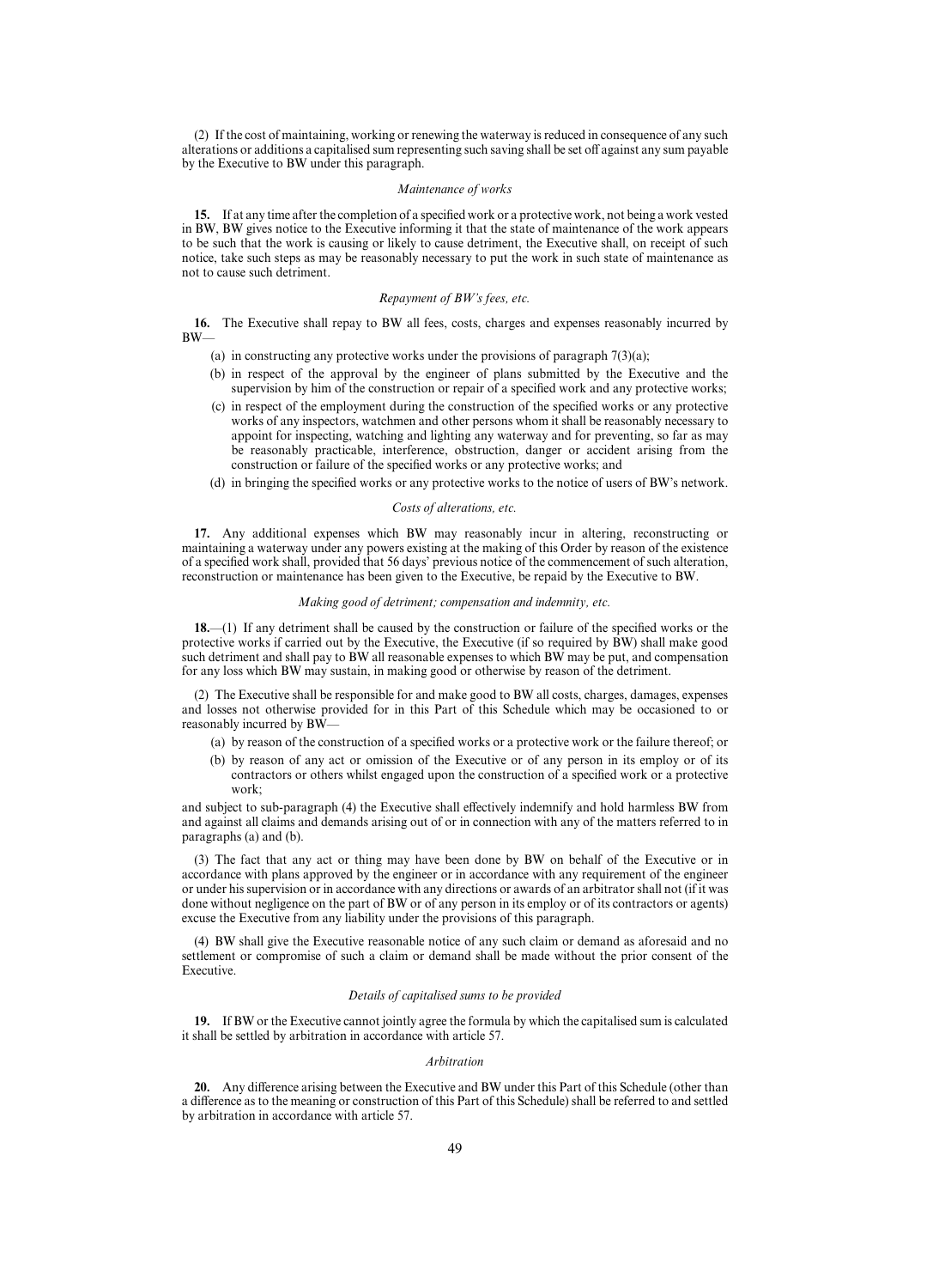## PART 2

#### FOR PROTECTION OF ENVIRONMENT AGENCY

**1.**—(1) The following provisions of this Part of this Schedule shall apply for the protection of the Environment Agency unless otherwise agreed in writing between the Executive and the Environment Agency.

(2) In this Part of this Schedule—

"damage" shall include scouring, erosion and environmental damage and "damaged" shall be construed accordingly;

"construction" shall include execution, placing, altering, replacing, relaying and removal and "construct" and "constructed" shall be construed accordingly;

"drainage work" shall mean any watercourse and includes any land which is expected to provide flood storage capacity for any watercourse and any bank, wall, embankment or other structure, or any appliance, constructed or used for land drainage or flood defence;

"the fishery" shall mean any waters containing fish and fish in, or migrating to or from such waters and the spawn, habitat or food of such fish;

"plans" shall include sections, drawings, specifications and method statements;

"specified work" shall mean so much of any work or operation authorised by this Order as is in, on, under, over or within 16 metres of a watercourse or is otherwise likely to—

- (a) affect any drainage work or the volumetric rate of flow of water in or flowing to or from any drainage work;
- (b) affect the flow, purity or quality of water in any watercourse or other surface waters or ground water;
- (c) cause obstruction to the free passage of fish or damage to any fishery; or
- (d) affect the conservation, distribution or use of water resources; and

"watercourse" shall include all rivers, streams, ditches, drains, cuts, culverts, dykes, sluices, sewers and passages through which water flows (whether or not the flow is intermittent) except a public sewer.

**2.**—(1) Before beginning to construct any specified work, the Executive shall submit to the Environment Agency plans of the work and such further particulars available to it as the Environment Agency may within 28 days of the submission of the plans reasonably require.

(2) Any such specified work shall not be constructed except in accordance with such plans as may be approved in writing by the Environment Agency, or determined under paragraph 12.

(3) Any approval of the Environment Agency required under this paragraph—

- (a) shall not be unreasonably withheld;
- (b) shall be deemed to have been given if it is neither given nor refused in writing within 56 days of the submission of the plans for approval and in the case of a refusal, accompanied by a statement of the grounds of refusal; and
- (c) may be given subject to such reasonable requirements as the Environment Agency may make for the protection of any drainage work or fishery or for the protection of water resources, or for the prevention of flooding or pollution and in the discharge of its environmental and recreational duties.

**3.** Without prejudice to the generality of paragraph 2, the requirements which the Environment Agency may make under that paragraph include conditions requiring the Executive at its own expense to construct such protective works, whether temporary or permanent, during the construction of the specified works (including the provision of flood banks, walls or embankments or other new works and the strengthening, repair or renewal of existing banks, walls or embankments) as are reasonably necessary—

- (a) to safeguard any drainage work against damage, or
- (b) to secure that its efficiency for flood defence purposes is not impaired and that the risk of flooding is not otherwise increased by reason of any specified work.

**4.**—(1) Any specified work, and all protective works required by the Environment Agency under paragraph 3, shall be constructed—

- (a) with all reasonable dispatch in accordance with the plans approved or deemed to have been approved or settled under this Part of this Schedule; and
- (b) to the reasonable satisfaction of the Environment Agency,

and the Environment Agency shall be entitled by its officer to watch and inspect the construction of such works.

(2) The Executive shall give to the Environment Agency not less than 14 days' notice in writing of its intention to commence construction of any specified work and notice in writing of its completion not later than 7 days after the date on which it is brought into use.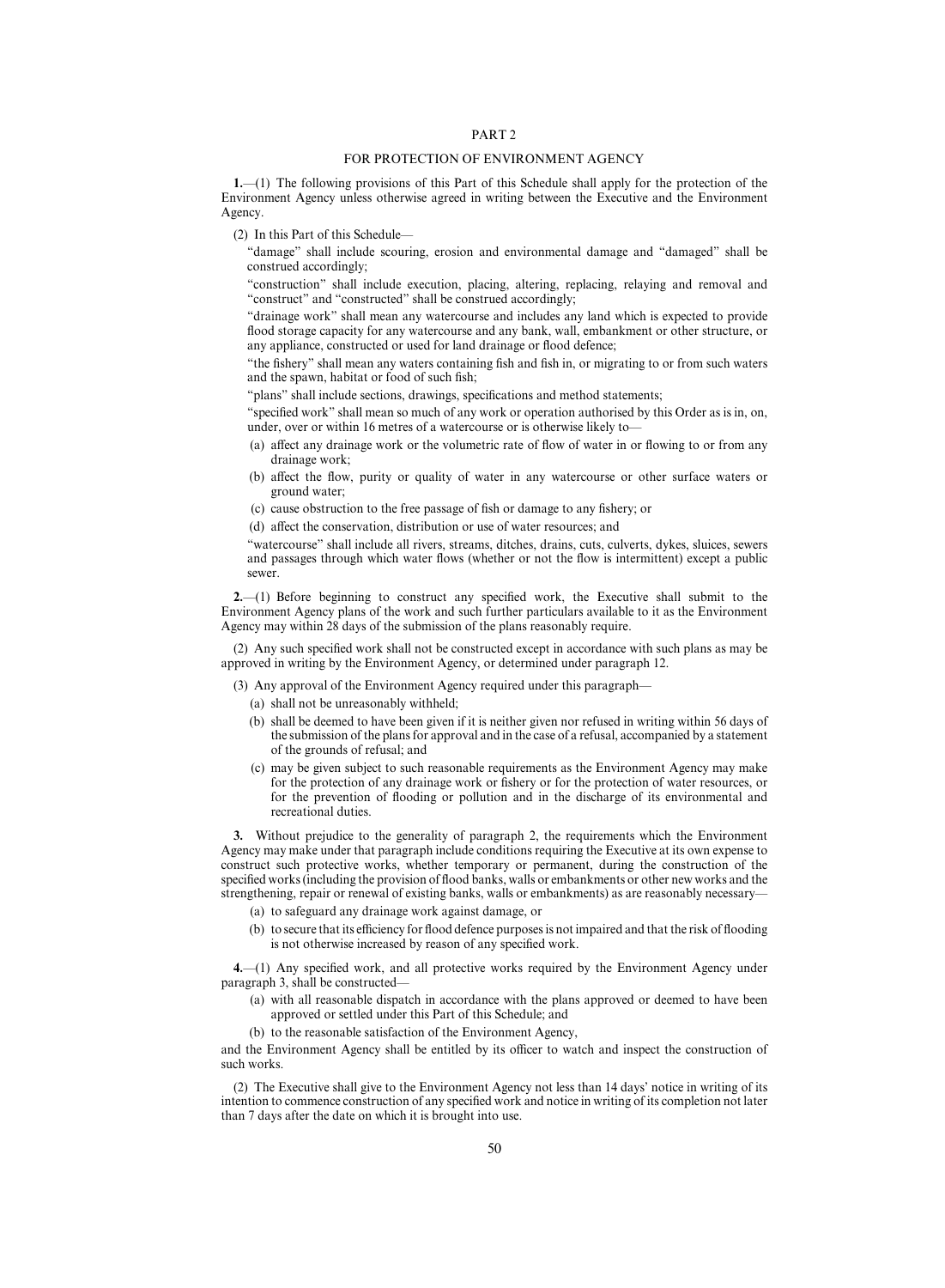(3) If any part of the works comprising a structure in, over or under a drainage work is constructed otherwise than in accordance with the requirements of this Part of this Schedule, the Environment Agency may by notice in writing require the Executive, at the Executive's own expense, to comply with the requirements of this Part of this Schedule or (if the Executive so elects and the Environment Agency in writing consents, such consent not to be unreasonably withheld) to remove, alter or pull down the work and, where removal is required, to restore the site to its former condition to such extent and within such limits as the Environment Agency reasonably requires.

(4) Subject to sub-paragraph (5), if within a reasonable period, being not less than 28 days from the date when a notice under sub-paragraph (3) is served upon the Executive, it has failed to begin taking steps to comply with the requirements of the notice and thereafter to make reasonably expeditious progress towards their implementation, the Environment Agency may execute the works specified in the notice and any expenditure incurred by it in so doing shall be recoverable from the Executive.

(5) In the event of any dispute as to whether sub-paragraph (3) is properly applicable to any work in respect of which a notice has been served under that sub-paragraph, or as to the reasonableness of any requirement of such a notice, the Environment Agency shall not except in emergency exercise the powers conferred by sub-paragraph (4) until the dispute has been finally determined.

**5.**—(1) The Executive shall from the commencement of the construction of the specified works maintain in good repair and condition and free from obstruction any drainage work which is situated within the limits of deviation and on land owned by the Executive or which it otherwise has control of or on land held by the Executive for the purposes of or in connection with the specified works, whether or not the drainage work is constructed under the powers of the Order or is already in existence.

(2) If any such work which the Executive is liable to maintain is not maintained to the reasonable satisfaction of the Environment Agency, the Environment Agency may by notice in writing require the Executive to repair and restore the work, or any part thereof, or (if the Executive so elects and the Environment Agency in writing consents, such consent not to be unreasonably withheld), to remove the work and restore the site to its former condition, to such extent and within such limits as the Environment Agency reasonably requires.

(3) If, within a reasonable period being not less than 28 days beginning with the date on which a notice in respect of any work is served under sub-paragraph (2) on the Executive, the Executive has failed to begin taking steps to comply with the reasonable requirements of the notice and has not thereafter made reasonably expeditious progress towards their implementation, the Environment Agency may do anything necessary for such compliance and may recover any expenditure reasonably incurred by it in so doing from that person.

(4) In the event of any dispute as to the reasonableness of any requirement of a notice served under subparagraph (2), the Environment Agency shall not, except in a case of an emergency, exercise the powers of sub-paragraph (3) until the dispute has been finally determined.

**6.** If by reason of the construction of any specified work or of the failure of any such work the efficiency of any drainage work for flood defence purposes is impaired, or that work is otherwise damaged, such impairment or damage shall be made good by the Executive to the reasonable satisfaction of the Environment Agency and if the Executive fails to do so, the Environment Agency may make good the same and recover from the Executive the expense reasonably incurred by it in so doing.

**7.**—(1) The Executive shall take all such measures as may be reasonably practicable to prevent any interruption of the free passage of fish in any fishery during the construction of any specified work.

(2) If by reason of—

(a) the construction of any specified work, or

(b) the failure of any such work,

damage to the fishery is caused, or the Environment Agency has reason to expect that such damage may be caused, the Environment Agency may serve notice on the Executive requiring it to take such steps as may be reasonably practicable to make good the damage, or, as the case may be, to protect the fishery against such damage.

(3) If, within such time as may be reasonably practicable for that purpose after the receipt of written notice from the Environment Agency of any damage or expected damage to the fishery, the Executive fails to take such steps as are described in sub-paragraph (2), the Environment Agency may take those steps and may recover from the Executive the expense reasonably incurred by it in doing so.

(4) In any case where immediate action by the Environment Agency is reasonably required in order to secure that the risk of damage to the fishery is avoided or reduced, the Environment Agency may take such steps as are reasonable for the purpose, and may recover from the Executive the reasonable cost of so doing provided that a notice specifying those steps is served on the Executive as soon as is reasonably practicable after the Environment Agency has taken, or commenced to take, the steps specified in the notice.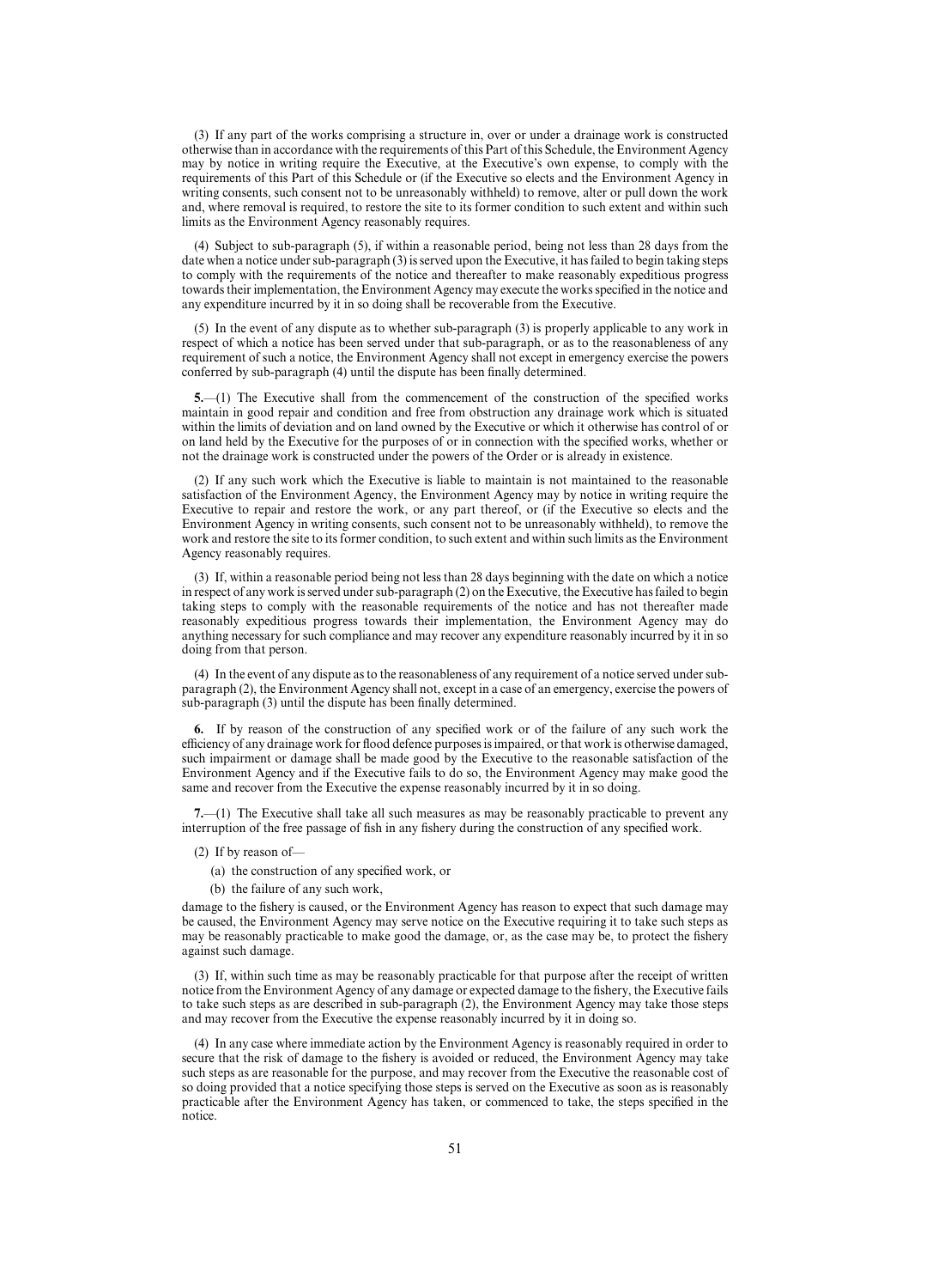**8.** The Executive shall indemnify the Environment Agency in respect of all costs, charges and expenses which the Environment Agency may reasonably incur or have to pay or which it may sustain–

- (a) in the examination or approval of plans under this Part of this Schedule;
- (b) in the inspection of the construction of the specified works or any protective works required by the Environment Agency under this Part of this Schedule.

**9.**—(1) Without prejudice to the other provisions of this Part of this Schedule, the Executive shall indemnify the Environment Agency from all claims, demands, proceedings, costs, damages or expenses or loss, which may be made or taken against, or recovered from or incurred by the Environment Agency by reason of—

- (a) any damage to any drainage work so as to impair its efficiency for the purposes of flood defence,
- (b) any damage to the fishery,
- (c) any raising or lowering of the water table in land adjoining the works authorised by this Order or any sewers, drains and watercourses,
- (d) any flooding or increased flooding of any such lands, or
- (e) inadequate water quality in any watercourse or other surface waters or in any groundwater,

which is caused by, or results from, the construction of any of the works or any act or omission of the Executive, its contractors, agents or employees whilst engaged upon the work.

(2) The Environment Agency shall give to the Executive reasonable notice of any such claim or demand and no settlement or compromise thereof shall be made without the agreement of the Executive which agreement shall not be unreasonably withheld.

**10.** The fact that any work or thing has been executed or done in accordance with a plan approved or deemed to be approved by the Environment Agency, or to its satisfaction, or in accordance with any directions or award of an arbitrator, shall not relieve the Executive from any liability under the provisions of this Part of this Schedule.

**11.** For the purposes of Chapter II of Part II of the Water Resources Act 1991(**a**) (abstraction and impounding of water) and section 109 of that Act (as to structures in, over or under watercourses) as applying to the construction of any specified work, any consent or approval given or deemed to be given by the Environment Agency under this Part of this Schedule with respect to such construction shall be deemed also to constitute an impounding licence under that Chapter or, as the case may be, approval under that section, and the Executive shall not be obliged to serve any notice which would otherwise be required by section 30 of the said Act of 1991 (which relates to the construction of boreholes and similar works in respect of which a licence is not required).

**12.** Any dispute arising between the Executive and the Environment Agency under this Part of this Schedule (other than a difference as to its meaning or construction) shall, if the parties agree, be determined by arbitration, but shall otherwise be determined by the Secretary of State for Environment, Food and Rural Affairs and the Secretary of State for Transport acting jointly on a reference to them by the Executive or the Environment Agency, after notice in writing by one to the other.

## PART 3

## FOR PROTECTION OF NETWORK RAIL INFRASTRUCTURE LIMITED

1. The following provisions of this Part of this Schedule shall have effect, unless otherwise agreed in writing between the Executive and Network Rail and, in the case of paragraph 15, any other person on whom rights or obligations are conferred by that paragraph.

**2.** In this Part of this Schedule—

"construction" includes execution, placing, alteration and reconstruction and "construct" and "constructed" have corresponding meanings;

"the engineer" means an engineer appointed by Network Rail for the purposes of this Order; "network licence" means the network licence, as the same is amended from time to time, granted to

Network Rail by the Secretary of State in exercise of his powers under section 8 of the 1993 Act;

"plans" includes sections, designs, drawings, specifications, soil reports, calculations, descriptions (including descriptions of methods of construction), staging proposals, programmes and details of the extent, timing and duration of any proposed occupation of railway property;

"Network Rail" means Network Rail Infrastructure Limited and any associated company of Network Rail Infrastructure Limited which holds property for railway purposes, and for the purpose of this definition "associated company" means any company which is (within the meaning of section

<sup>(</sup>a) 1991 c. 57.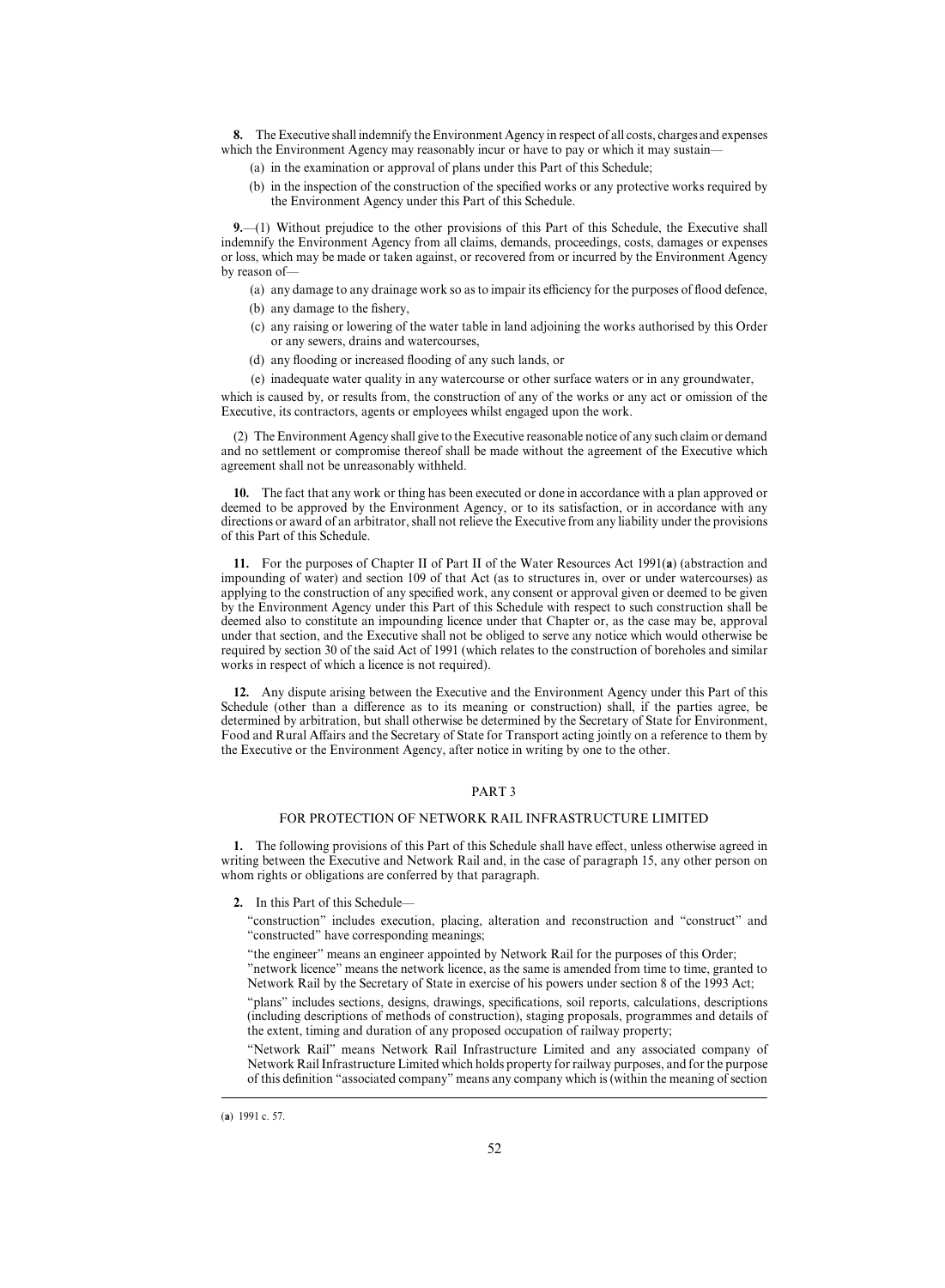736 of the Companies Act 1985(**a**) the holding company of Network Rail Infrastructure Limited, a subsidiary of Network Rail Infrastructure Limited or another subsidiary of the holding company of Network Rail Infrastructure Limited;

"railway operational procedures" means procedures specified under any access agreement (as defined in the 1993 Act) or station lease;

"railway property" means any railway belonging to Network Rail and any station, land, works, apparatus and equipment belonging to Network Rail connected therewith and includes any land easement or other property interest held or used by Network Rail for the purposes of such railway or works, apparatus or equipment; and

"specified work" means so much of any of the authorised works as is situated upon, across, under, over or within 15 metres of, or may in any way affect, railway property.

**3.**—(1) The Executive shall not exercise the powers conferred by article 26 of this Order or the powers conferred by section 11(3) of the 1965 Act in respect of any railway property unless the exercise of such powers is with the consent of Network Rail.

(2) The Executive shall not in the exercise of the powers conferred by this Order prevent pedestrian or vehicular access to any railway property, unless preventing such access is with the consent of Network Rail.

(3) The Executive shall not under the powers of this Order acquire or use or acquire new rights over any railway property except with the consent of Network Rail.

(4) The Executive shall not exercise the powers conferred by sections 271 or 272 of the 1990 Act, as applied by Schedule 10 to this Order, in relation to any right of access of Network Rail to railway property, but such right of access may be diverted with the consent of Network Rail.

(5) Where Network Rail is asked to give its consent pursuant to sub-paragraphs  $(1)$ ,  $(2)$ ,  $(3)$  or  $(4)$ , such consent shall not be unreasonably withheld but may be given subject to reasonable conditions.

**4.**—(1) Where under this Part of this Schedule Network Rail is required to give its consent or approval in respect of any matter, that consent or approval is subject to the condition that Network Rail complies with any relevant railway operational procedures.

(2) In so far as any specified work or the acquisition or use of railway property is or may be subject to railway operational procedures Network Rail shall—

- (a) co-operate with the Executive with a view to avoiding undue delay and securing conformity as between any plans approved by the engineer and requirements emanating from those procedures; and
- (b) use their reasonable endeavours to avoid any conflict arising between the application of those procedures and the proper implementation of the authorised works pursuant to this Order.

**5.**—(1) The Executive shall before commencing construction of any specified work supply to Network Rail proper and sufficient plans of that work for the reasonable approval of the engineer and shall not commence construction of the specified work until such plans as have been approved in writing by the engineer or settled by arbitration.

(2) The approval of the engineer under sub-paragraph (1) shall not be unreasonably withheld, and if by the end of the period of 56 days beginning with the date on which such plans have been supplied to Network Rail the engineer has not intimated his disapproval of those plans and the grounds of his disapproval he shall be deemed to have approved the plans as submitted.

(3) If by the end of the period of 56 days beginning with the date on which such plans have been supplied to Network Rail, Network Rail gives notice to the Executive that Network Rail desires itself to construct any part of a specified work which in the opinion of the engineer will or may affect the stability of railway property or the safe operation of traffic on the railways of Network Rail then, if the Executive desires such part of the specified work to be constructed, Network Rail shall construct it with all reasonable dispatch on behalf of and to the reasonable satisfaction of the Executive in accordance with the plans approved or deemed to be approved or settled under this paragraph and under the supervision (where appropriate and if given) of the Executive.

(4) When signifying his approval of the plans the engineer may specify any protective works (whether temporary or permanent) which in his opinion should be carried out before the commencement of the construction of a specified work to ensure the safety or stability of railway property, or the continuation of safe and efficient operation of the railways of Network Rail or the services of train operators using the same (including any relocation, decommissioning and removal of works, apparatus and equipment necessitated by a specified work and the comfort and safety of passengers who may be affected by the specified works), and such protective works as may be reasonably necessary for those purposes shall be

<sup>(</sup>a) 1985 c. 6.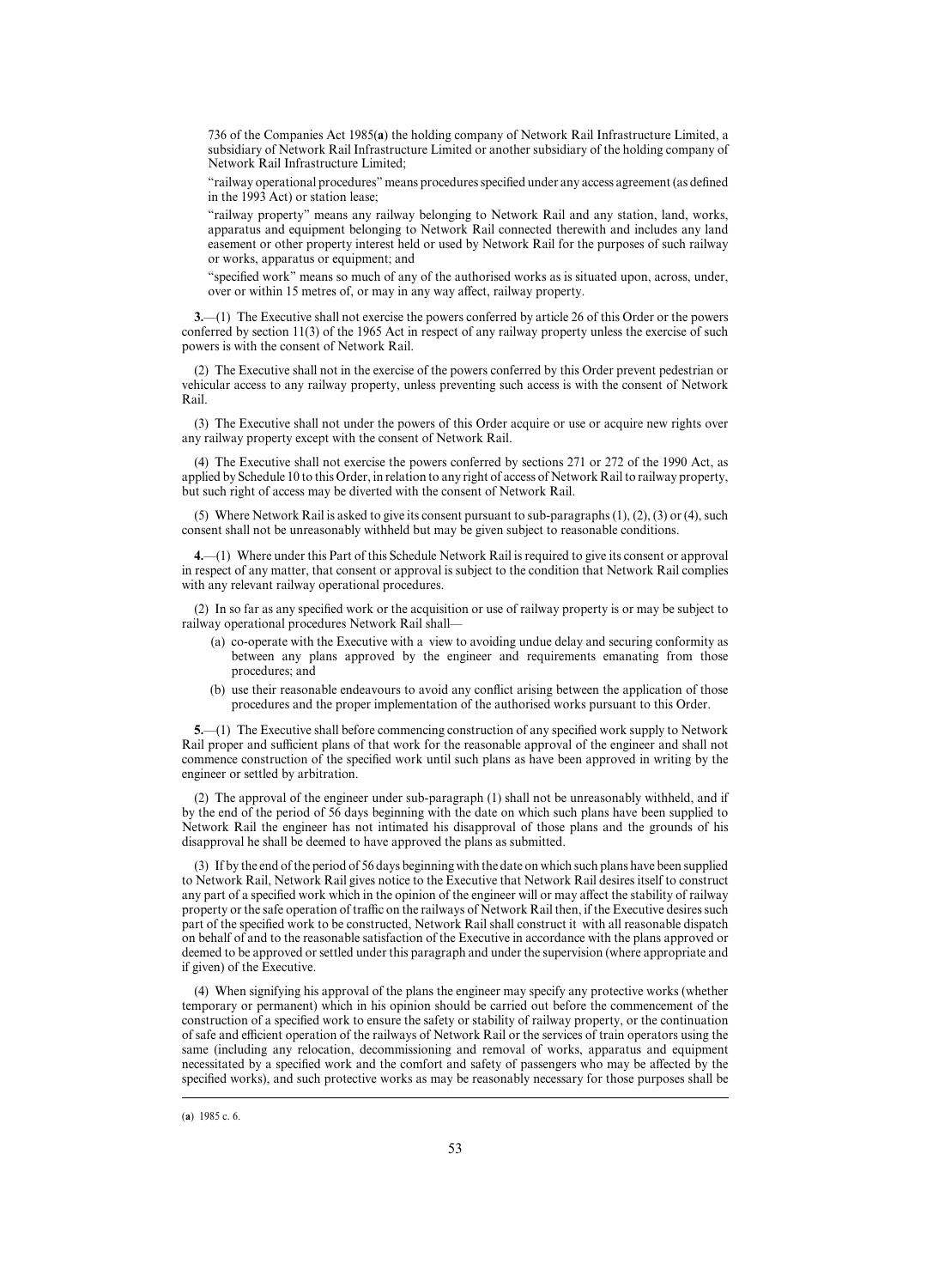constructed by Network Rail or if Network Rail so desires such protective works shall be carried out by the Executive at its own expense, with all reasonable dispatch and the Executive shall not commence the construction of a specified work until the engineer has notified the Executive that the protective works have been completed to his reasonable satisfaction.

**6.**—(1) Any specified work and any protective works to be constructed by virtue of paragraph 5(4) shall, when commenced, be constructed—

- (a) with all reasonable dispatch in accordance with the plans approved or deemed to have been approved or settled under paragraph 5(1);
- (b) under the supervision (where appropriate and if given) and to the reasonable satisfaction of the engineer;
- (c) in such manner as to cause as little damage as is possible to railway property and as little interference as may be with the conduct of traffic on the railways of Network Rail.

(2) If any damage to railway property or any such interference or obstruction shall be caused by the carrying out of, or in consequence of the construction of a specified work, the Executive shall, notwithstanding any such approval, make good such damage and shall pay to Network Rail all reasonable expenses to which Network Rail may be put and compensation for any loss which it may sustain by reason of any such damage, interference or obstruction.

(3) The Executive shall give to the engineer no less than 90 days' notice of its intention to commence the construction of a specified work and also, except in emergency (when it shall give such notice as may be reasonably practicable), of its intention to carry out any works for the maintenance or repair of a specified work in so far as such work of repair or maintenance may affect railway property.

#### **7.** The Executive shall—

- (a) at all times afford reasonable facilities to the engineer for access to a specified work during its construction; and
- (b) supply the engineer with all such information as he may reasonably require with regard to a specified work or the method of constructing it.

**8.** Network Rail shall at all times afford reasonable facilities to the Executive and its agents for access to any works carried out by Network Rail under this Part of this Schedule during their construction and shall supply the Executive with such information as it may reasonably require with regard to such works or the method of constructing them.

**9.**—(1) If any alterations or additions, either permanent or temporary, to railway property are reasonably necessary during the construction of a specified work or any protective works under paragraph 5(4), or during a period of 12 months after the commencement of regular revenue-earning tram operations using the new railways comprised in any specified work, in consequence of the construction of a specified work, such alterations and additions may be carried out by Network Rail and if Network Rail gives to the Executive reasonable notice of its intention to carry out such alterations or additions, the Executive shall pay to Network Rail the reasonable cost of those alterations or additions including, in respect of any such alterations and additions as are to be permanent, a capitalised sum representing the increase in costs which may be expected to be reasonably incurred by Network Rail in maintaining, working and, when necessary, renewing any such alterations or additions.

(2) If the cost of maintaining, working or renewing railway property is reduced in consequence of any such alterations or additions referred to in paragraph 9(1) a capitalised sum representing such saving shall be set off against any sum payable by the Executive to Network Rail under this paragraph.

**10.** The Executive shall repay to Network Rail all reasonable fees, costs, charges and expenses reasonably incurred by Network Rail—

- (a) in constructing any part of a specified work on behalf of the Executive as provided by paragraph 5(3) or in constructing any protective works under the provisions of paragraph 5(4) including, in respect of any permanent protective works, a capitalised sum representing the cost of maintaining and renewing those works; and
- (b) in respect of the approval by the engineer of plans submitted by the Executive and the supervision by him of the construction of a specified work and otherwise in connection with the implementation of the provisions of this Part of this Schedule.
- (c) in respect of the employment or procurement of the services of any inspectors, signalmen, watchmen and other persons whom it shall be reasonably necessary to appoint for inspecting, signaling, watching and lighting railway property and for preventing, so far as may be reasonably practicable, interference, obstruction, danger or accident arising from the construction or failure of a specified work;
- (d) in respect of any special traffic working resulting from any speed restrictions which may, in the opinion of the engineer, require to be imposed by reason or in consequence of the construction or failure of a specified work or from the substitution or diversion of services which may be reasonably necessary for the same reason; and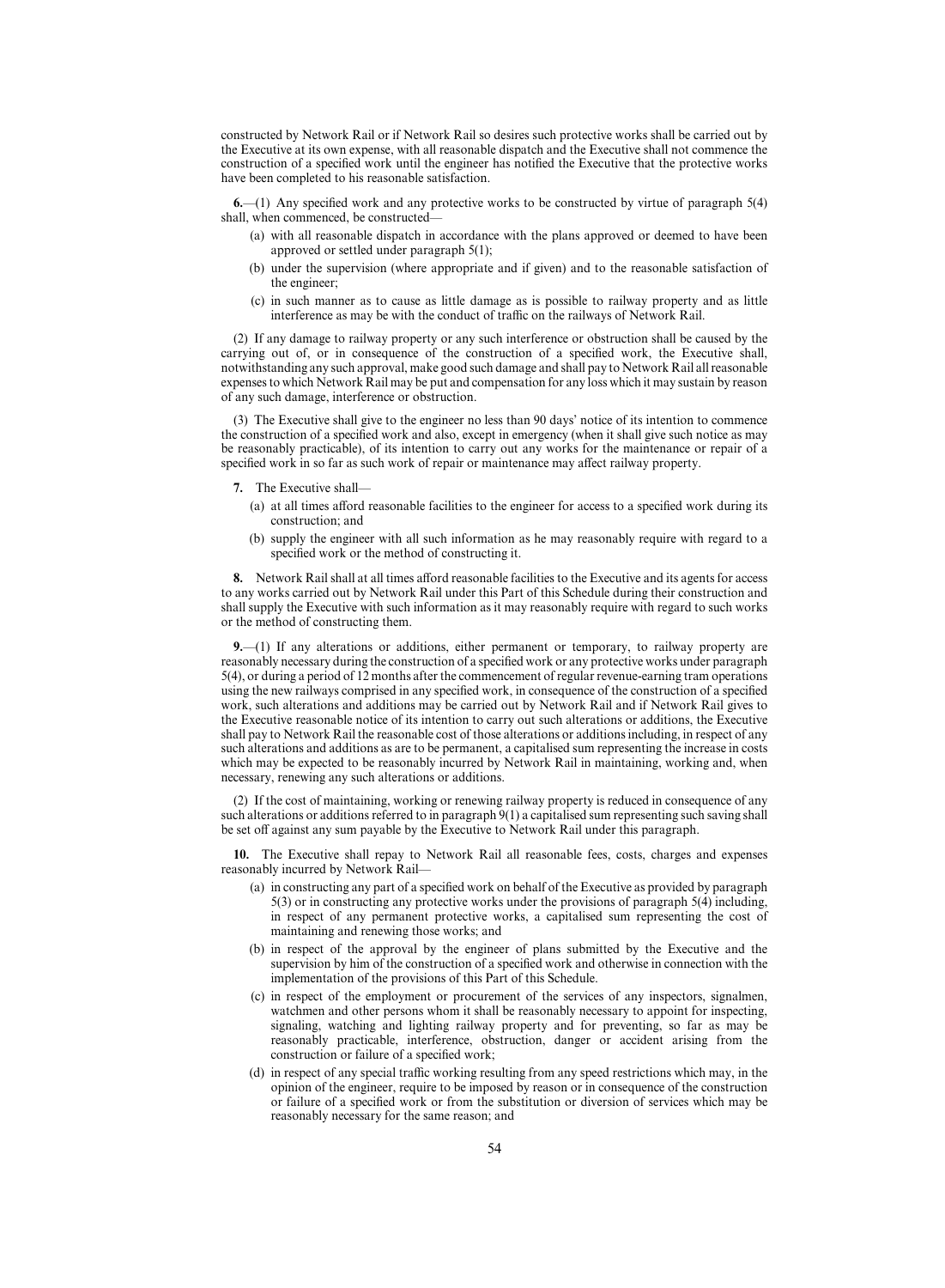- (e) in respect of any additional temporary lighting of railway property in the vicinity of the specified works, being lighting made reasonably necessary by reason or in consequence of the construction or failure of a specified work.
- **11.**—(1) In this paragraph—

"EMI" means, subject to sub-paragraph (2), electromagnetic interference with Network Rail's apparatus generated by the operation of the authorised works (including the operation of trams using the new railways comprised in the works) where such interference is of a level which adversely affects the safe operation of Network Rail's apparatus; and

"Network Rail's apparatus" means any lines, circuits, wires, apparatus or equipment (whether or not modified or installed as part of the authorised works) which are owned or used by Network Rail for the purpose of transmitting or receiving electrical energy or of radio, telegraphic, telephonic, electric, electronic or other like means of signalling or other communications.

(2) This paragraph shall apply to EMI only to the extent that such EMI is not attributable to any change to Network Rail's apparatus carried out after approval of plans under paragraph 5(1) for the relevant part of the authorised works giving rise to EMI (unless the Executive has been given notice in writing before the approval of those plans of the intention to make such change) other than any change carried out by Network Rail as part of, or in consequence of the authorised works.

(3) Subject to sub-paragraph (5), the Executive shall in the design and construction of the authorised works take all measures necessary to prevent EMI and shall establish with Network Rail (both parties acting reasonably) appropriate arrangements to verify their effectiveness.

(4) In order to facilitate the Executive's compliance with sub-paragraph (3)—

- (a) the Executive shall consult with Network Rail as early as reasonably practicable to identify all Network Rail's apparatus which may be at risk of EMI, and thereafter shall continue to consult with Network Rail (both before and after formal submission of plans under paragraph 5(1)) in order to identify all potential causes of EMI and the measures required to eliminate them;
- (b) Network Rail shall make available to the Executive all information in Network Rail's possession reasonably requested by the Executive in respect of Network Rail's apparatus identified pursuant to sub-paragraph (a); and
- (c) Network Rail shall allow the Executive reasonable facilities for the inspection of Network Rail's apparatus identified pursuant to sub-paragraph (a).

(5) In any case where it is established that EMI can only reasonably be prevented by modifications to Network Rail's apparatus, Network Rail shall not withhold its consent unreasonably to modifications of Network Rail's apparatus, but the means of prevention and the method of their execution shall be selected in Network Rail's reasonable discretion, and in relation to such modifications paragraph 5(1) shall have effect subject to this sub-paragraph.

(6) If at any time prior to the commencement of regular revenue-earning tram operations on the new railways comprised in the authorised works and notwithstanding any measures adopted pursuant to subparagraph (3), the testing or commissioning of the authorised works causes EMI then the Executive shall immediately upon receipt of notification by Network Rail of such EMI either in writing or communicated orally (such oral communication to be confirmed in writing as soon as reasonably practicable after it has been issued) forthwith cease to use (or procure the cessation of use of) the Executive's apparatus causing such EMI until all measures necessary have been taken to remedy such EMI by way of modification to the source of such EMI or (in the circumstances, and subject to the consent, specified in sub-paragraph (5)) to Network Rail's apparatus.

(7) In the event of EMI having occurred—

- (a) the Executive shall afford reasonable facilities to Network Rail for access to the Executive's apparatus in the investigation of such EMI;
- (b) Network Rail shall afford reasonable facilities to the Executive for access to Network Rail's apparatus in the investigation of such EMI; and
- (c) Network Rail shall make available to the Executive any additional material information in its possession reasonably requested by the Executive in respect of Network Rail's apparatus or such EMI.

(8) Where Network Rail approves modifications to Network Rail's apparatus pursuant to subparagraphs (5) or (6)—

- (a) Network Rail shall allow the Executive reasonable facilities for the inspection of the relevant part of Network Rail's apparatus;
- (b) any modifications to Network Rail's apparatus approved pursuant to those sub-paragraphs shall be carried out and completed by the Executive in accordance with paragraph 6.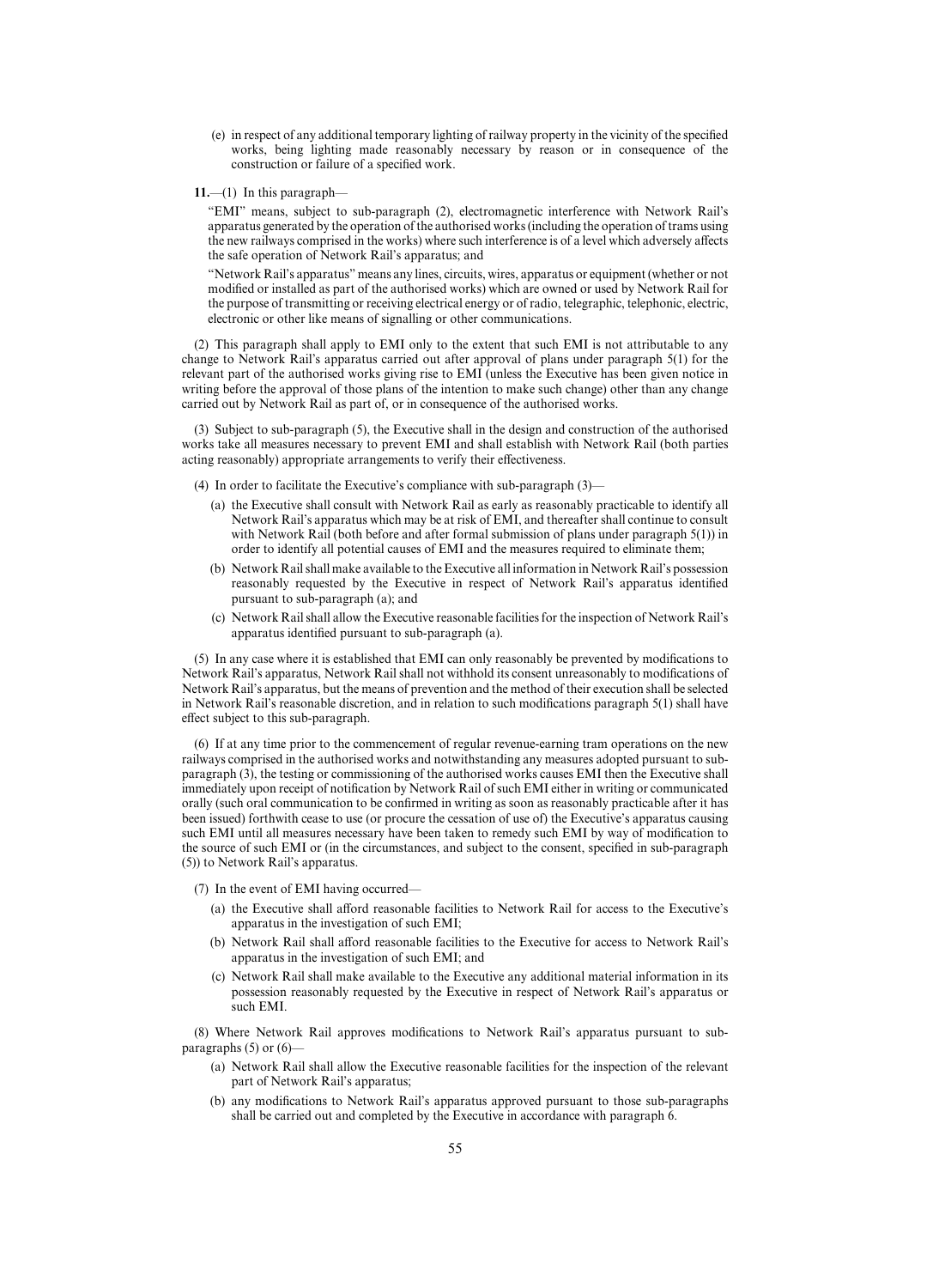(9) To the extent that it would not otherwise do so, the indemnity in paragraph 15(1) shall apply to the costs and expenses reasonably incurred or losses suffered by Network Rail through the implementation of the provisions of this paragraph (including costs incurred in connection with the consideration of proposals, approval of plans, supervision and inspection of works and facilitating access to Network Rail's apparatus) or in consequence of any EMI to which sub-paragraph (6) applies.

(10) For the purpose of paragraph 10(a) any modifications to Network Rail's apparatus under this paragraph shall be deemed to be protective works referred to in that paragraph.

(11) In relation to any dispute arising under this paragraph the reference in article 57 of this Order to the Institution of Civil Engineers shall be read as a reference to the Institution of Electrical Engineers.

**12.**—(1) If at any time after the completion of a specified work, not being a work vested in Network Rail, Network Rail gives notice to the Executive informing it that the state of maintenance of the specified work appears to be such as adversely affects the operation of railway property, the Executive shall, on receipt of such notice, take such steps as may be reasonably necessary to put that specified work in such state of maintenance as not adversely to affect railway property.

(2) If at any time after the completion of a specified work, being a work vested in Network Rail, the Executive gives notice to Network Rail informing it that the state of maintenance of the specified work appears to be such as adversely affects the operation of the authorised tramway Network Rail shall, on receipt of such notice, take such steps as may be reasonably necessary to put that specified work in such state of maintenance as not adversely to affect the authorised tramway.

**13.** Before either Network Rail or the Executive provide any new illumination or illuminated traffic sign on or in the vicinity of the authorised works, it shall consult the other and comply with any reasonable requirements of that other party made for the purpose of preventing confusion between such illumination or illuminated sign and any signal or other light used for controlling, directing or securing the safety of traffic on the railway or the authorised tramway as the case may be.

**14.** Any additional expenses which Network Rail may reasonably incur in altering, reconstructing or maintaining railway property under any powers existing at the making of this Order by reason of the existence of a specified work shall, provided that 56 days' previous notice of the commencement of such alteration, reconstruction or maintenance has been given to the Executive, be repaid by the Executive to Network Rail.

**15.**—(1) The Executive shall pay to Network Rail all reasonable costs, charges, damages and expenses not otherwise provided for in this Part of this Schedule which may be occasioned to or reasonably incurred by Network Rail—

- (a) by reason of the construction or maintenance of a specified work or the failure thereof; or
- (b) by reason of any act or omission of the Executive or of any person in its employ or of its contractors or others whilst engaged upon a specified work;

and the Executive shall indemnify Network Rail from and against all claims and demands arising out of or in connection with a specified work or any such failure, act or omission; and the fact that any act or thing may have been done by Network Rail on behalf of the Executive or in accordance with plans approved by the engineer or in accordance with any requirement of the engineer or under his supervision shall not (if it was done without negligence on the part of Network Rail or of any person in its employ or of its contractors or agents) excuse the Executive from any liability under the provisions of this Part of this Schedule.

(2) Network Rail shall give the Executive reasonable notice of any such claim or demand and no settlement or compromise of such a claim or demand shall be made without the prior consent of the Executive.

(3) The sums payable by the Executive under sub-paragraph (1) shall include a sum equivalent to the relevant costs.

(4) Subject to the terms of any agreement between Network Rail and a train operator regarding the timing or method of payment of the relevant costs in respect of that train operator, Network Rail shall promptly pay to each train operator the amount of any sums which Network Rail receives under subparagraph (3) which relates to the relevant costs of that train operator.

(5) The obligation under sub-paragraph (3) to pay Network Rail the relevant costs shall, in the event of default, be enforceable directly by any train operator concerned to the extent that such sums would be payable to that operator pursuant to sub-paragraph (4).

(6) In this paragraph—

"the relevant costs" means the costs, direct losses and expenses (including loss of revenue) reasonably incurred by each train operator as a consequence of any restriction of the use of Network Rail's railway network as a result of the construction, maintenance or failure of a specified work or any such act or omission as mentioned in sub-paragraph (1); and

"train operator" means any person who is authorised to act as the operator of a train by a licence under section 8 of 1993 Act.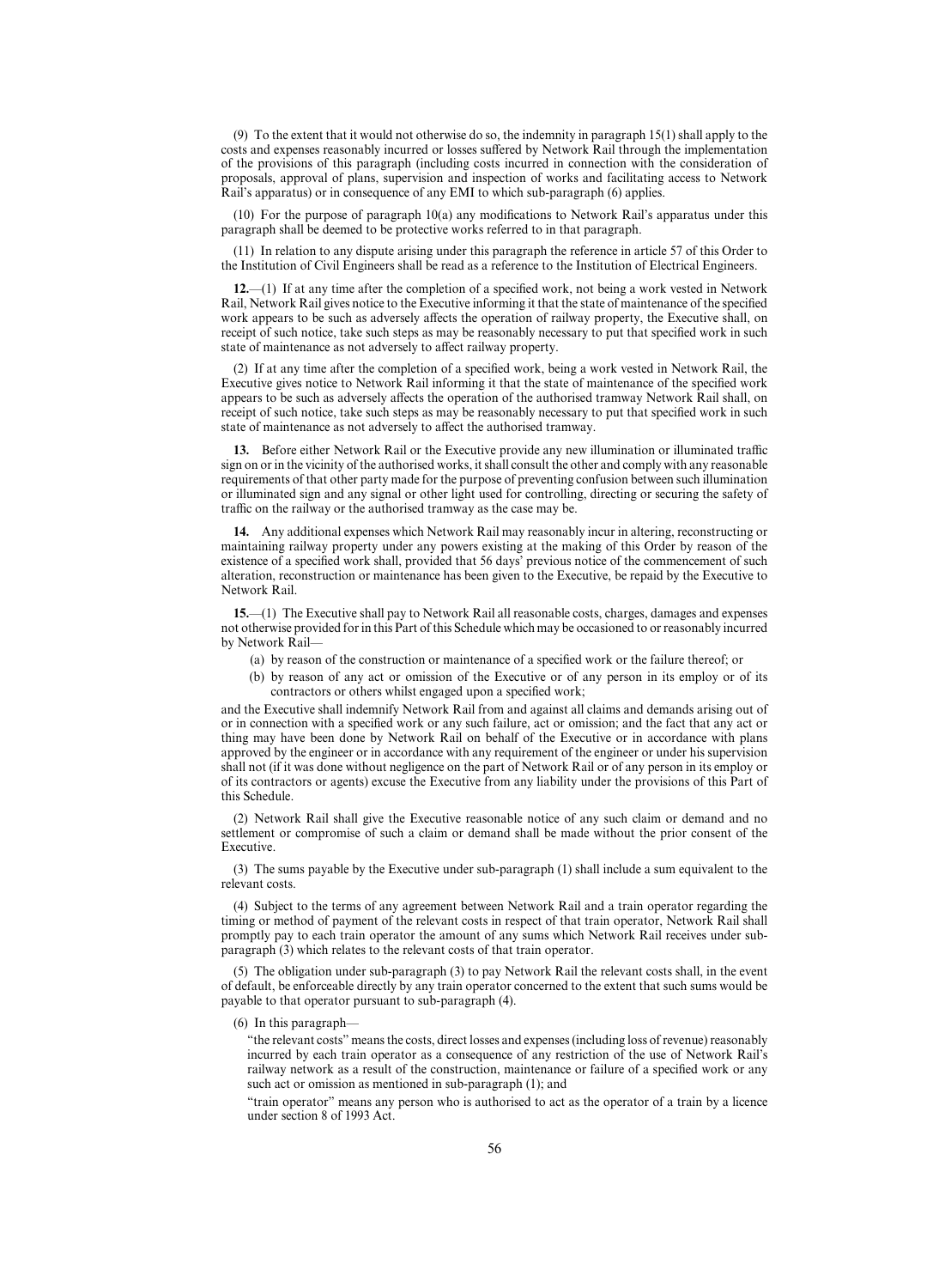**16.** Network Rail shall, on receipt of a request from the Executive, from time to time provide the Executive free of charge with written estimates of the costs, charges, expenses and other liabilities for which the Executive is or will become liable under this Part of this Schedule (including the amount of the relevant costs mentioned in paragraph 15) and with such information as may reasonably enable the Executive to assess the reasonableness of any such estimate or claim made or to be made pursuant to this Part of this Schedule (including any claim relating to those relevant costs).

**17.** In the assessment of any sums payable to Network Rail under this Part of this Schedule there shall not be taken into account any increase in the sums claimed that is attributable to any action taken by or any agreement entered into by Network Rail if that action or agreement was not reasonably necessary and was taken or entered into with a view to obtaining the payment of those sums by the Executive under this Part of this Schedule or increasing the sums so payable.

**18.** The Executive and Network Rail may, subject in the case of Network Rail to compliance with the terms of its network licence, enter into, and carry into effect, agreements for the transfer to the Executive of—

- (a) any railway property shown on the deposited plans and described in the book of reference;
- (b) any lands, works or other property held in connection with any such railway property; and
- (c) any rights and obligations (whether or not statutory) of Network Rail relating to any railway property.